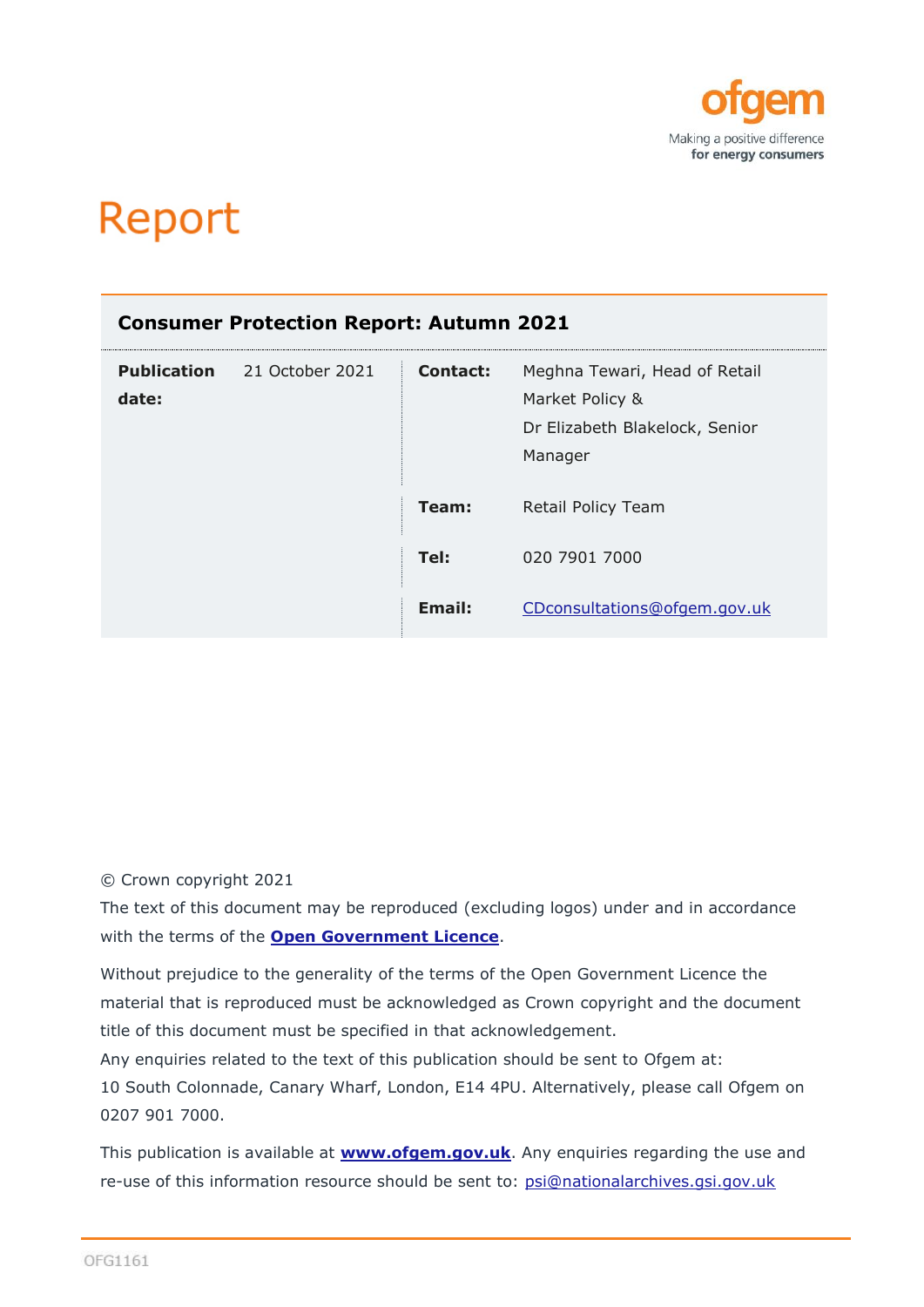# **Contents**

| More support needed for customers who are struggling to pay  28 |  |
|-----------------------------------------------------------------|--|
|                                                                 |  |
|                                                                 |  |
|                                                                 |  |
|                                                                 |  |
| Ensuring customers are on the most suitable payment methods  33 |  |
| Customer service going the extra mile to support consumers 35   |  |
|                                                                 |  |
|                                                                 |  |
|                                                                 |  |
|                                                                 |  |
| Better identification and support for PPM customers at risk  44 |  |
|                                                                 |  |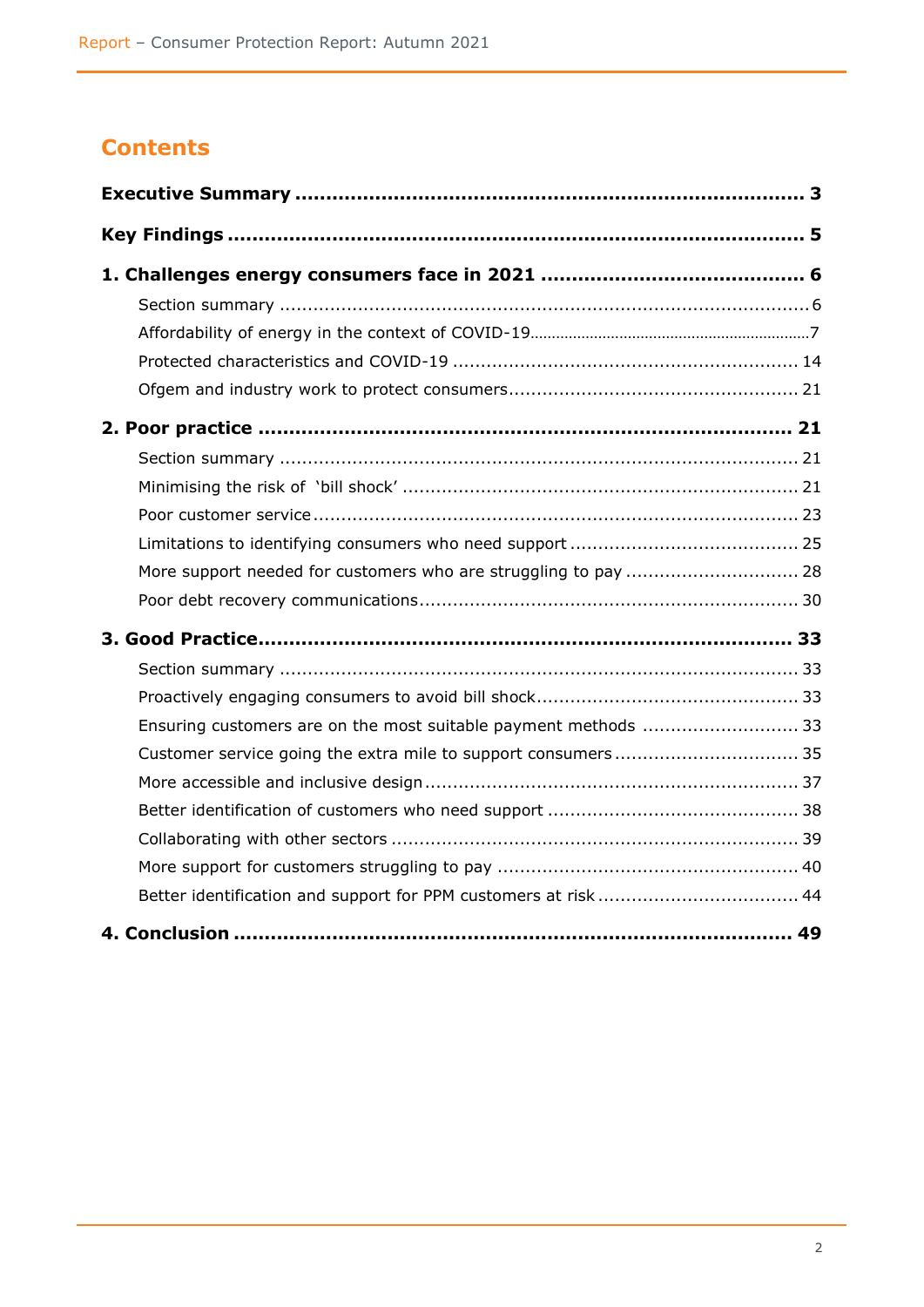# <span id="page-2-0"></span>**Executive Summary**

Our principal duty is to protect the interests of existing and future consumers. At the heart of our work is a commitment to support and protect consumers in vulnerable situations. Over recent weeks there has been an unprecedented increase in global gas prices, which has added increased financial pressure on suppliers. Ofgem stands ready to work with government, NGOs, and the industry to find ways to mitigate some of the worst impacts of any future price change on customers – particularly the most vulnerable customer groups. The energy price cap covers around 15 million households and will ensure that consumers, especially people in vulnerable circumstances, don't pay more than is absolutely necessary this winter - making sure only legitimate costs to supply energy feed into the rates customers pay.

The level of the price cap increased on 1 October 2021, to reflect the rise we saw in energy costs earlier in the year. Higher energy costs are challenging for consumers, and the timing and size of this increase will be particularly difficult for many families still struggling with the impact of the pandemic. Anyone struggling to pay their energy bills should get in touch with their supplier to access the help that's available.

Energy companies have a duty to support consumers in vulnerable situations through their licence obligations and other legal requirements (such as the Equality Act 2010). This report presents our assessment of how the energy market is working for these consumers. We've drawn on the latest domestic suppliers' social obligations data, as well as our extensive engagement with consumer groups and charities over the COVID-19 period, up to Q2 2021.

We have put strong rules in place to ensure suppliers treat customers fairly who are struggling with bills and welcome their commitment to reach out to those who most need help this winter. We have worked closely with the industry trade body Energy UK and energy suppliers to agree a set of fresh commitments ahead of the winter. The aim of the commitment is to reinforce and promote the support that is available, proactively before winter. The new commitment and wider obligations placed under suppliers lead us to three core outcomes we want to see in the energy consumer experience:

- Consumers know that they can contact their supplier easily, and be treated fairly when they do;
- Consumers are aware that energy suppliers will directly provide support where appropriate, or signpost to a relevant organisation who can; and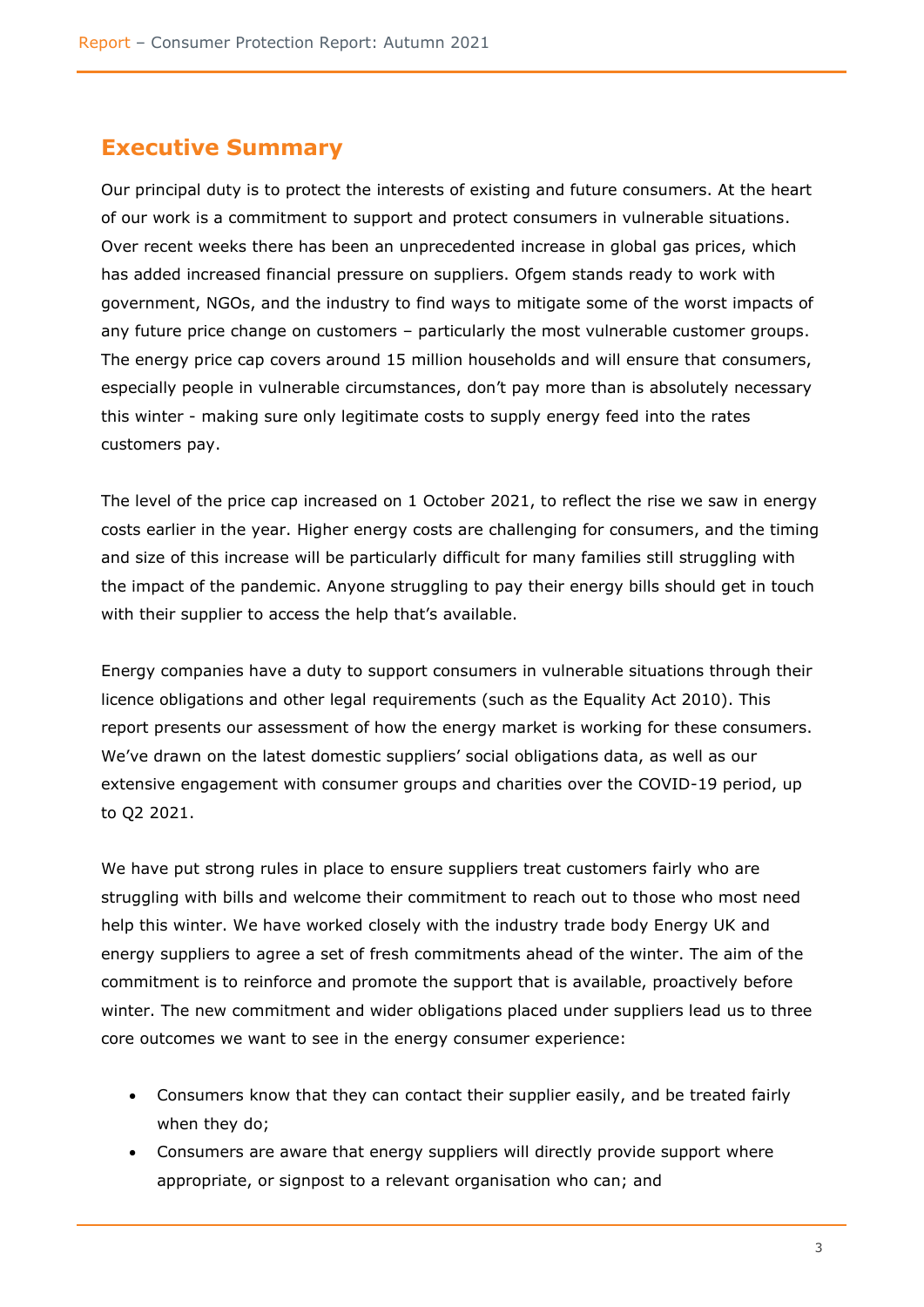• Consumers understand that energy suppliers must take into account an individual's ability to pay

We also welcome the follow up work underway via Energy UK's Vulnerability Commitment that was launched in 2020, developed as a result of the Commission for customers in vulnerable circumstances.

## **How have energy companies performed since 2020?**

Prior to the recent rising gas price challenges seen in the market, 2020 was already a landmark year due to the impacts of the COVID-19 pandemic. In some cases this has presented enormous challenges for energy consumers with many struggling to afford to pay for their energy bills, some for the first time. Energy suppliers have stepped up and supported their customers in unprecedented ways.

In this report, we highlight areas of good practice that we have observed across the sector during this time and note poor practice where suppliers have fallen short of our expectations. As we look towards the Winter, we expect energy suppliers to maintain support for their vulnerable customers and those who are struggling financially and make improvements where necessary to deliver positive outcomes for consumers. We have set out how Ofgem and industry are working together to help to protect consumers this winter in Chapter 1 (see page 21).

# **Key trends we have observed**

We set these key trends out in more detail in the 'Key Findings' infographic below, but our analysis of our Social Obligations Reporting (SOR) data suggests that:

- The total number of customers in debt fluctuated during the pandemic. In 2020, the number of customers repaying an energy debt held relatively steady, slightly decreasing towards the end of the year. During 2021, the number of customers who were repaying a debt to their supplier increased for both gas and electricity accounts. However, the actual level of this debt for customers with a repayment plan in place fell in Q2 2021.
- The number of prepayment meters (PPMs) force-fitted under warrant to recover debt decreased in 2020, although we recognise the potential impact of the COVID-19 restrictions on this decline.
- There was also an increase in the proportion of customers being remotely switched from PPM to credit. These are positive outcomes to see as smart meter customers can top up remotely and track credit and usage, reducing the possibility of customers experiencing 'bill shock'.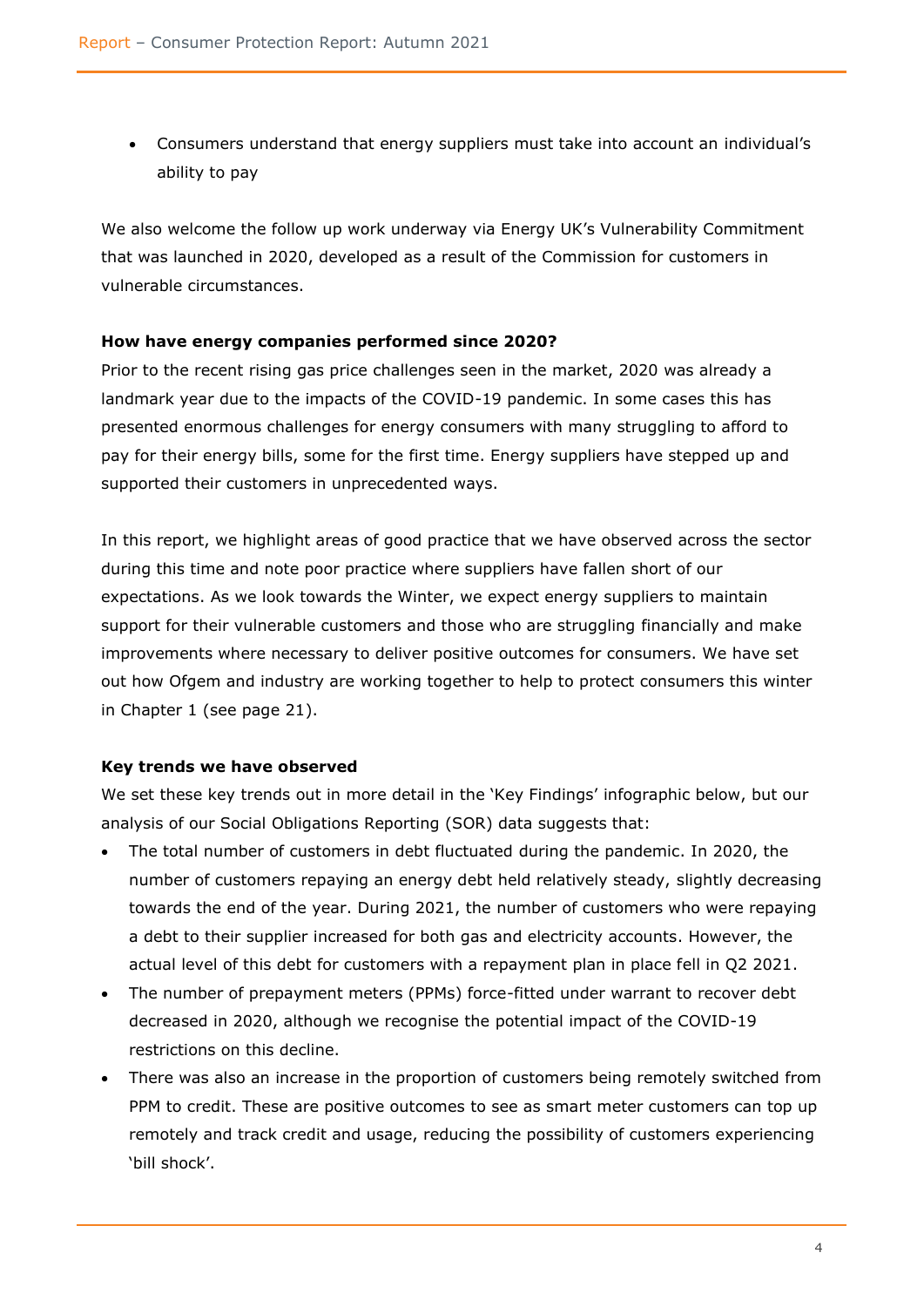• There has been an increase in the number of customers signed up to the Priority Services Register (PSR); however, this has not been a sizeable increase in proportion with the increase in the number of vulnerable energy consumers as a result of the COVID-19 situation. We also saw a decrease on average in the number of PSR services provided to these customers.

We have identified areas of concern, which we set out in Chapter 2 of this report. These include areas of customer service standards, proactive identification of customers who require additional support and a small number of escalated debt recovery processes taking place too early. Where we feel suppliers have not made adequate efforts, we will engage through the compliance process and take action where appropriate.

We expect industry to respond to the findings and insights presented in this report. We aim to provide an update in our next edition of this report in 2022.

# **Feedback**

We are keen to receive your comments about this report. Please send any general feedback comments to [SORHelpdesk@ofgem.gov.uk.](mailto:SORHelpdesk@ofgem.gov.uk)

#### **What to do if you can't access parts of this document**

If you are unable to access some of the information in this document and need it in a different format, please:

- email [SORHelpdesk@ofgem.gov.uk](mailto:SORHelpdesk@ofgem.gov.uk)
- call 020 7901 7000

<span id="page-4-0"></span>We'll consider your request and get back to you in 5 working days.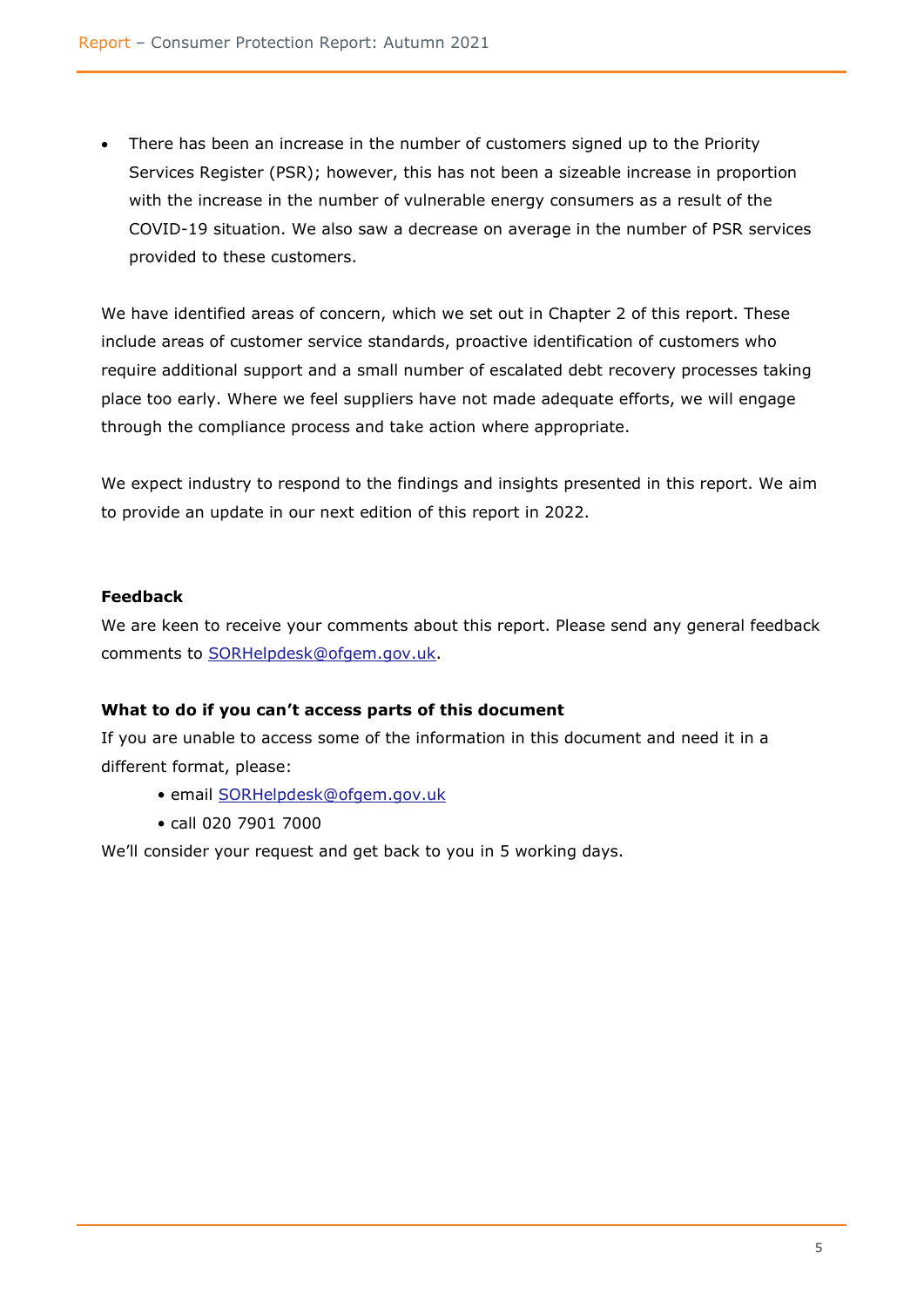# Key Findings

# Inclusive services



The proportion of customers on suppliers' PSRs continued to increase in 2020 across all suppliers.

There are now 7,032,854 electricity consumers and 5,935,528 gas consumers on a PSR. This represents an increase of 2% for gas and electricity on the previous year.



The total number of PSR services that suppliers provided to customers decreased in 2020.

In 2020, the total number of services provided has reduced to 745,589 for electricity consumers and 559,931 for gas customers. For both gas and electricity, this reduction has been driven by medium and small suppliers. This represents a 15% decrease for electricity and 11% decrease for gas.

 $\boldsymbol{\mathcal{R}}$ 

# Debt and affordability

The total number of customers who owe money to their energy supplier has decreased slightly.







However, customers in debt with a repayment plan has decreased gradually. (725,814 for electricity; 568,371 for gas). This represents a 1.9% decrease for electricity and 3.4% decrease for gas.



There are also an increasing number of customers in arrears (without a repayment plan) This has increased from:

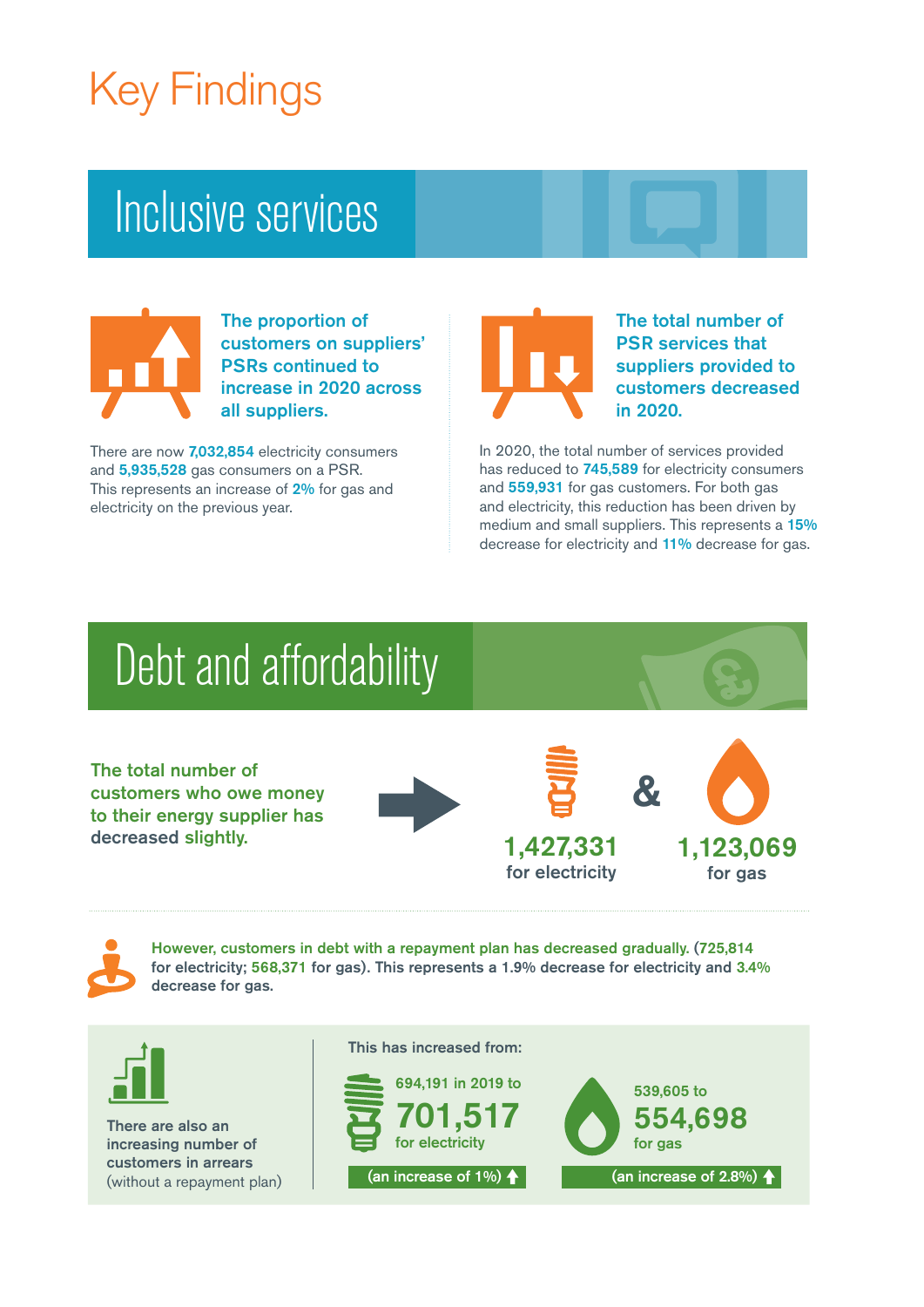This would imply that more customers are falling behind on their bills and are not being engaged with effectively, or that there might be a delay in contact.



# Staying on supply

The total number of force-fitted PPMs installed under warrant has decreased significantly, but numbers remain highest amongst medium suppliers

(52% compared to 15% for large suppliers and 18% for small suppliers). The number of smart meters remotely switched from credit to prepayment to repay debt has decreased, continuing a declining trend since 2018.

**67,239** smart meters were remotely switched from credit to PPM in order to repay a debt in 2020, compared to our last report, where we stated almost 70,000 smart meter were remotely switched.

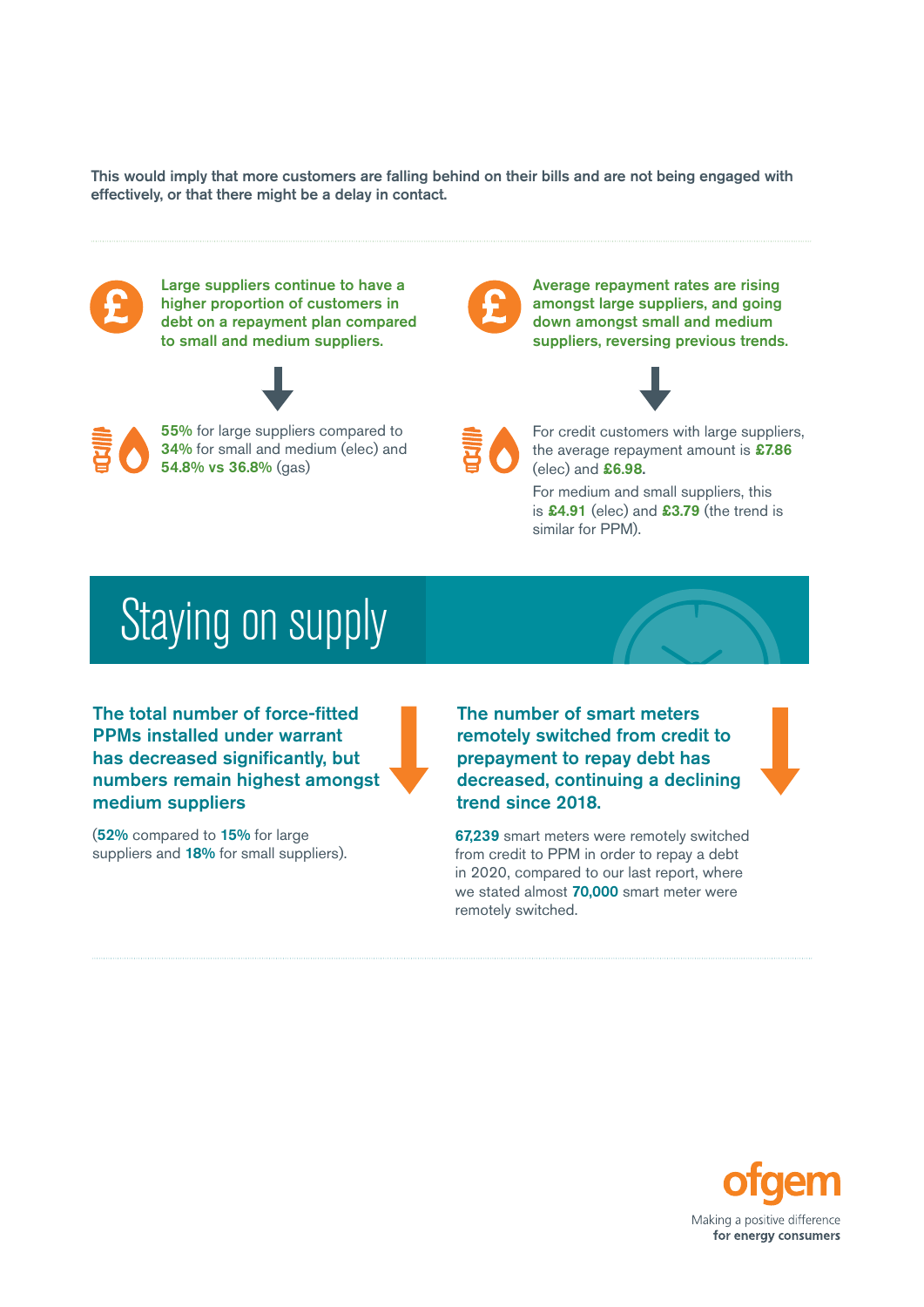# <span id="page-7-0"></span>**1. Challenges energy consumers face in 2021**

#### <span id="page-7-1"></span>**Section summary**

The chapter will focus on the affordability of energy in the context of the COVID-19 pandemic and the impact that this has had on consumers. This includes a literature review of the latest consumer research reports and is based on our engagement with a variety of charities and consumer groups. We also include the latest market trends and include information on how Ofgem have continued to work to protect consumers.

1.1. Over the past year, the circumstances of many households and the way that they consume energy have changed as a result of the COVID-19 crisis. This has increased the risk that some consumers are in, or will get into, debt on their household bills, including energy. We also know that the pandemic has not affected all consumers equally. The impact of COVID-19 has been felt by all but there are communities whose finances have been hit the hardest. Ofgem is working closely with stakeholders to ensure an inclusive recovery and proactive support for those struggling to pay their energy bills.

1.2. There remains a significant amount of uncertainty as to the post COVID-19 affordability challenge consumers may face, but we recognise that this has the potential to impact people's lives on a different scale than in the past. The energy industry has played a key role in the national response to COVID-19 so far, and we share a common goal in supporting consumers, especially in these challenging times.

#### **Energy usage has increased, alongside the cost of energy**

1.3. As a result of the pandemic and changing consumption patterns, 48% of people think they are using more energy than normal. $1$  This, combined with rising wholesale energy costs contributing to a rise in the price cap, can lead to an increased risk of customers experiencing 'bill shock'. PPM customers are at the highest risk that their payments are not covering their usage.<sup>2</sup> We expect suppliers to try and reduce the risk of bill shock by having a proactive strategy for obtaining regular and timely meter readings. It is pleasing to see

<sup>&</sup>lt;sup>1</sup> Citizens Advice (2020) Recovery, or ruin? The role of accessible support in helping energy consumers through [the crisis](https://www.citizensadvice.org.uk/Global/CitizensAdvice/Energy/Recovery%20or%20ruin%20(1).pdf) 2 Ibid.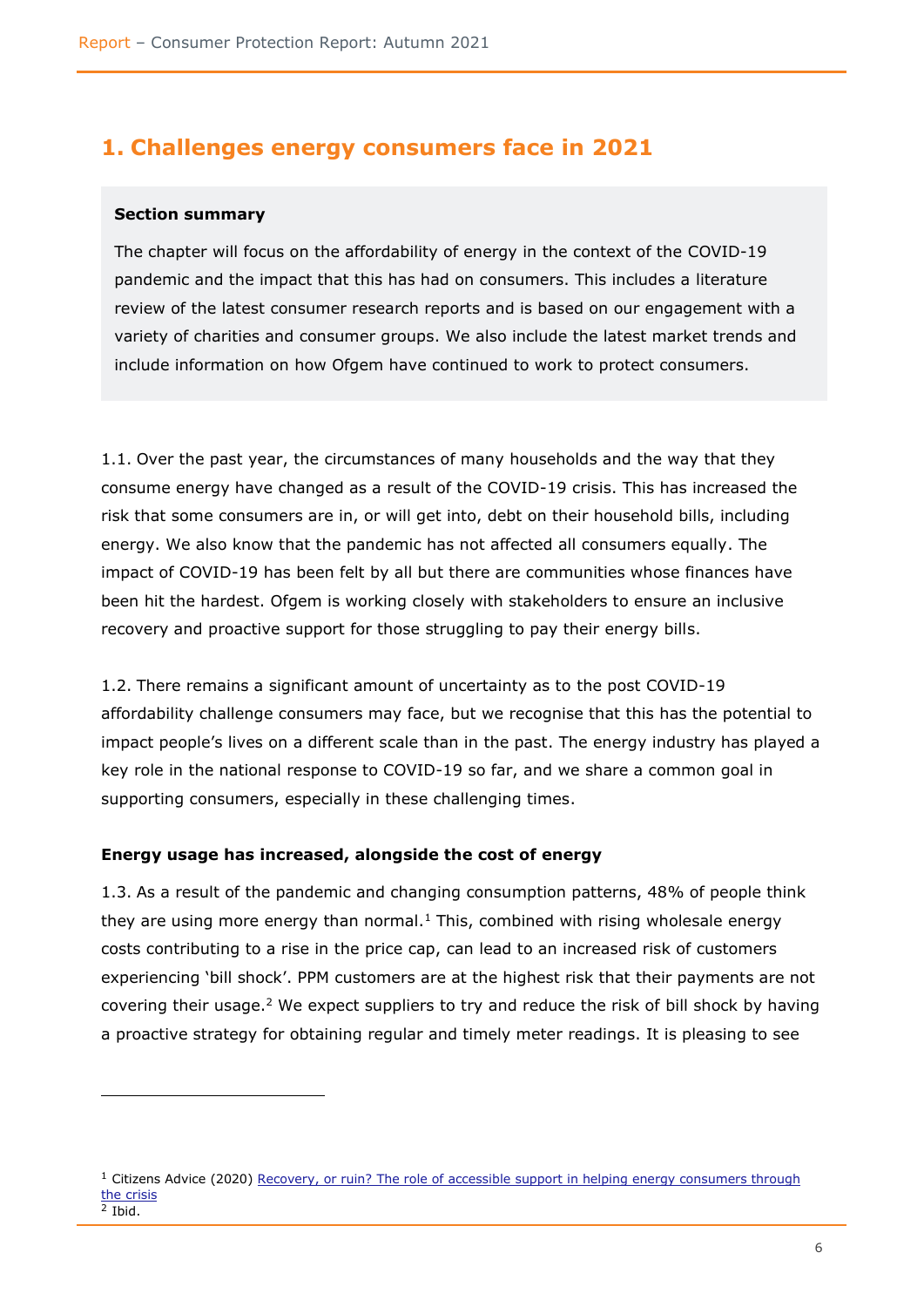that the majority of suppliers have clear meter read strategies, coupled with fresh commitments from suppliers to take action before the coming winter.<sup>3</sup>

## **More people are worried about paying their bills**

1.4. Research conducted earlier this year by the Department for Business, Energy, and Industrial Strategy (BEIS) highlights that four in ten households surveyed (40%) were either "very worried" (11%) or "fairly worried" (29%) about paying for their energy bills. Of those who were most worried, 56% said this was because energy bills were more expensive than other items, while 53% felt that they cannot easily 'go without' energy like they can for some of the other items.<sup>4</sup> The Fuel Bank Foundation has reported that 89% of people who reached out for support during the pandemic are currently struggling to top up their PPMs. 82% of people surveyed stated that the pandemic has made them more worried about running out of money to pay for energy.<sup>5</sup>

1.5. We require suppliers to have procedures in place so that customers know what support is available and it has been explicitly communicated to the customer how to secure that support if required. We expect suppliers to meet this expectation through providing clear and accessible customer communications in line with the Standards of Conduct, including in written communications, how customer service agents communicate, appropriateness of the information provided and general customer service processes.<sup>6</sup>

# **More people are getting into debt as a result of the pandemic**

1.6. According to our data, debt levels fluctuated throughout the pandemic. During 2020, we saw a spike in the levels of arrears in the first half of the year, which then started to decrease and returned to pre-COVID levels by the end of the year.<sup>7</sup>

1.7. The number of customers repaying an energy debt held relatively steady throughout 2020. The number of customers paying off a debt or repayment plan was similar to the number of customers moving onto one. This suggests that repayment plans are being used

 $3$  See [Energy UK's voluntary winter commitments](https://www.energy-uk.org.uk/media-and-campaigns/press-releases/497-2021/7963-energy-sector-offers-helping-hand.html). Commitment three includes ensuring bills are as accurate as they can be, by encouraging customers to provide meter readings ahead of winter, and where appropriate, initiate debt management conversations.

<sup>4</sup> BEIS (2021) [Public Attitudes Tracker: Wave 37.](https://www.gov.uk/government/collections/public-attitudes-tracking-survey) (March 2021)

<sup>&</sup>lt;sup>5</sup> Fuel Bank Foundation (2021) [Fuel Crisis Report](https://www.fuelbankfoundation.org/wp-content/uploads/2021/02/Fuel-Bank-Whitepaper-FINAL.pdf)

<sup>&</sup>lt;sup>6</sup> See Standard Licence Condition 0 in the [gas](https://epr.ofgem.gov.uk/Content/Documents/Gas%20supply%20standard%20licence%20conditions%20consolidated%20-%20Current%20Version.pdf) and [electricity](https://epr.ofgem.gov.uk/Content/Documents/Electricity%20Supply%20Standard%20Licence%20Conditions%20Consolidated%20-%20Current%20Version.pdf) supply licence: Treating Domestic Customers Fairly  $<sup>7</sup>$  See [Ofgem Data Portal](https://www.ofgem.gov.uk/search/data-charts?keyword=arrears&industry_sector_chart=1609&sort=relevance) for latest Social Obligations Reporting (Q2 2021)</sup>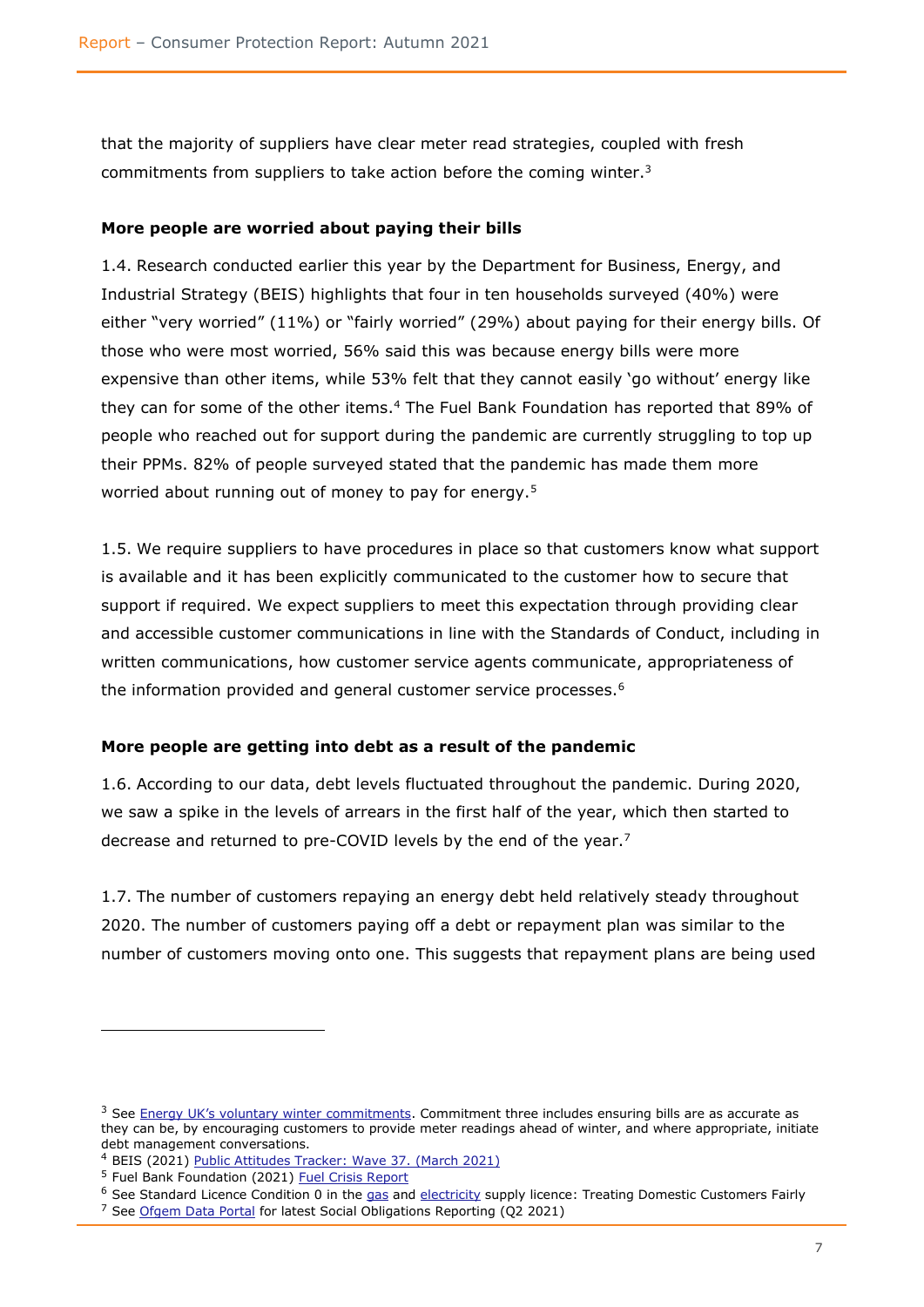to address the build-up of arrears, and that some customers are already on repayment plans and have started paying off their debts.

1.8. During 2021, the number of domestic customers who were repaying a debt to their supplier increased for both gas and electricity accounts; however, the actual level of this debt for customers with a repayment plan in place fell in Q2 2021 for both gas and electricity customers.<sup>8</sup> This was caused by an increase in the number of new debt repayment arrangements being set up for customers with relatively low levels of debt and could be attributed to a proactive response by suppliers to ensure customers who accumulated relatively small levels of arrears during the pandemic are having debt repayment arrangements set up. A proactive response by suppliers in an attempt to engage with customers on their energy debt and set up a manageable repayment plan in response, is one way to help minimise the risk of a customer falling into problem debt and experiencing further detriment.

1.9. New rules introduced by Ofgem in 2020, which include a requirement for suppliers to ensure customers have affordable debt repayment arrangements in place, are likely to have contributed to this positive development. <sup>9</sup> We continue to encourage and expect suppliers to act quickly to establish debt repayment arrangements.

1.10. While it is positive that more consumers are on repayment plans, the number of domestic customers in arrears also increased in  $2021.<sup>10</sup>$  In Q2 2021, the number of customers in arrears increased by 12% on previous quarter to 778,000 (2.8% of customers) in electricity and by  $15\%$  to  $628,000$  (2.4%) in gas.<sup>11</sup>

1.11. A number of research reports have been published looking at energy affordability throughout the pandemic. These give broader insight into the experiences of consumers and (energy) debt, beyond our quantative data. For instance, Money Advice Trust found that a third of adults in Britain (31%) report being financially worse off as a direct result of the pandemic. This rises to 58% for those who are unemployed.<sup>12</sup> Case study 1.1 below sets out just one example of how consumers' personal circumstances may have changed

<sup>8</sup> See [Ofgem Data Portal](https://www.ofgem.gov.uk/energy-data-and-research/data-portal/retail-market-indicators)

<sup>&</sup>lt;sup>9</sup> Ofgem (2020) [Self-disconnection and self-rationing decision](https://www.ofgem.gov.uk/publications/self-disconnection-and-self-rationing-decision)

 $10$  We define 'arrears' as customers who have bills which remain outstanding for longer than 91 days (13 weeks) after they are issued and who have not yet set up a repayment arrangement.

<sup>11</sup> See [Ofgem Data Portal](https://www.ofgem.gov.uk/energy-data-and-research/data-portal/retail-market-indicators)

<sup>12</sup> Money Advice Trust (2021) [The Cost of Covid](https://moneyadvicetrust.org/media/documents/The_cost_of_covid.pdf)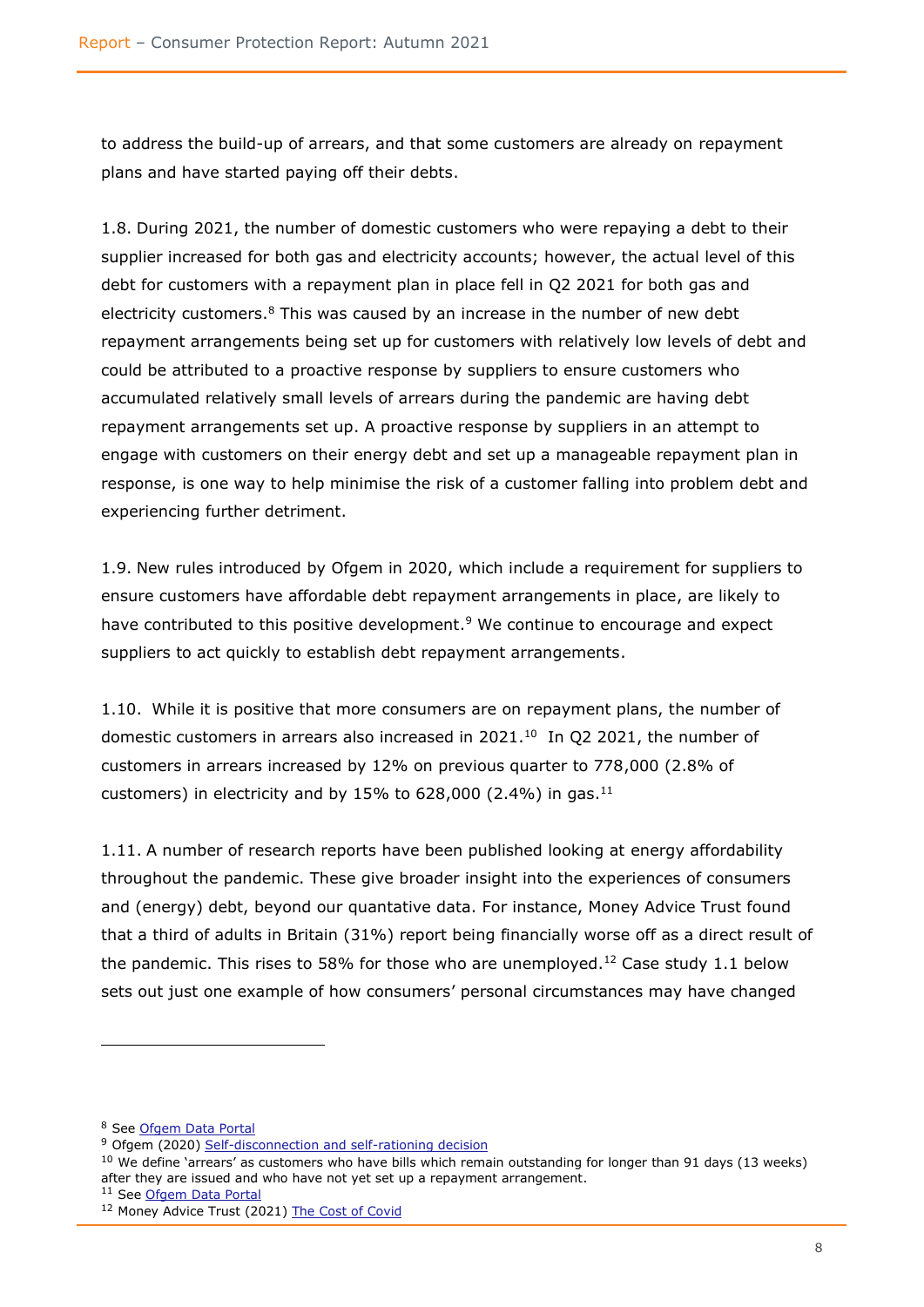throughout the pandemic. The ONS found that over the course of 2020, almost 9 million people had to borrow more money than normal, with the proportion of people borrowing more than £1,000 since June to December 2020 increasing from 35% to 45%.<sup>13</sup>

#### **Case Study 1.1: Money Advice Trust: Consumer Personal Experiences**

Linda\* had previously contacted National Debtline to seek assistance with bills she was struggling to keep up with. She successfully applied for a debt relief order (DRO), which Linda said *"[…] was a massive help".* However, since Covid-19, Linda has struggled to find work, and is claiming Universal Credit for the first time. Linda has a £400 advance payment, but this did not cover the cost of her full rent or other bills. Regular Universal Credit payments are just enough to cover rent and food, although not essential bills, resulting in arrears building up.

*"I've not paid any of my bills because I just pay my rent so I've got somewhere to live, and then whatever's left over I use for food and stuff. When I go food shopping I just buy the cheapest stuff I can possibly get and try and stretch it."*

Linda was receiving the additional Universal Credit uplift of £20 a week, which ended in October 2021. Linda has been concerned about what will happen now the amount has dropped back to the usual level.

As a result of returning unexpectedly back into debt, Linda is struggling to cope emotionally;

*''It's not a route I want to go down again, getting into debt. But at the moment it's looking impossible to not get in debt. I'm just hoping it doesn't snowball and I can get back to working soon. For a long time I had depression and I'd kind of got on top of that and stuff. But now I feel like it's affecting my mental health and my depression. I've not been able to go to the doctors because I can't get an appointment.''*

*Source: Money Advice Trust (December 2020) [How people in debt are coping with the impact of Covid-19](https://moneyadvicetrust.org/media/documents/How_people_in_debt_are_coping_with_the_impact_of_Covid19.pdf) \* To protect anonymity, names have been changed and some identifying factors have been altered.*

1.12. StepChange reported that since the pandemic began, 14 million GB adults have experienced a fall in income, which has affected their ability to meet day-to-day costs.<sup>14</sup> The report also found that those who have experienced an income fall since the beginning of the pandemic are more likely to have a vulnerable characteristic.<sup>15</sup>

#### **Risk of self-rationing is being heightened by constrained finances**

1.13. Research published by the Fuel Bank Foundation in January this year suggested that Fuel Bank need had increased by approximately 23% since the outbreak of COVID-19, with demand in some areas increasing by over 300%.<sup>16</sup> The report also found that 96% of

<sup>&</sup>lt;sup>13</sup> Office for National Statistics (ONS) [Personal and economic well-being in Great Britain: January 2021](https://www.ons.gov.uk/peoplepopulationandcommunity/wellbeing/bulletins/personalandeconomicwellbeingintheuk/january2021)

<sup>&</sup>lt;sup>14</sup> Step Change (2021) Stormy weather The impact of the Covid-19 pandemic on financial difficulty in January [2021](https://www.stepchange.org/Portals/0/assets/pdf/Coronavirus-impact-dashboard-January-2021-StepChange.pdf)

 $15$  Tbid.

<sup>&</sup>lt;sup>16</sup> Fuel Bank Foundation (2021) [Fuel Crisis Report:](https://www.fuelbankfoundation.org/wp-content/uploads/2021/02/Fuel-Bank-Whitepaper-FINAL.pdf) based on survey results with respondents who had previously accessed Fuel Bank services.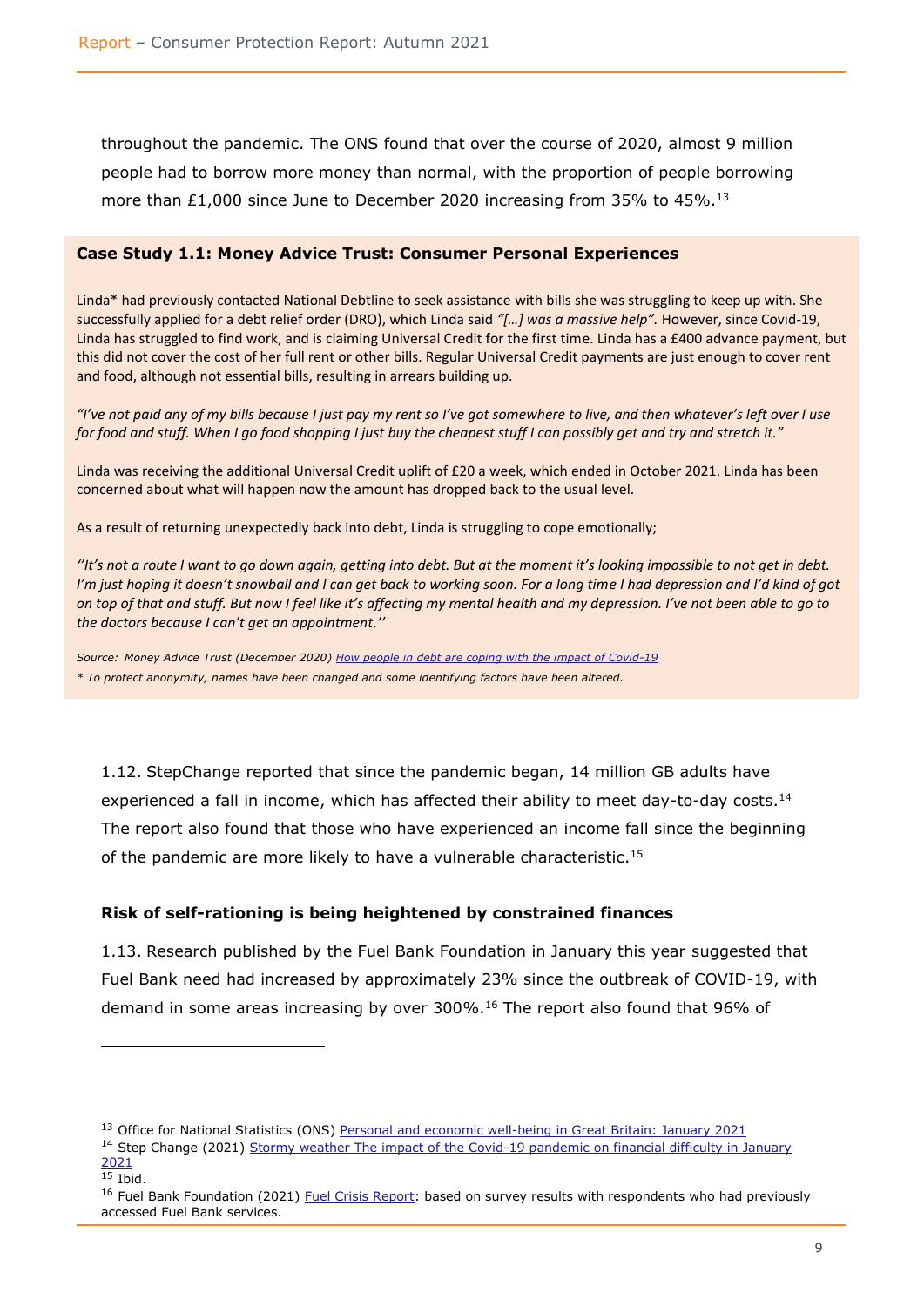participants surveyed had to choose between topping up their energy meter and buying food, with 60% making that choice weekly or daily.<sup>17</sup> Furthermore, 91% had to ration when using heating and hot water, and 76% were doing this weekly, or daily.<sup>18</sup>

1.14. StepChange reported that 1 in 3 who experienced an income shock had experienced hardship, including rationing utilities and skipping meals, as highlighted through the case below. 19

#### **Case Study 1.2: Money Advice Trust: Consumer Personal Experiences**

Ray\* is separated and lives in rented accommodation with his three daughters. Previously, Ray worked as a paramedic and a self-employed first aid trainer, delivering training for schools and companies, since 2009. The pandemic and related issues such as social distancing measures and increased price of personal protective equipment have caused his business to suffer, resulting in Ray struggling financially.

Ray contacted Business Debtline to seek assistance in household bills arrears and credit card debts (used to cover business costs). Ray also owed money to HMRC for a period, when he wrongly thought he was classed as an employee. The credit card debts had then been passed on to bailiffs who had visited several times leaving him feeling helpless. *"I had a couple of bailiffs come round. I just said 'take what you want"*, and at one point his 15-year-old daughter answered the door to a bailiff.

As a result, Ray has been suffering stress and anxiety which is taking a toll on his mental and physical health, whilst also worrying for his children. He has often gone without food so his children can eat;

*"I don't sleep anymore, I'm lying there thinking about how do I get paid, make money. There have been times when I'm up looking for jobs all night. I feed the kids but I don't really eat; I don't let them (his daughters) see it. I've probably lost about four stone. But feeding the kids is the priority."*

Ray has had to alternate priority debt payments each month as he cannot afford to pay them all. The future is a real worry, and although the Self-Employment Income Support Scheme grant helped short term, he is "*worried sick*" about his financial situation going forward. Following advice from Business Debtline Ray has been considering bankruptcy as it "*would at least be able to give me some peace of mind, and I can start again without spending the whole day worried about people being on my back, so I can focus on building work".*

*Source: Money Advice Trust (December 2020) [How people in debt are coping with the impact of Covid-19](https://moneyadvicetrust.org/media/documents/How_people_in_debt_are_coping_with_the_impact_of_Covid19.pdf) \*To protect anonymity, names have been changed and some identifying factors have been altered*

#### **Contact with suppliers became more difficult during the pandemic**

1.15. Contact with suppliers is another area where there is a difference in satisfaction across different consumer groups and individual suppliers. Energy consumer groups with a

 $17$  Ibid.

 $18$  Ibid.

<sup>&</sup>lt;sup>19</sup> Step Change (2021) [Stormy Weather](https://www.stepchange.org/policy-and-research/covid-impact-report-jan-2021.aspx)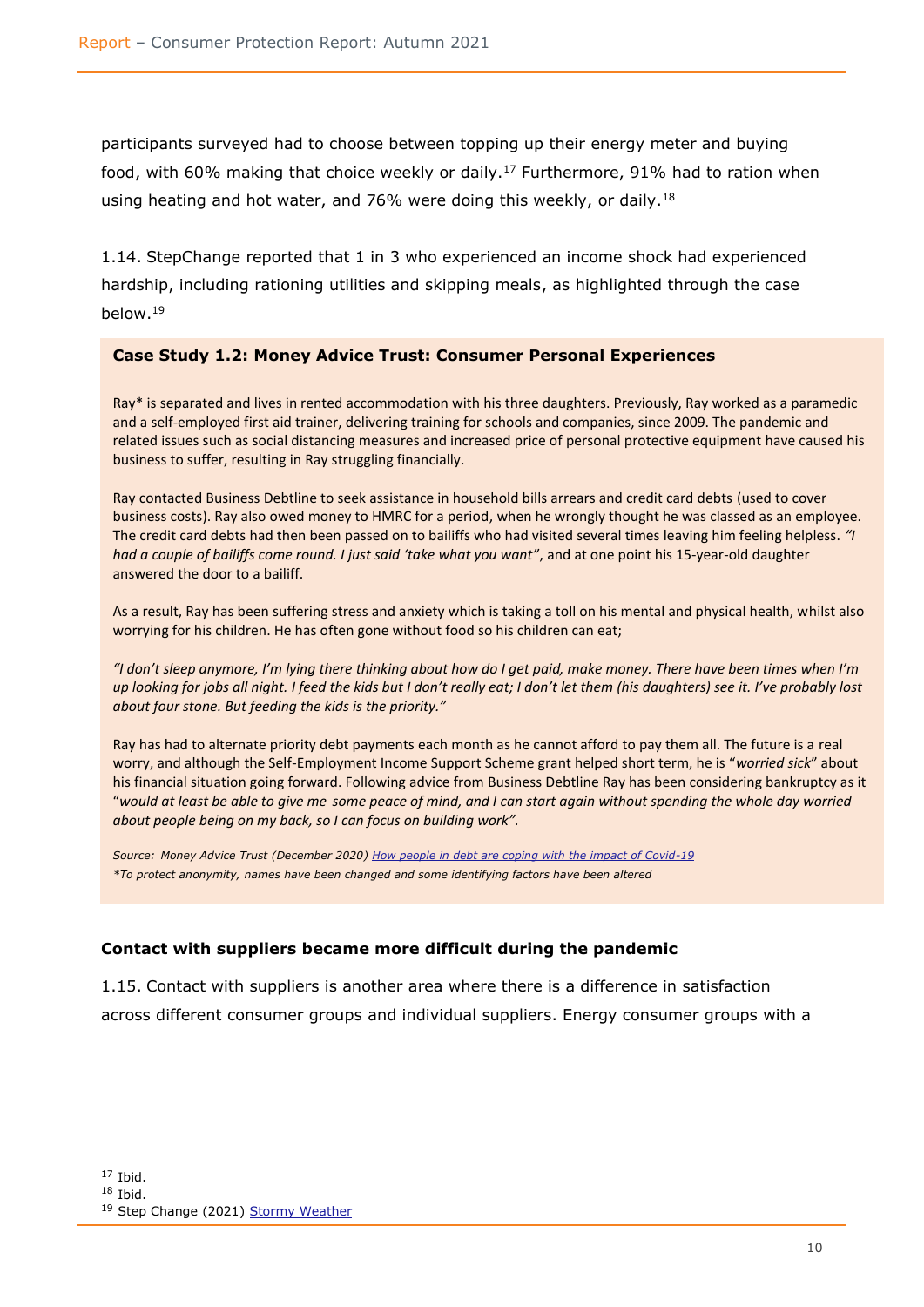health problem or disability, a PPM and those without a smart meter have reported the poorest satisfaction ratings, particularly citing an inability to contact suppliers.<sup>20</sup>

1.16. Our consumer research suggests that among customers who have got in touch with their energy supplier, satisfaction has been consistently lower among customers paying by PPM or standard credit and those who have a disability.<sup>21</sup> These customers are also most likely to seek help from their supplier with paying bills or topping up and be less satisfied with the ease of understanding their bills.

1.17. According to Citizens Advice research, 1 in 7 people surveyed who tried to contact their supplier were unable to do so (14%). In 55% of cases where contact was not possible, their supplier did not respond.<sup>22</sup> Many who were struggling did not contact their supplier. Further, 1 in 3 people (32%) who failed to reach their supplier said it was because they could not find their contact details. $23$ 

1.18. 59% of people who had struggled to pay for energy in the past 6 months and had spoken to their supplier said the support options they got were helpful, but for 16% this wasn't the case. 46% of those surveyed have fallen further behind on energy bills since the pandemic, and 32% have paid some back.<sup>24</sup> The above findings could perhaps suggest that some suppliers may not be well geared to respond to people who do not fit the mould of individuals with a stable income paying via direct debit, who interact with their supplier only online.

1.19. We do have concerns regarding the prioritisation of customer service for people struggling to pay their bills. The Energy UK Vulnerability Commitment, which includes a commitment to conducting research to ensure suppliers' approaches to supporting vulnerable households is based on an informed and up-to-date understanding, has helped to drive improvements in this area with some suppliers undertaking research in this area for the first time. We set out our expectations and findings on customer service capacity in more detail in Chapter 3.

<sup>&</sup>lt;sup>20</sup> Ofgem (2021) [Consumer Perceptions of the Energy Market](https://www.ofgem.gov.uk/publications/consumer-perceptions-energy-market-q2-2021) - Q2 2021

 $21$  Ibid.

<sup>&</sup>lt;sup>22</sup> Citizens Advice (2020) [Recovery, or ruin?](https://www.citizensadvice.org.uk/Global/CitizensAdvice/Energy/Recovery%20or%20ruin%20(1).pdf)

 $23$  Ibid.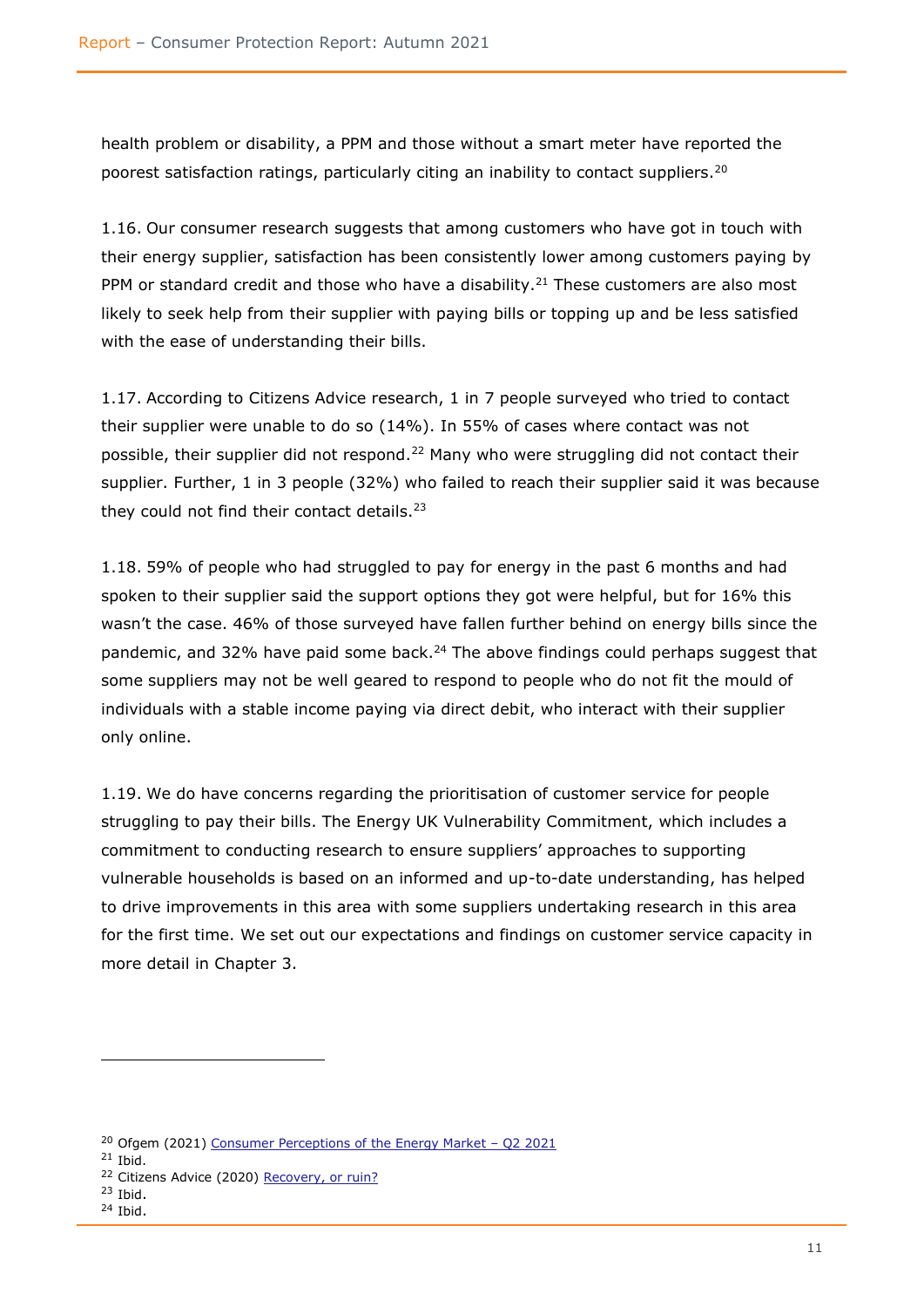### **Switching suppliers remained stable during the pandemic**

1.20. During the first half of this year switching figures fluctuated significantly, showing a big increase in March and a sharp drop in May 2021. Since then, they have remained relatively stable.<sup>25</sup> Furthermore, BEIS found that in March 2021, approximately a quarter (26%) of the public said they had switched their energy supplier in the last year. This is consistent with March 2020 findings, suggesting there have been neither more nor fewer people switching as a result of the pandemic.<sup>26</sup>

1.21. BEIS also found that those more likely to have switched at any stage included those aged 65+ (82%, compared with 46% of those aged 16 to 24) and homeowners (78%, compared with 57% of private renters and 59% of social renters).

## **Digital exclusion remains a barrier for some**

1.22. In 2020, there were an estimated 9 million people in the UK unable to use the internet by themselves. Further, data shows that 7% of the UK (3.6 million) are almost completely offline.<sup>27</sup> Age remains the biggest indicator of whether an individual is 'online', with 52% of those 'offline' aged between 60 and 70. However, a significant percentage of those offline are under 60 (44%).

1.23. Evidence suggests that it is often the most vulnerable and disadvantaged who are the most likely to be digitally excluded; 42% of people with an impairment have 'low' or 'very low' digital engagement.<sup>28</sup> Research carried out by the Research Institute for Disabled Consumers (RiDC) found that those with disabilities face barriers in digital accessibility. Although most disabled people use smartphones (83%), one in four (26%) have had difficulties accessing or using apps. Almost half (44%) went on to uninstall or stop using an app due to this.<sup>29</sup>

1.24. Motivation is a key barrier to doing more online, with many citing a lack of interest and uncertainty of what they stand to gain.<sup>30</sup> However, the 'digitally disengaged' are likely to be spending more on household bills, including an average of £348 more per year on

<sup>&</sup>lt;sup>25</sup> Ofgem analysis of data from DNOs and Xoserve. See [Ofgem Data portal](https://www.ofgem.gov.uk/energy-data-and-research/data-portal)

<sup>&</sup>lt;sup>26</sup> BEIS (2021) [Public Attitudes Tracker](https://www.gov.uk/government/collections/public-attitudes-tracking-survey)

<sup>&</sup>lt;sup>27</sup> Lloyds Bank (2020) [Consumer Digital Index 2020](https://www.lloydsbank.com/assets/media/pdfs/banking_with_us/whats-happening/lb-consumer-digital-index-2020-report.pdf)

<sup>28</sup> Ibid.

<sup>&</sup>lt;sup>29</sup> Research Institute for Disabled Consumers (RiDC): Research shows quarter of disabled people unable to use [key apps](https://www.ridc.org.uk/news/research-shows-quarter-disabled-people-unable-use-key-apps)

<sup>30</sup> Lloyds Bank (2020) [Consumer Digital Index 2020](https://www.lloydsbank.com/assets/media/pdfs/banking_with_us/whats-happening/lb-consumer-digital-index-2020-report.pdf)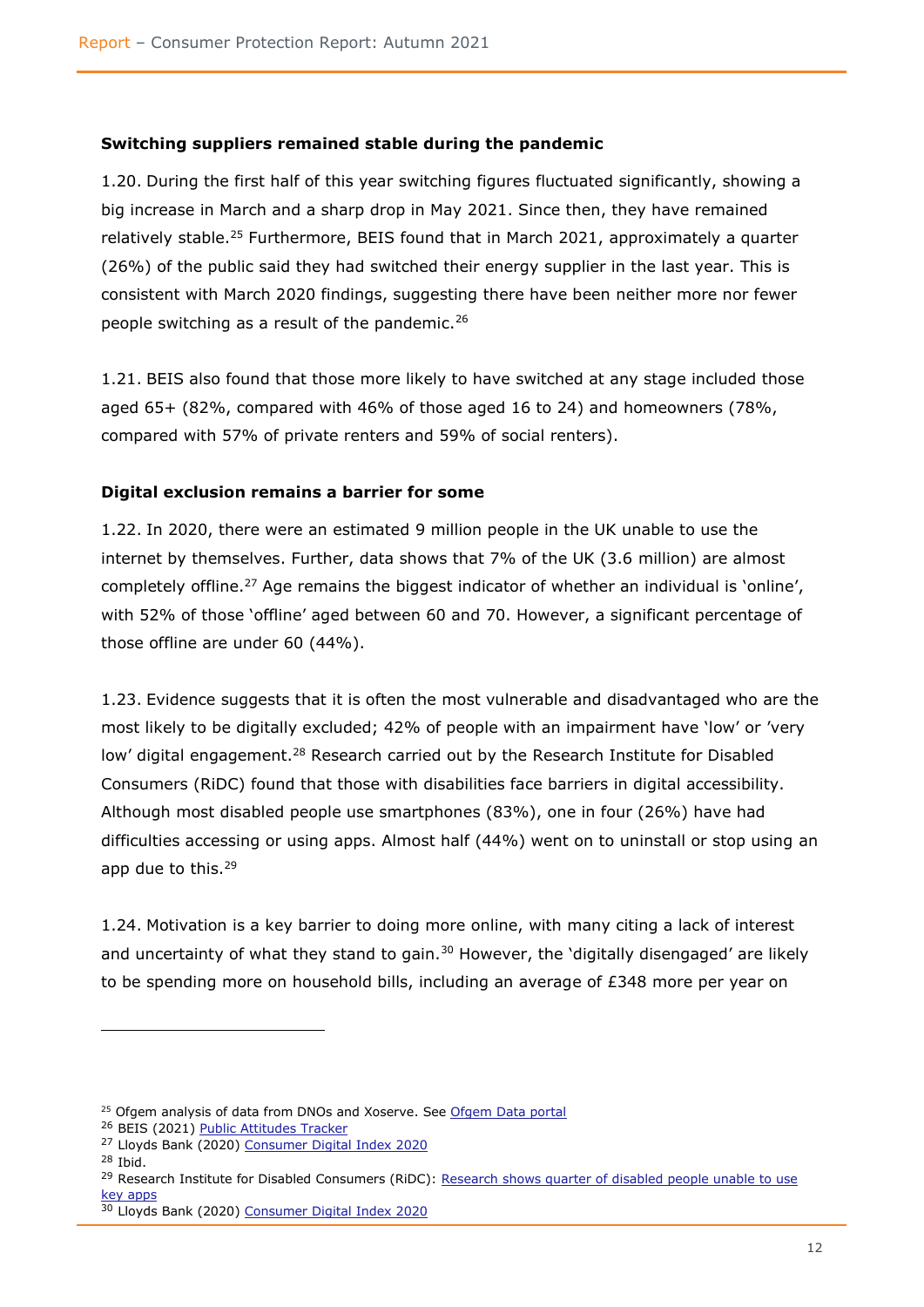utilities bills, revealing a deep disadvantage economically by being offline.<sup>31</sup> The most common accessibility issues cited with apps include: difficulties in downloading and setting it up, poor navigation, not supporting accessibility features, crowded display, filling in forms and registering, and poor text size or font.

# **People with vulnerable characteristics have been more affected than others by the economic impact of COVID-19**

1.25. The economic impact of COVID-19 on households' ability to afford bills has not been equally distributed amongst GB energy consumers. In many areas pre-existing inequalities have been exacerbated. The data shows that the more protected characteristics a person has, the more risk they bear and the most likely to be negatively affected by the impacts of the pandemic. $32$ 

1.26. Fair by Design found that there are several protected characteristics that are associated with an increased risk of poverty in the UK. The evidence suggests that certain groups with protected characteristics are more vulnerable and therefore the most likely to be negatively affected financially by the pandemic were those with protected characteristics.<sup>33</sup>





#### <span id="page-14-0"></span> *Source: StepChange (2021)*

<sup>&</sup>lt;sup>31</sup> Ibid. Correct at time of publication (May 2020)

<sup>&</sup>lt;sup>32</sup> Fair by Design (2021) [The Inequality of Poverty](https://fairbydesign.com/wp-content/uploads/2021/02/The-Inequality-of-Poverty-Full-Report.pdf)

 $33$  Ibid.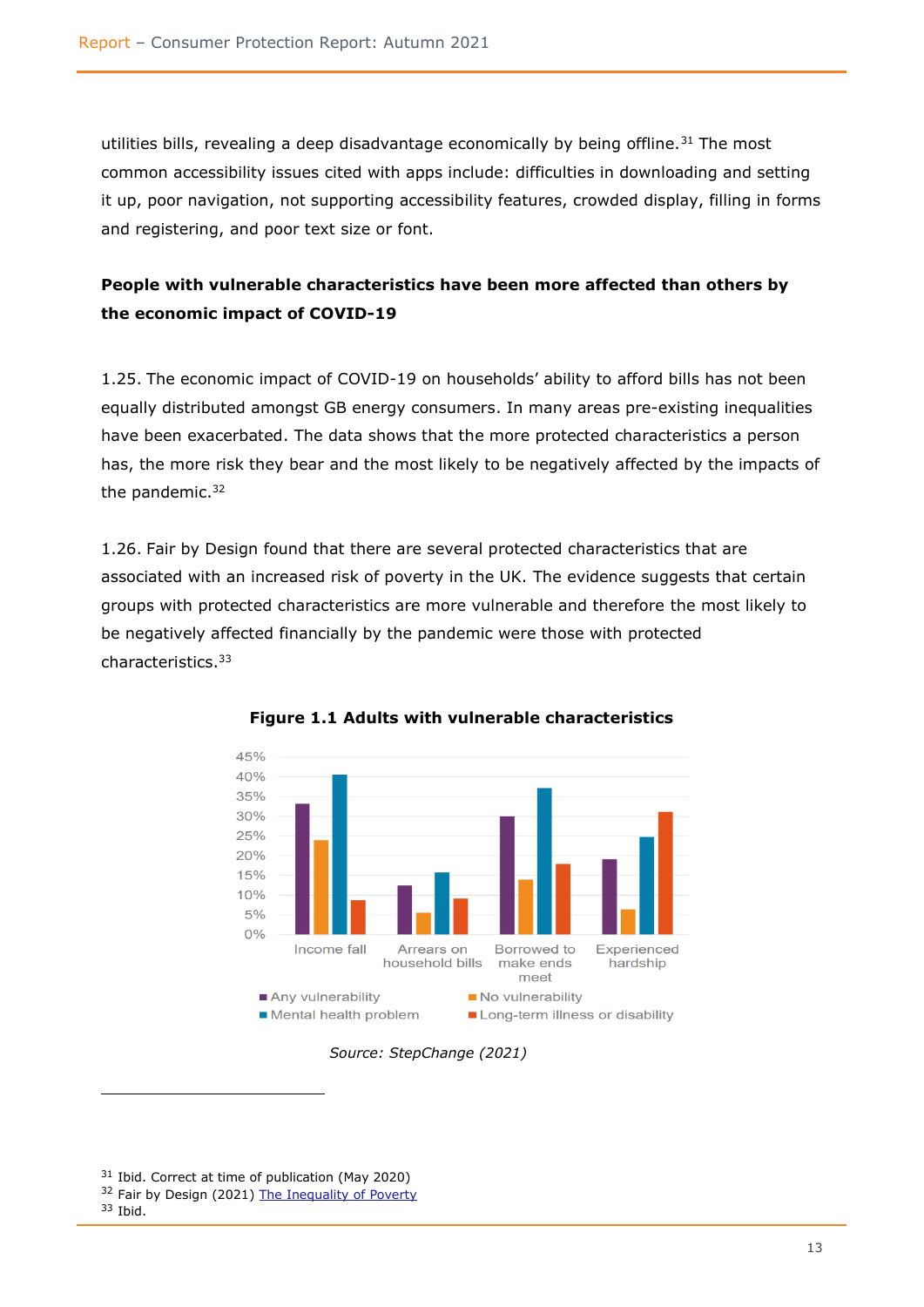1.27. StepChange also found that those who have experienced an income fall since the beginning of the pandemic are more likely to have a vulnerable characteristic (see Figure 1.1 above). This reflects the high prevalence of mental health problems among those experiencing financial difficulty, as those with a non-mental health vulnerability are less likely to have experienced an income fall. Among adults with non-mental health vulnerabilities who were affected, arrears on household bills or hardship are, however, more common.

# <span id="page-15-0"></span>**Disability**

1.28. Disabled people and their households are likely to face additional costs to enjoy the same standard of living as non-disabled people or households.<sup>34</sup> In 2021, it was reported that the average UK household spends  $£1,214$  a year on energy. However, over a quarter of households with a disabled person, roughly 4.1 million households, spend more than £1,500 a year on energy. Of these, 790,000 households spend over £2,500 a year on energy.<sup>35</sup> For many, this has been exacerbated further by the pandemic.

1.29. Research by Scope into the experiences of disabled people during the pandemic shows that whilst energy consumption has increased overall for most people, disabled customers had a higher increase compared with non-disabled people. Many disabled consumers have faced increased energy usage due to lockdowns and shielding forcing them to spend more time at home, which has caused financial concerns and difficulty paying bills as a result.<sup>36</sup>

1.30. Over half (54%) of disabled people interviewed by Scope say their energy usage has increased, and 45% say their energy bills have increased since the pandemic began. In addition, 28% are financially worse off due to the pandemic and 29% were concerned about being able to afford their energy bills over the next few months.

1.31. Concerningly, 86% of disabled people involved in Scope's research have had no contact with their energy supplier regarding concerns about bills, and for those who did over half were dissatisfied with the service they received.

<sup>&</sup>lt;sup>34</sup> Fair by Design (2021) [The Inequality of Poverty](The%20Inequality%20of%20Poverty)

<sup>&</sup>lt;sup>35</sup> Scope (2021) [Covid-19, energy suppliers, and their disabled customers](https://www.scope.org.uk/campaigns/research-policy/coronavirus-energy-suppliers-and-disabled-people/)

<sup>36</sup> Ibid.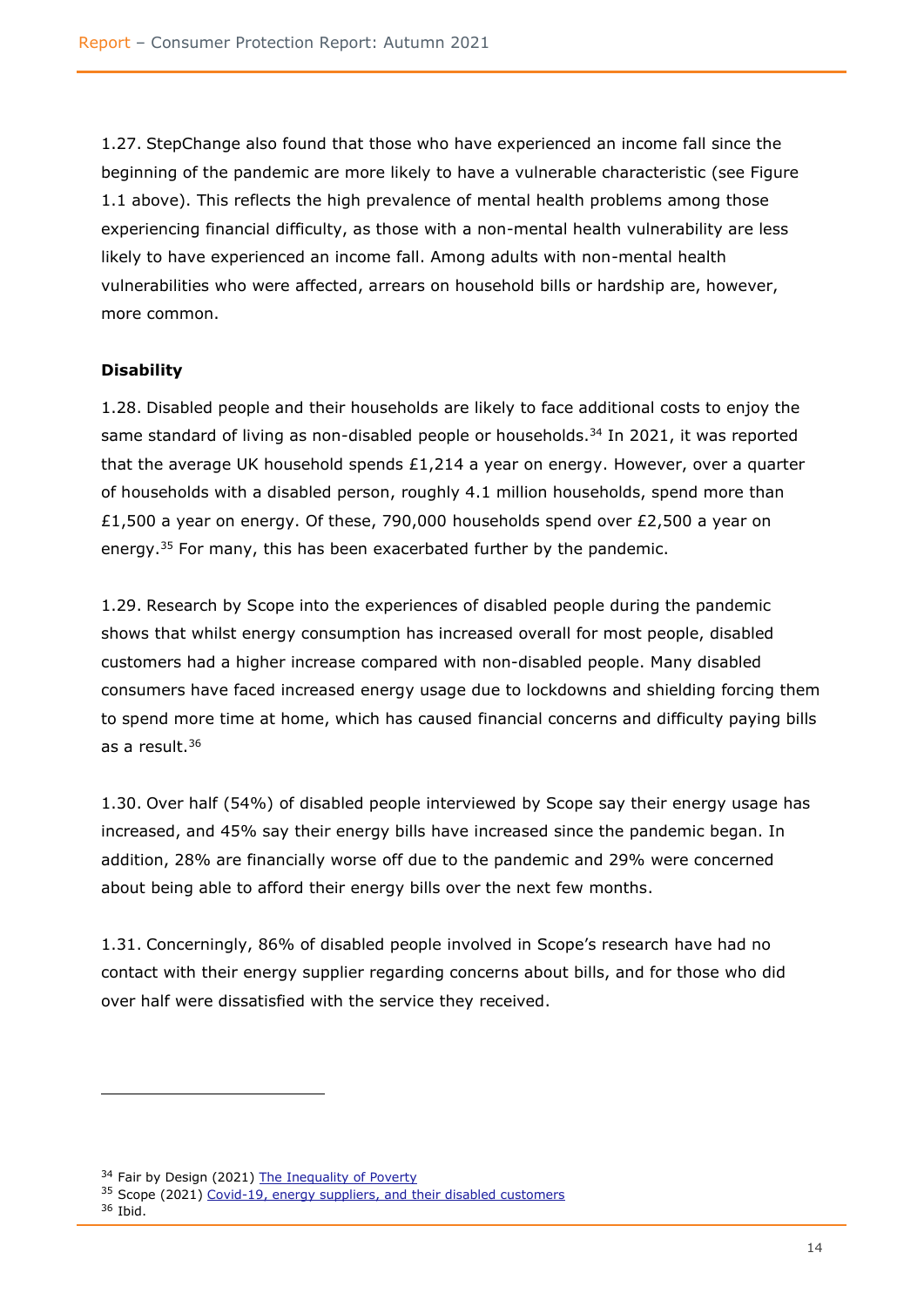1.32. Additionally, 20% of disabled people said they would not ask their supplier for support even if they needed it. According to Scope, this is due to a lack of trust in suppliers, being wary of discrimination, not being believed, and doubting that contacting suppliers would make any difference.

# <span id="page-16-0"></span>**Race and ethnicity**

1.33. The Financial Conduct Authority (FCA) have reported that the pandemic has interacted with pre-existing labour inequalities experienced by ethnic minority groups.<sup>37</sup> In line with this, Fair by Design found that these inequalities arise largely from their position in the labour market, as ethnic minority groups are more likely to work in low-income occupations, insecure work, and have a higher unemployment rate.<sup>38</sup>

1.34. As of the end of July 2020, the earnings of ethnic minorities had dropped by an average of 14% since the beginning of the pandemic, whereas earnings of White workers had dropped on average by 5%, highlighting the potential unequal initial impact of the pandemic. This drop in income was most felt by the Asian population.<sup>39</sup> At the same time, consumers from ethnic minorities are disproportionately more likely to worry about paying their energy bills. 31% of Asian/British Asian, and 31% of the Black/African/Caribbean and Black British community agreed or strongly agreed that they are concerned about struggling to pay their energy bills. By comparison, only 21% of White consumers agreed or strongly agreed with that statement.<sup>40</sup>

1.35. A briefing paper published in May 2021 by the Race Equality Foundation found that more than 20% of Black African, Bangladeshi, and Pakistani households, and more than 15% of Black Caribbean households, were behind on energy bill payments. The research found that this compared with less than 5% of White British households.<sup>41</sup>

1.36. Following a similar trend, FCA research revealed that ethnic minority individuals who had been employed in February 2020 were significantly more likely to have exited employment at some point during the pandemic (15.8% of ethnic minorities compared to

```
 Racism and Housing
```
 $37$  FCA (2021) Covid-[19 and the UK's BAME communities –](https://www.fca.org.uk/insight/covid-19-and-uk-bame-communities-economic-perspective) an economic perspective

<sup>38</sup> Fair by Design (2020) [The Inequality of Poverty](The%20Inequality%20of%20Poverty)

<sup>&</sup>lt;sup>39</sup> FCA (2021) Covid-[19 and the UK's BAME communities –](https://www.fca.org.uk/insight/covid-19-and-uk-bame-communities-economic-perspective) an economic perspective

<sup>40</sup> Internal analysis of an ethnicity boost survey (base = 300 household energy bill payers across GB) . The ethnicity boost survey was funded by Citizens Advice as an add-on to the quarterly *Consumer Perceptions of the Energy Market survey,* conducted by Accent Research.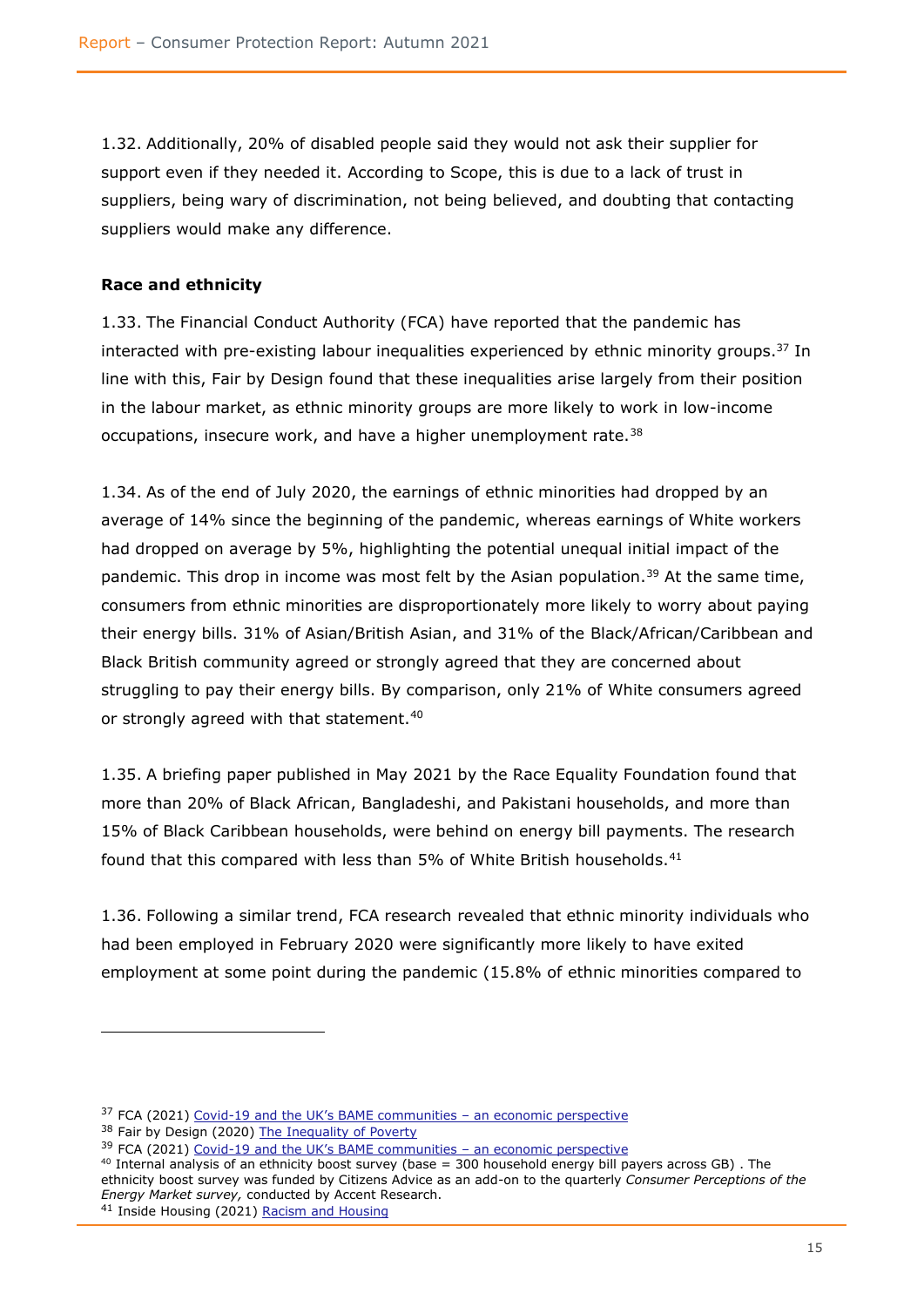7.8% of white people).<sup>42</sup> Hence, according to the FCA, the negative impact of the pandemic on the earnings of ethnic minorities is largely due to the higher rate at which they exited employment.<sup>43</sup>

1.37. This has led to concerns felt by ethnic minorities regarding their ability to understand and pay their bills. Billing is an area that may not be working well for Asian and British Asian consumers, as 13% of Asian or British Asian consumers reported they are dissatisfied/very dissatisfied with the ease of understanding the bill. This compares with 9% of White consumers<sup>44</sup>. Among ethnic minorities, 43% were concerned about meeting bill commitments in the next three months, compared to 17% among White individuals.<sup>45</sup>

1.38. ONS data has shown some concerning trends in relation to household income and energy expenditure based on ethnicity.<sup>46</sup> The data shows that, on average, households in the bottom 3 income quintiles with a HRP (household reference person) of Asian, Black, Mixed or Other ethnicity typically have higher energy expenditure than households with a HRP of White ethnicity (See Figure 1.2 below). When ethnicity groups are broken down, the data shows that households with a HRP of Black ethnicity were found to have the lowest equivalised disposable income yet have the highest energy expenditure (5%) of all ethnicity groups.<sup>47</sup> Conversely, households with a HRP of White or Other ethnicity are shown on average to have the highest equivalised income and the lowest energy costs, as shown in Figure 1.3 below.

 $42$  FCA (2021) Covid-[19 and the UK's BAME communities –](https://www.fca.org.uk/insight/covid-19-and-uk-bame-communities-economic-perspective) an economic perspective

<sup>43</sup> Ibid.

<sup>44</sup> Internal analysis of an ethnicity boost survey (base = 300 household energy bill payers across GB) . The ethnicity boost survey was funded by Citizens Advice as an add-on to the quarterly Consumer Perceptions of the Energy Market survey, conducted by Accent Research.

<sup>45</sup> Ibid. Research conducted in February 2021.

<sup>46</sup> ONS (2021) [Average household disposable income and energy expenditure by ethnicity, government region and](https://www.ons.gov.uk/peoplepopulationandcommunity/personalandhouseholdfinances/incomeandwealth/adhocs/13358averagehouseholddisposableincomeandenergyexpenditurebyethnicitygovernmentregionandsexbreakdownsukfinancialyearending2020)  [sex breakdowns, UK, financial year ending 2020](https://www.ons.gov.uk/peoplepopulationandcommunity/personalandhouseholdfinances/incomeandwealth/adhocs/13358averagehouseholddisposableincomeandenergyexpenditurebyethnicitygovernmentregionandsexbreakdownsukfinancialyearending2020)

 $47$  Ibid. The 'equivalised disposable income' is the total income of a household, after tax and other deductions, that is available for spending or saving, divided by the number of household members converted into equalised adults.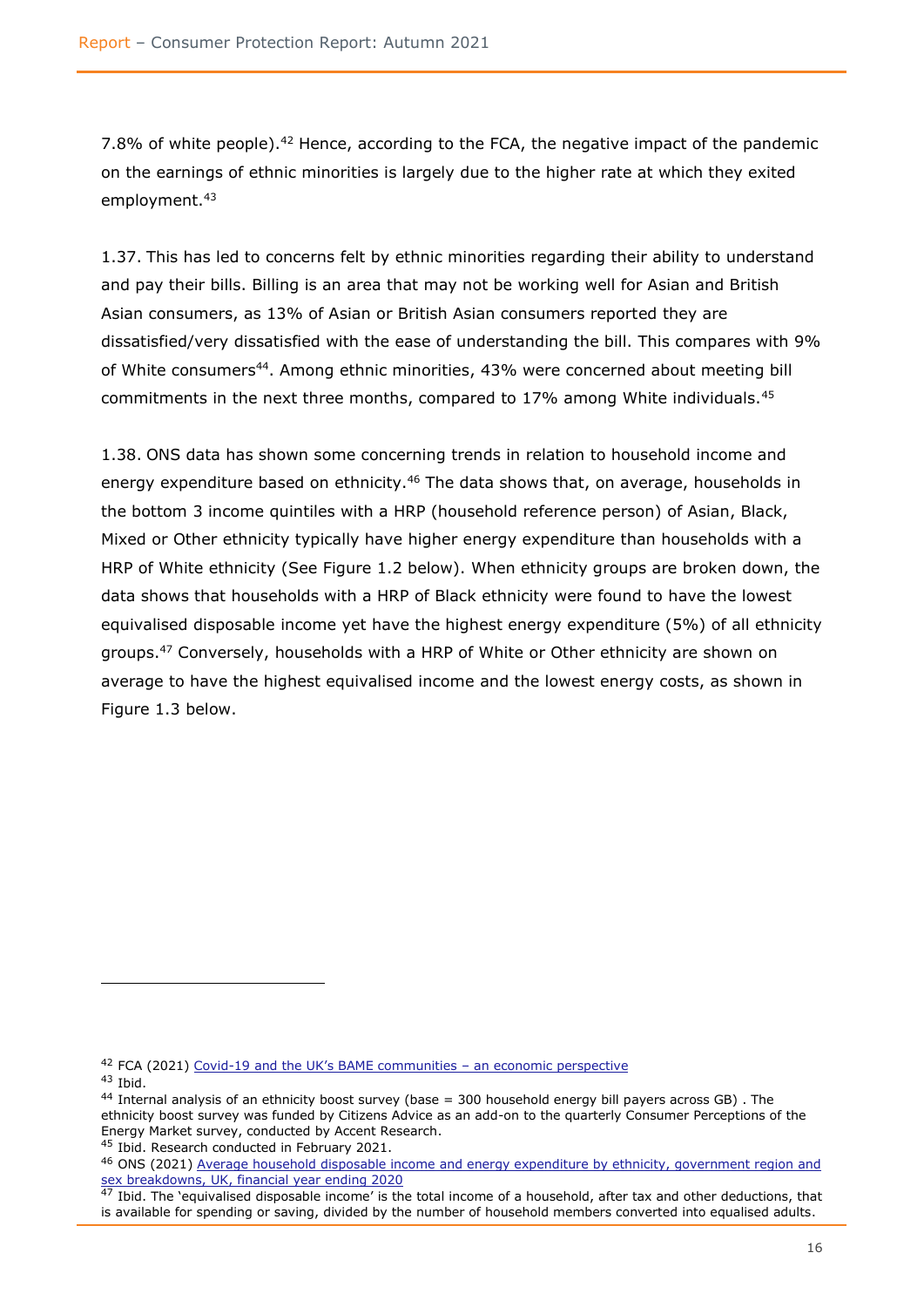

**Figure 1.2 – Total annual energy expenditure by ethnicity group (in £)**

1.39. The ONS data suggests that energy expenditure is disproportionate to households' equivalised disposable income in regard to ethnicity, specifically with Black households suffering the most from high energy costs and low income. The data breakdown of ethnicity groups also highlights that including Asian, Black, Mixed or Other ethnicity groups together does not give an accurate representation of independent trends and experiences. It is clear that ethnicity groups should be analysed individually rather than grouped together to get a better understanding of how ethnicity affects energy affordability.



**Figure 1.3: Mean and equivalised disposable income by ethnicity group (in £)**

*Source: ONS (2021)*

*Source: ONS (2021)*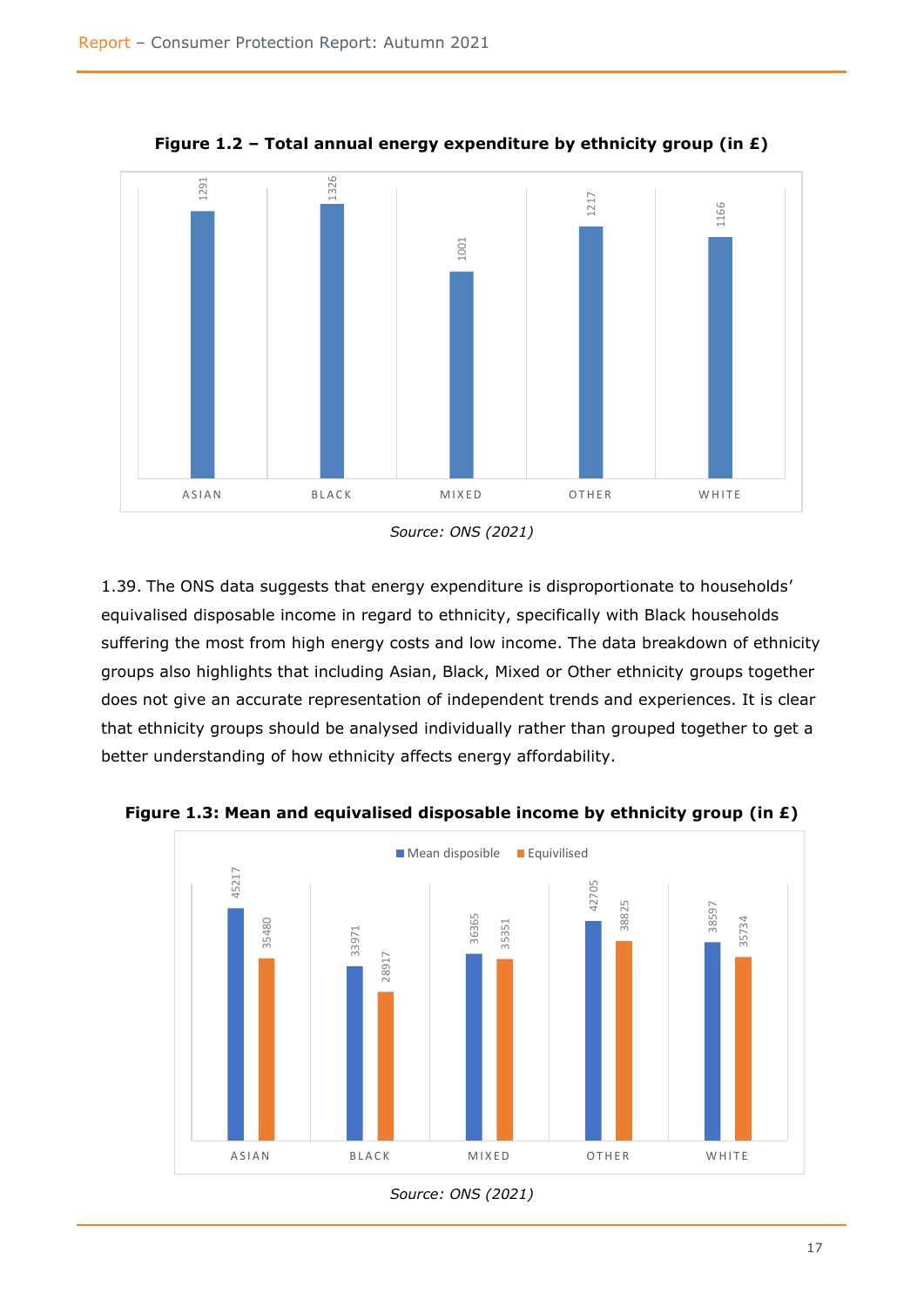#### **Gender**

1.40. According to the FCA's research on gender and personal finances during COVID-19, women have also been disproportionately impacted economically by the pandemic. The FCA found that 39% of women (10.3 million) reported that their financial situation had worsened between March and October 2020, compared to 37% of men (9.7 million), a small but statistically significant difference.

1.41. Looking at differences by age group shows that the highest proportion of those affected are women aged 18-24 (53%) and women aged 25-34 (48%). Women are also more likely to have cut back on essentials to cope with this (22% compared to 16% of  $men)$ .  $48$ 

1.42. The research shows that women were more likely to work in sectors which were 'closed down' due to lockdown including hospitality and retail, with 17 per cent of women working in such sectors compared with 13 per cent of men, suggesting women were more likely than men to lose their jobs and therefore incomes because of COVID-19.<sup>49</sup>

1.43. Further, 9% of single parents (62% of whom are women) say they have had to cut their hours or stop working to care for children or others.<sup>50</sup> The research suggests that single mothers are amongst the most economically disadvantaged by the pandemic because women on average earn less than men, and have lost income as a consequence of caring responsibilities.<sup>51</sup> In the  $65+$  age group, the differences are reversed with more men having seen their financial situation worsen compared to women.<sup>52</sup>

#### **Ofgem and industry are working together to help to protect consumers this winter**

1.44. Throughout the COVID-19 crisis we have worked closely with industry and government to ensure energy consumers' interests are protected as far as possible, including collaborating with BEIS on an energy industry agreement in March 2020 and making over £10m available in fuel vouchers as part of the Energy Redress Fund for PPM

<sup>&</sup>lt;sup>48</sup> FCA (2021) [Gender, personal finances and Covid-19](https://www.fca.org.uk/insight/gender-personal-finances-and-covid-19)

<sup>49</sup> Fair by Design (2020) [The Inequality of Poverty](http://sharepoint2013/cc/ess/cce_cas/CCE_Co_Authoring_Lib/VCP_Covid-19/Winter%202021-22%20Consumer%20support%20project/Affordability%20Report%20(September%2013th%202021)/The%20Inequality%20of%20Poverty)

<sup>50</sup> FCA (2021) [Gender, personal finances and Covid-19](https://www.fca.org.uk/insight/gender-personal-finances-and-covid-19)

<sup>51</sup> Fair by Design (2020) [The Inequality of Poverty](http://sharepoint2013/cc/ess/cce_cas/CCE_Co_Authoring_Lib/VCP_Covid-19/Winter%202021-22%20Consumer%20support%20project/Affordability%20Report%20(September%2013th%202021)/The%20Inequality%20of%20Poverty)

<sup>52</sup> FCA (2021) [Gender, personal finances and Covid-19](https://www.fca.org.uk/insight/gender-personal-finances-and-covid-19)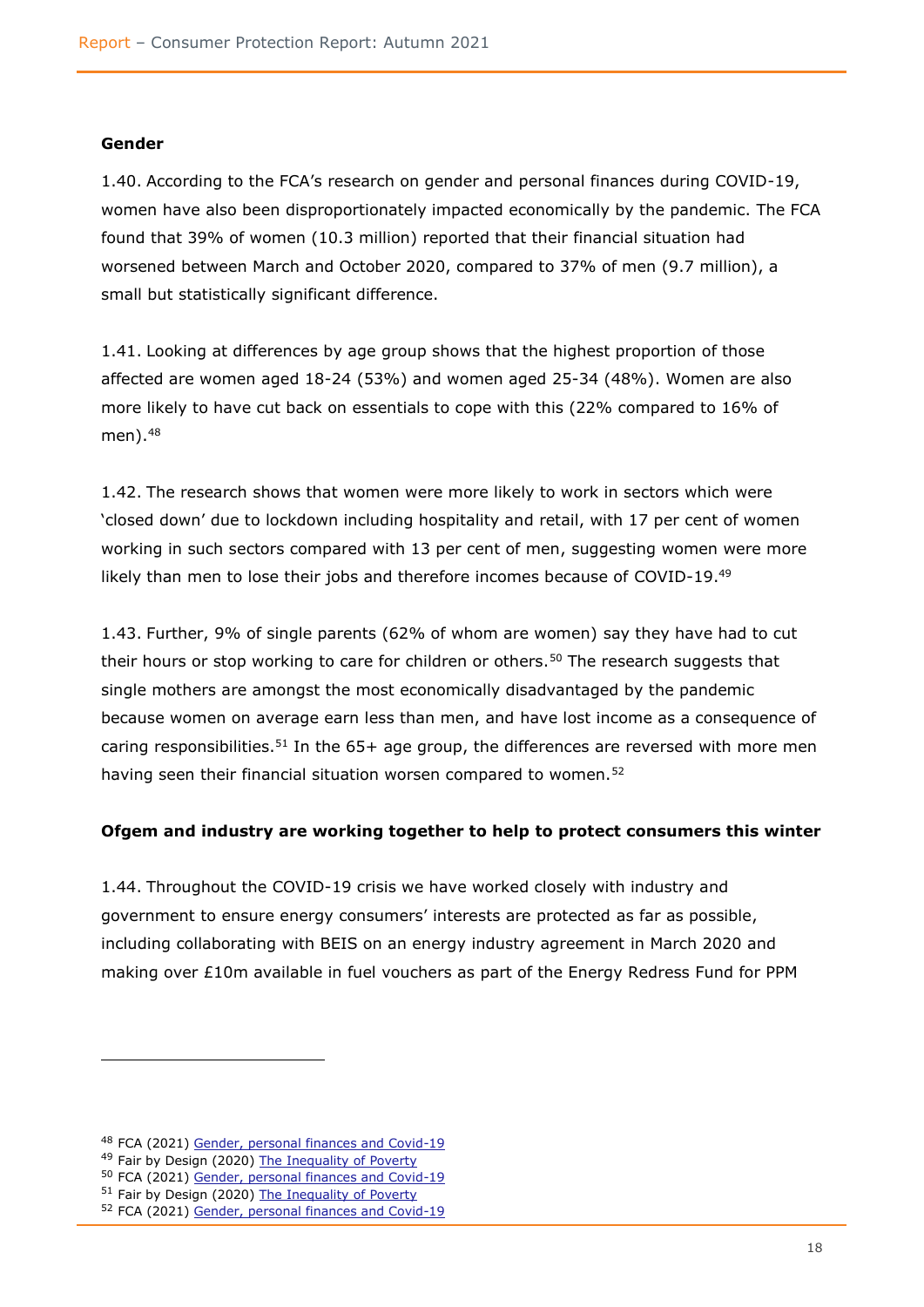consumers at risk of self-disconnection due to COVID-19.<sup>53</sup> <sup>54</sup> To date, industry has stepped up to prioritise keeping consumers on supply, particularly the people who need energy the most with an extensive safety net in place.

1.45. As we move into the next phase of the pandemic, we want to make sure that the industry is prepared for the potential challenges ahead this winter, which can be exacerbated during the winter months when more energy is consumed. We worked closely with Energy UK and domestic suppliers on a winter support package which includes a set of fresh commitments to get to a place where the industry is prepared for the challenges that may lie ahead. <sup>55</sup> The winter commitment sends another positive signal to consumers on the support that is available should they need it.

1.46. The winter commitments build on existing licence conditions and the BEIS voluntary agreement, which already hold suppliers to a high standard.<sup>56</sup> We will closely monitor how suppliers are supporting customers who face difficulty paying their bills, in line with the rules they are required to follow. We intend to include an assessment on the impact of the winter commitments in our next report, which is due in 2022.

## **Recent compliance activity has helped to correct consumer detriment**

1.47. Ofgem regularly undertakes compliance activity to ensure that suppliers have systems, processes and practices that are compliant with regulatory requirements in relation to assisting vulnerable customers. Throughout 2020 and 2021 we have engaged with several suppliers where we had concerns of potential consumer detriment.

1.48. In January 2020, we engaged with British Gas following their decision to change their top-up provider for PPM customers. This decision was poorly communicated to customers and British Gas left little time for customers to switch supplier, if they wanted to, before the change went live. British Gas acknowledged this and paid around  $£1.5$  million in redress to affected customers and also agreed to pay £250,000 into the voluntary redress fund in recognition of its failings.<sup>57</sup>

<sup>53</sup> BEIS (2021) [BEIS / domestic energy supply companies: agreement](https://assets.publishing.service.gov.uk/government/uploads/system/uploads/attachment_data/file/873960/Supplier_Agreement_19.3.2020.pdf)

<sup>54</sup> [See Energy Redress Fund](https://energyredress.org.uk/)

<sup>55</sup> Energy UK (2021) [Energy sector offers helping hand](https://www.energy-uk.org.uk/media-and-campaigns/press-releases/497-2021/7963-energy-sector-offers-helping-hand.html)

<sup>56</sup> BEIS (2021) [BEIS / domestic energy supply companies: agreement](https://assets.publishing.service.gov.uk/government/uploads/system/uploads/attachment_data/file/873960/Supplier_Agreement_19.3.2020.pdf)

<sup>57</sup> Ofgem (2020) [Ofgem closes compliance case with British Gas](https://www.ofgem.gov.uk/publications/ofgem-closes-compliance-case-british-gas-regarding-its-handling-changes-prepayment-meter-customer-top-arrangements-british-gas-makes-payments-totalling-ps173m)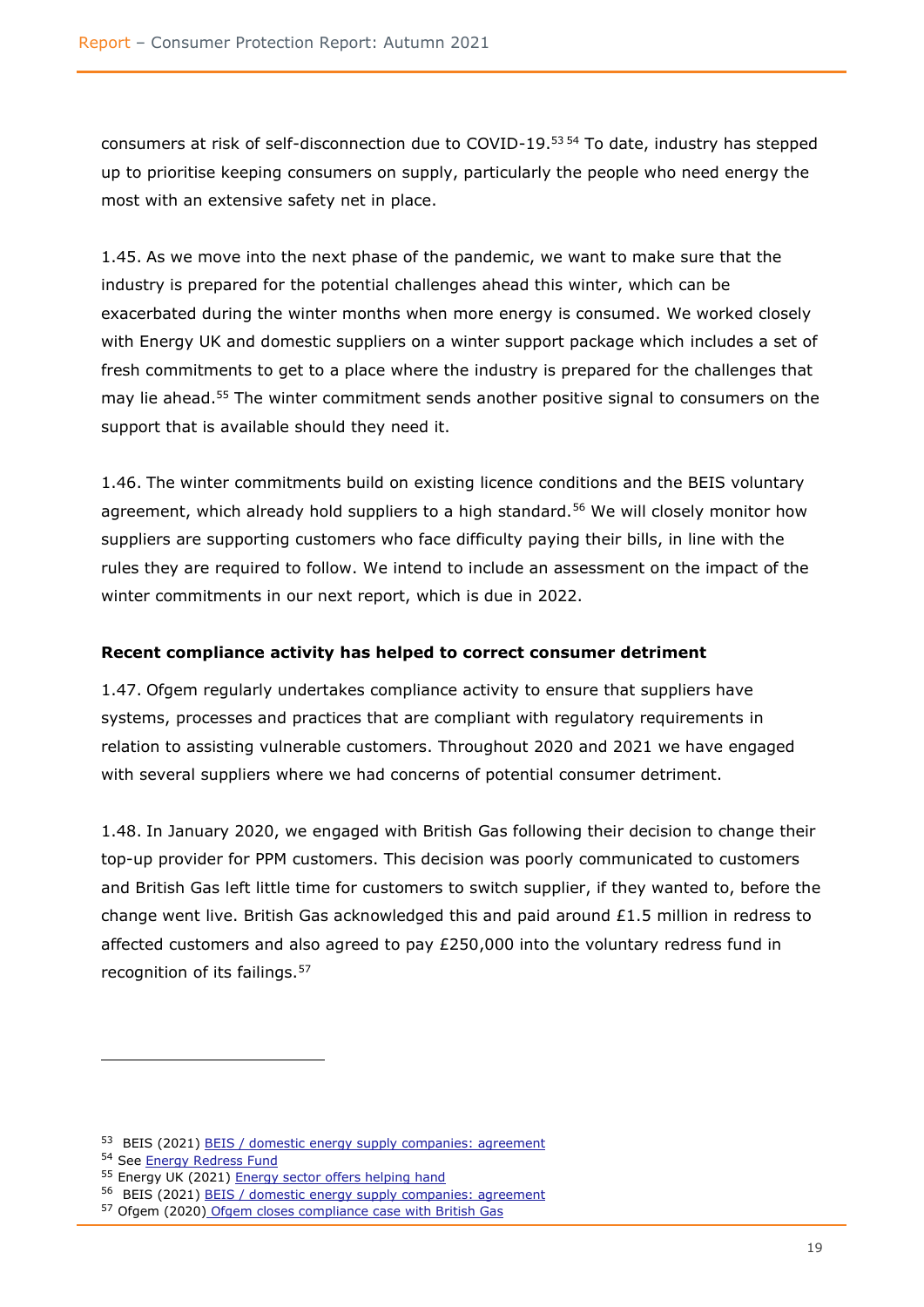1.49. Throughout 2020, we engaged with 18 suppliers who had failed to maintain their customers' lower tariff prices when they decided to switch in response to a price rise. Collectively, these suppliers had overcharged over one million consumers over £7.2 million. The suppliers have all corrected non-compliant practices and affected customers have been notified and paid redress, including refunds and goodwill payments where possible, totalling £10.4 million.<sup>58</sup> We also engaged with suppliers in relation to ensuring restricted meter (RMI) customers were offered all Relevant Tariffs, meaning if they opted for a single-rate tariff then they should not be charged multiple standing charges. We found suppliers were not applying the rules correctly, resulting in 1,665 customers being overcharged £126,947.<sup>59</sup> This continues to be a priority area for Ofgem, and work is ongoing to ensure RMI customers are being treated fairly.

1.50. We published an open letter in December 2020 setting out our expectations to suppliers in relation to the backbilling rules, Standard Licence Condition (SLC) 21BA.<sup>60</sup> This rule protects domestic and microbusiness consumers from being charged for unbilled consumption over 12 months old, except for where a consumer has behaved in an obstructive or manifestly unreasonable way. Prior to this, we had concerns that suppliers were not applying this correctly.

1.51. We will continue to closely monitor how suppliers are supporting customers who face difficulty paying their bills over the coming autumn, winter and beyond to ensure that they are meeting their obligations. We will prioritise action where we feel suppliers have not made adequate efforts, engaging through the compliance process and taking action where appropriate.

<sup>&</sup>lt;sup>58</sup> Ofgem (2021) [18 Suppliers agree to pay £10.4 million redress for price protection failings](https://www.ofgem.gov.uk/publications/18-suppliers-agree-pay-ps104-million-redress-price-protection-failings)

<sup>&</sup>lt;sup>59</sup> Ofgem (2021) [Supplier Compliance with Requirements for Customers with Restricted Meters](https://www.ofgem.gov.uk/publications/supplier-compliance-requirements-customers-restricted-meters) <sup>60</sup> Ofgem (2020) Expectations for energy suppliers who are dealing with domestic and micro business consumers

[when undertaking charge recovery action](https://www.ofgem.gov.uk/publications/expectations-energy-suppliers-who-are-dealing-domestic-and-micro-business-consumers-when-undertaking-charge-recovery-action)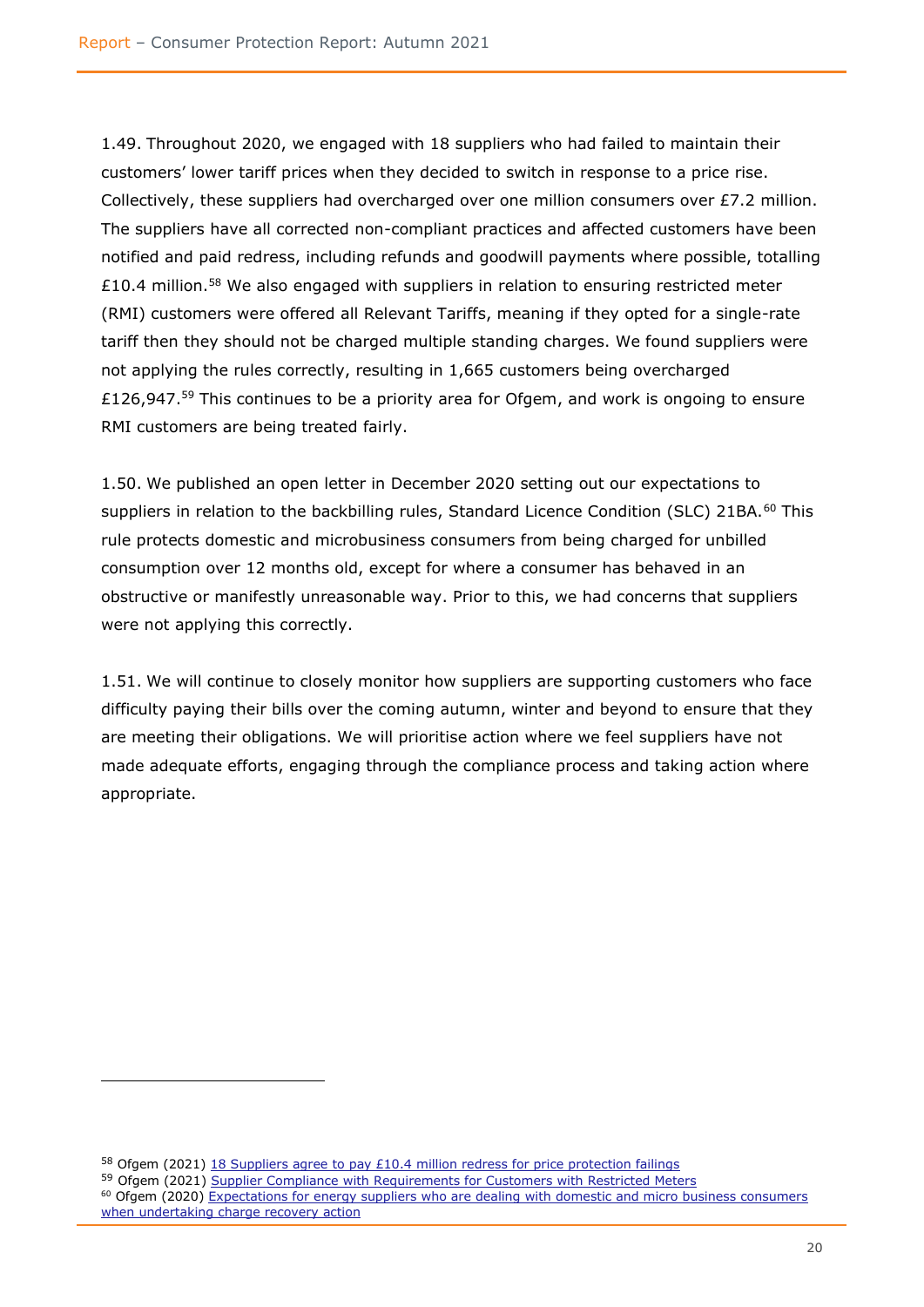# <span id="page-22-0"></span>**2. Poor practice**

#### <span id="page-22-1"></span>**Section summary**

This chapter outlines a set of clear and timely calls to action to energy suppliers where we have identified areas of poor practice for improvement. We will be monitoring these areas closely going forward.

#### <span id="page-22-2"></span>**Minimising the risk of 'bill shock'**

2.1. We identified some poor practice amongst suppliers who only began to attempt to proactively obtain meter readings after failing to receive one from a customer for an extended period, or infrequently requesting readings from their customers.

2.2. We were particularly concerned to see that in 2020 there had been a significant reduction in quarterly reads for customers on a PSR (see figure 2.1 below). Infrequent meter readings can lead to inaccurate billing and 'bill shock', which may cause unnecessary stress and worry for consumers affected. While many suppliers proactively prompt their customers to provide reads regularly and ensure people registered via the PSR receive these in a timely manner, we are disappointed to see that this is not universal practice. Accurate, timely billing has been particularly vital in 2020, when many people's usage was higher than usual due to national lockdowns. The impact of COVID-19 and lockdown restrictions are likely to have prevented meter reading agents and engineers from visiting properties. However, if left unchecked by suppliers, customers could face a mounting debt balance, so **we expect to see these areas prioritised in the coming months and to see numbers of meter reads rise again by our next report.**

2.3. We also found that some suppliers did not have systems in place to be able to record the success rate of meter reading attempts or have root cause analysis tools to be able to accurately identify if or why bills were sent in error. We have seen that the worst performing suppliers commonly had billing errors cited as an issue*.* <sup>61</sup> The FCA found that as of October 2020, 53% of UK adults displayed one or more characteristics of vulnerability. Around a quarter of UK adults (27%) reported having low financial resilience and little

<sup>&</sup>lt;sup>61</sup> See Citizens Advice [Domestic energy supplier performance data \(Q1 2020\)](https://www.citizensadvice.org.uk/about-us/our-work/policy/policy-research-topics/energy-policy-research-and-consultation-responses/energy-policy-research/domestic-energy-supplier-performance-data/)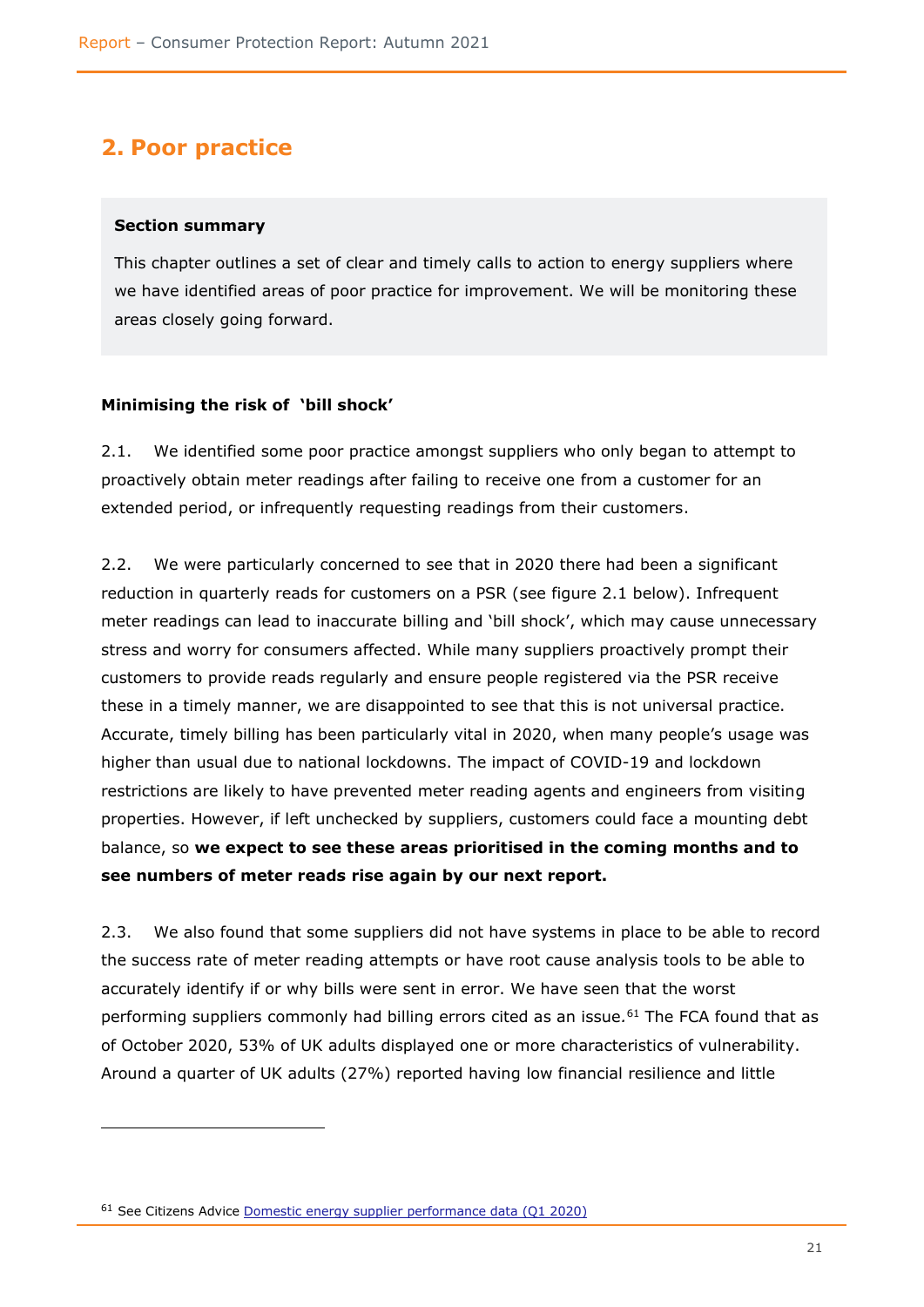capacity to withstand financial shocks.<sup>62</sup> So, it is concerning to see that some suppliers may be estimating bills purely on the Estimated Annual Consumption or Annual Quarterly information from industry systems rather than more accurate information such as historical reading, as this can result in falsely inflated or underinflated bills. This information may be particularly inaccurate if consumers have changed consumption patterns as a result of COVID-19.

## **PSR service provision**

2.4. Aside from our concerns with meter reading provision, we are also concerned about the other PSR services provided by suppliers. The numbers of services offered seems to be out of step with need. For example, our data on service provision shows that third party billing/bill redirection was one of the most commonly provided services in 2020, continuing the trend we observed in our previous report.

2.5. However, we are concerned that this does not align with the number of people who require these services. For example, according to the Alzheimer's Society, there are around 850,000 people with dementia in the UK, and this is projected to rise to 1.6 million by  $2040.^{63}$  Yet, our data shows that only 14% of those living with dementia are accessing these services.<sup>64</sup> In addition, there are over 2 million people in the UK living with sight loss, yet according to our data, only 3% are utilising communication in accessible formats from their energy suppliers.

2.6. We do note that not all people who have these vulnerable characteristics may need to access such services (eg they may not be the Household Reference Person or live in care homes). However, the fact that the number of vulnerable customers who might need services is not in proportion to the observed amount accessing such services suggests there is more that suppliers could be doing to identify those that need support and offer assistance.

<sup>&</sup>lt;sup>62</sup> FCA, 2020 [Financial Lives 2020 survey: the impact of coronavirus](https://www.fca.org.uk/publication/research/financial-lives-survey-2020.pdf)

<sup>63</sup> See [Alzheimer's Society: key facts and statistics](https://www.alzheimers.org.uk/about-us/news-and-media/facts-media#:~:text=There%20are%20currently%20around%20850%2C000,age%20of%2080%20have%20dementia.)

 $64$  Based on our analysis of Social Obligations Reporting data of PSR service provision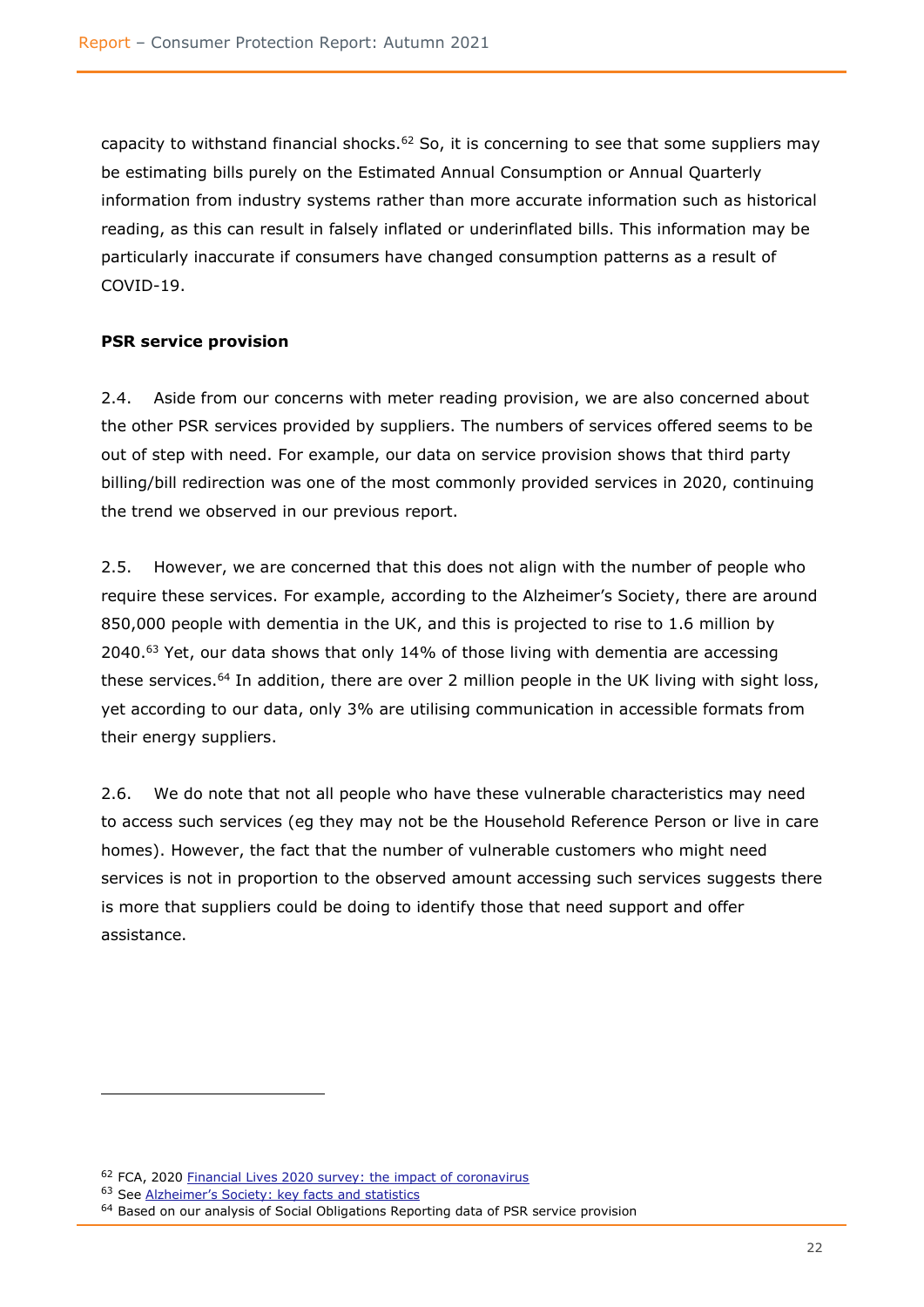

**Figure 2.1: The number of PSR services provided to gas customers on PSRs – by service type (number of services provided to electricity customers on a PSR is slightly higher)**

### <span id="page-24-0"></span>**Poor customer service**

2.7. We are concerned at findings that some suppliers do not increase their resource to deal with increases in customer contact. A report by Which? includes findings on supplier call wait times, with around a third of energy firms having kept customers waiting for more than 10 minutes on average before their calls were answered. <sup>65</sup> The findings suggest that suppliers who did not increase their customer service resource to align with increasing demand during the COVID-19 pandemic were not easily contactable and therefore unable to help customers in a timely manner, impacting on the overall customer experience. Consumer group intel suggested that in some cases it has taken months for customers to reach their supplier, with some receiving no contact whatsoever despite emailing and calling the supplier on several occasions.

2.8. **Energy suppliers need to ensure that they have the resources in place to respond to the level of consumer need, which is likely to increase given the rise in energy prices. Suppliers also need to ensure that consumers are signposted to** 

<sup>65</sup> [Which? Press Office,](https://press.which.co.uk/whichpressreleases/which-reveals-energy-firms-keeping-customers-on-hold-for-longer-than-an-episode-of-corrie/) December 2020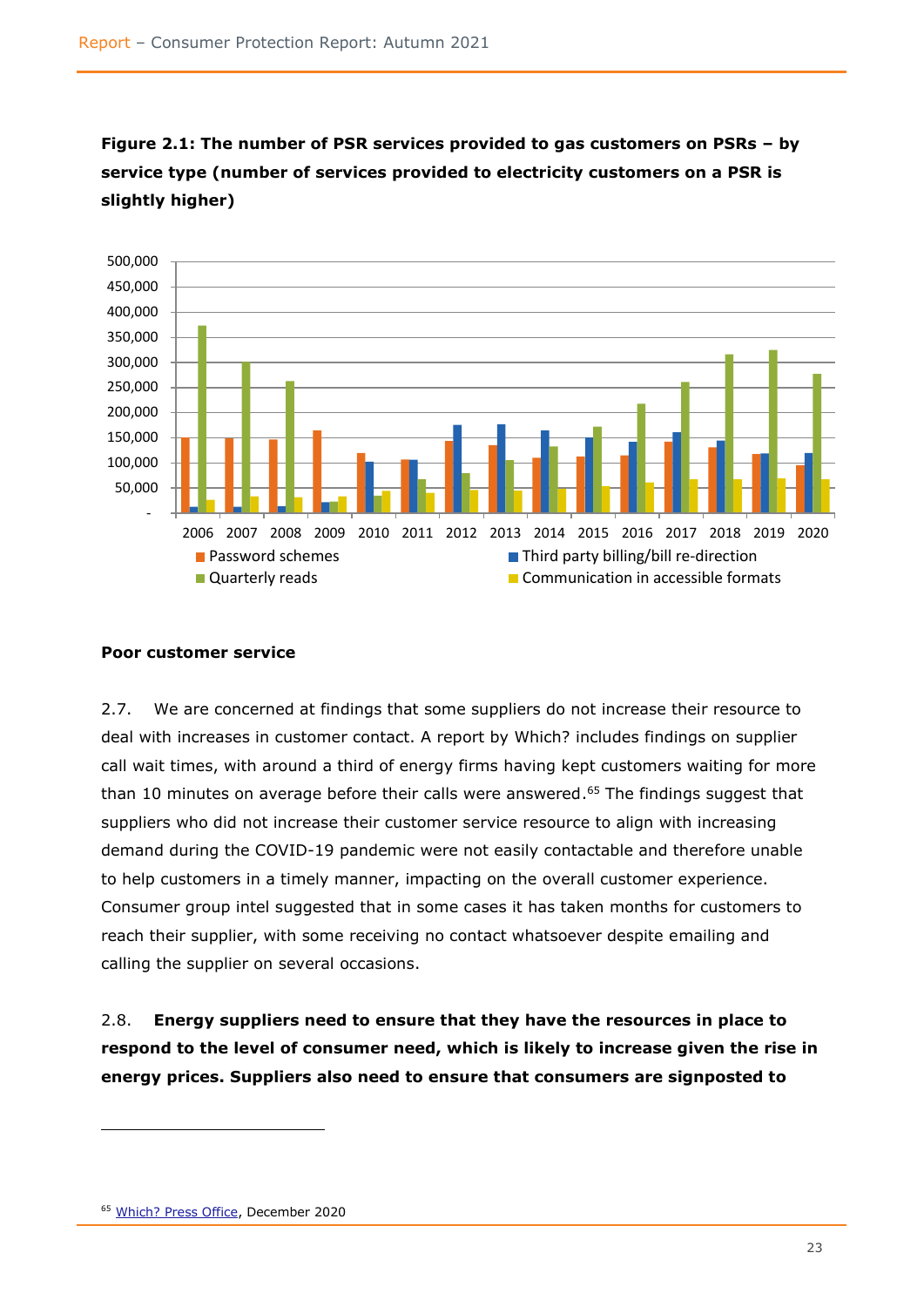**relevant support, including external debt advice. We welcome the commitments made by suppliers to provide extra support to vulnerable consumers, which include increasing awareness of the support available to consumers ahead of the winter.<sup>66</sup> We encourage those suppliers that have not yet done so to make similar commitments.** 

2.9. Data submitted to us shows that one supplier repeatedly failed to proactively engage with their customers particularly in relation to customer queries around billing, which is an extremely poor outcome. For example, the son of an elderly customer contacted the supplier on behalf of their father after an energy bill had not been received for over a year after moving in. The son tried to contact the supplier multiple times by email but received no response and eventually spoke to a customer service agent over the phone who requested he sends meter readings. He sent the meter readings as requested, then had no further contact from them.

2.10. If suppliers fail to proactively engage with customers, then they will be unable to provide effective support. This is particularly worrying when this is in relation to payment difficulties and meter readings and could lead to severe bill-shock and customer debt. **We expect suppliers to ensure customers are able to contact their supplier and receive appropriate engagement and support. We welcome the commitment by signatories to the Energy UK Vulnerability Commitment to adopt an omni-channel approach to customer communications.<sup>67</sup> We would encourage others to follow this approach to ensure a more inclusive market.** We are already engaging with a number of suppliers where we consider that their customer service offering falls short of regulatory requirements and leads to poor consumer outcomes.

2.11. Customer service standards may have had an impact on customer satisfaction with these suppliers. We found in our Q2 2021 Customer Perceptions of the Energy Market Survey that significantly more customers were dissatisfied with the telephone customer service received in the first quarter of 2021, declining to 65% from 75% in Q4 2018, when this was first measured.<sup>68</sup> Furthermore, we are aware that some suppliers do not monitor customer satisfaction feedback related to financial difficulty, and as a result are not

<sup>&</sup>lt;sup>66</sup> At the time that Energy UK launched the winter commitment (July 2021), over 90% of the domestic market had signed up to them. See: [Energy sector offers a helping hand](https://www.energy-uk.org.uk/media-and-campaigns/press-releases/497-2021/7963-energy-sector-offers-helping-hand.html)

 $67$  See Energy UK's  $Yulnerability Commitment: signatories agreed to 'provide a range of channels of$ </u> communication that are appropriate and suitable for customers' needs.' <sup>68</sup> Ofgem, [Consumer Perceptions of the Energy Market Q1 2021](https://www.ofgem.gov.uk/sites/default/files/2021-06/consumer_perceptions_of_the_energy_market_q1_2021_v1.pdf)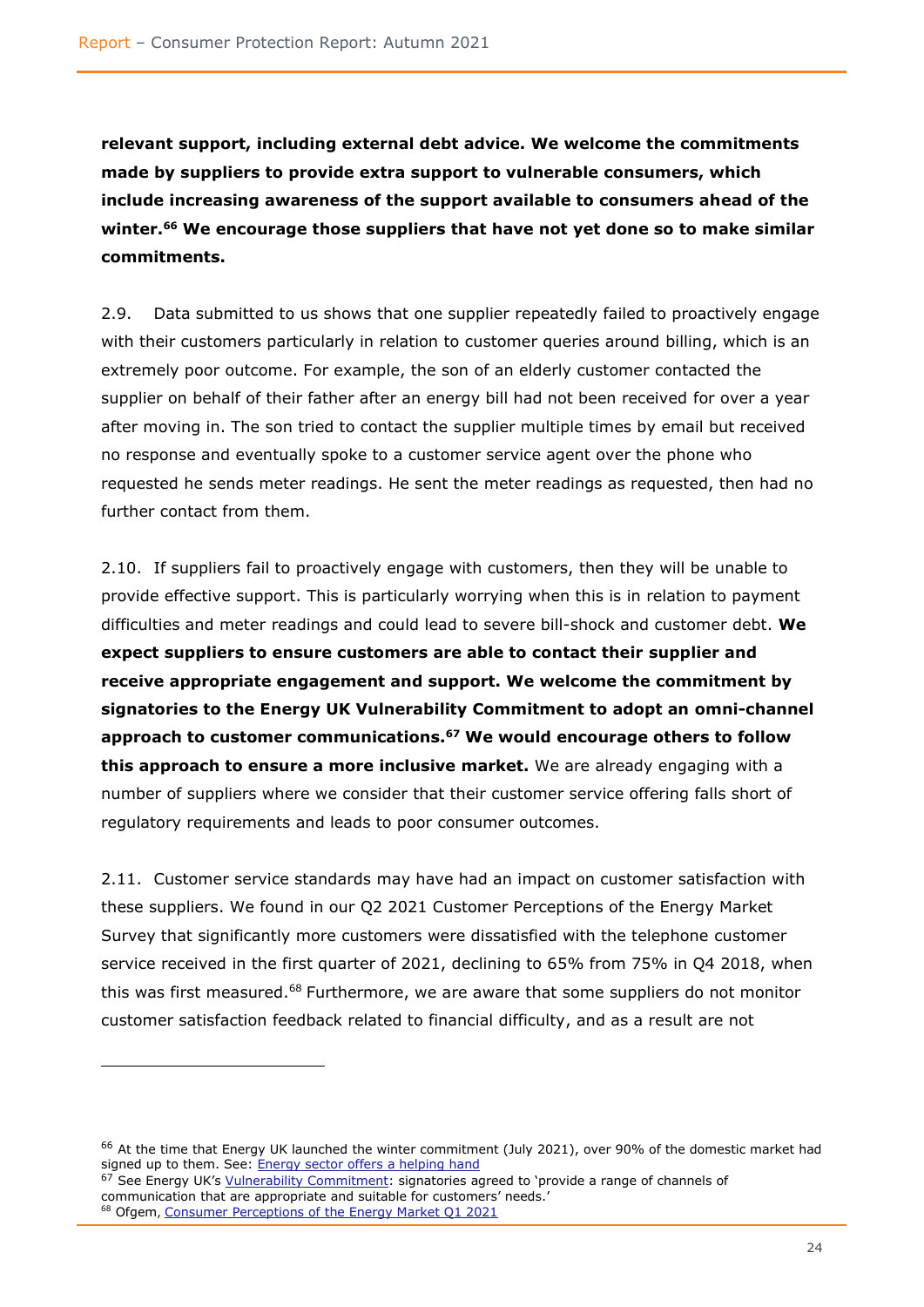identifying and improving gaps in the service they provide based on customer experiences and feedback. This contributes to and reinforces a poor customer journey, reducing the likelihood of customers reaching out to their supplier if and when they need support.

2.12. To avoid these poor customer outcomes, suppliers should ensure resources are available to prioritise people who are in financial difficulty or offer a freephone number. While 70% of the market have adopted the best practice of ensuring people in financially difficulty have access to a freephone number, a number of suppliers have charged for such calls. **We see significantly improved outcomes when freephone telephone numbers are available and accessible and would encourage wider uptake of this practice**.

2.13. Additionally, some suppliers do not, or do not adequately, signpost to third party debt management organisations or charities that can provide additional support to customers struggling to pay. In some cases, where signposting was evident, the contact numbers of relevant third parties were not provided to customers. This could negatively impact consumers who are in financial difficulty, if they are not signposted to where to access the additional support. We are engaging with relevant suppliers to ensure this improves.

#### <span id="page-26-0"></span>**Limitations to identifying consumers who need support**

2.14. Some suppliers have not been proactive enough in identifying customers in need of financial support or more generally those in vulnerable circumstances. As outlined in Chapter 1, 2020 saw a significant increase in the numbers of people needing support, particularly due to ill health and financial difficulty. Whilst we note that the total number of consumers on supplier PSRs did increase, we did not see a comparable increase in the number of customers signed up and/or using PSR services, in relation to what we would expect in light of the pandemic and the increasing number of customers in vulnerable circumstances, many of whom may have needed to access this support for the first time.

2.15. Instead, the number of vulnerable consumers signed up to suppliers' PSR slowed compared with previous years. Suppliers need to be more proactive in identifying customers who might benefit from PSR services, recognising the new and increased vulnerabilities created by the pandemic and offer relevant support and assistance, and we are concerned that this is not taking place effectively.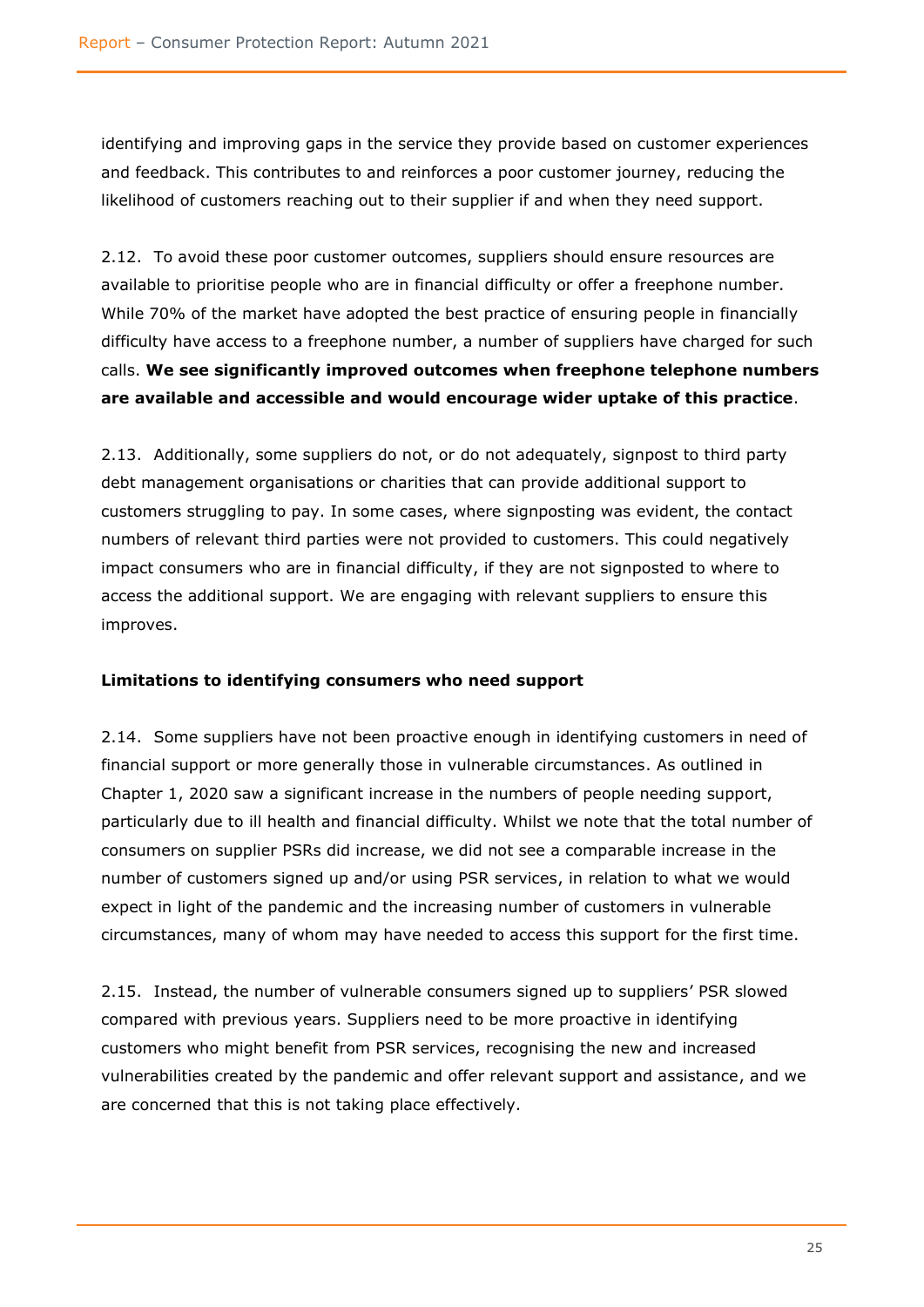2.16. Whilst a few suppliers have established processes for identification of vulnerable customers at risk of self-disconnection, we are concerned that some suppliers place a lower emphasis on proactively identifying vulnerable customers that may be self-rationing their energy. PPM customers may use self-rationing as a coping strategy to avoid going off supply (see Case Study 2.1). As outlined in Chapter 1 of the report, research conducted by the Fuel Bank Foundation found that the majority of participants included in the research had to ration their energy consumption, with many choosing between buying food or topping up their PPM. We are concerned that some suppliers may be over-relying on smart meter PPM technology for identifying self-disconnection and rationing, and not paying close enough attention to those on traditional PPMs who are self-rationing and self-disconnecting.

# **Case Study 2.1: Living with a traditional PPM**

**National Energy Action and Energy Action Scotland**

Mohsin\* is a 62 year-old man living in a one-bedroom flat. He is one of the hundreds of thousands of households in the last year who found themselves without money and unable to top up their meters, therefore experiencing self-disconnection from the gas and electricity supply. Mohsin struggles to make his Universal Credit payments cover his bills and food costs, and regularly runs out of money between benefit payment cycles.

*"I've found that managing near the end of the month [is difficult], the last sort of week when I'm waiting for my money to come through."*

Mohsin lives alone, and the pandemic has heightened his feelings of isolation and loneliness, significantly impacting his mental and emotional wellbeing; *"Everybody gets down sometimes, I think. But sometimes I get a little bit disturbed by my own loneliness."*

Alongside this, Mohsin is living with significant physical health issues, including diabetes and COPD. He has also had COIVD-19. Combined, these health issues make him feel especially vulnerable when leaving the home and this has had significant impacts on his confidence in going out to top up his meters at the local shop.

*"I had Covid in January and I've had two chest infections. So, if you're ill, safety-wise, you don't want to go out because I don't want to catch something else. I think I've got long Covid because I've got moderate asthma. I've not recovered from it since, and that w[ould] be good not to…go to the shops."*

Source: NEA and Energy Advice Scotland (2021) *[Maximising the smart meter rollout for prepayment customers](https://www.nea.org.uk/wp-content/uploads/2021/06/Smart-Prepay-Full-Report.pdf)*

\* *There are a number of composite case studies included in this report and these have been derived from the household interviews. This approach means that case studies draw on a number of real cases (and use real quotes), but by pulling their information together into a 'composite' household makes it difficult to identify any real household or its members, protecting anonymity.*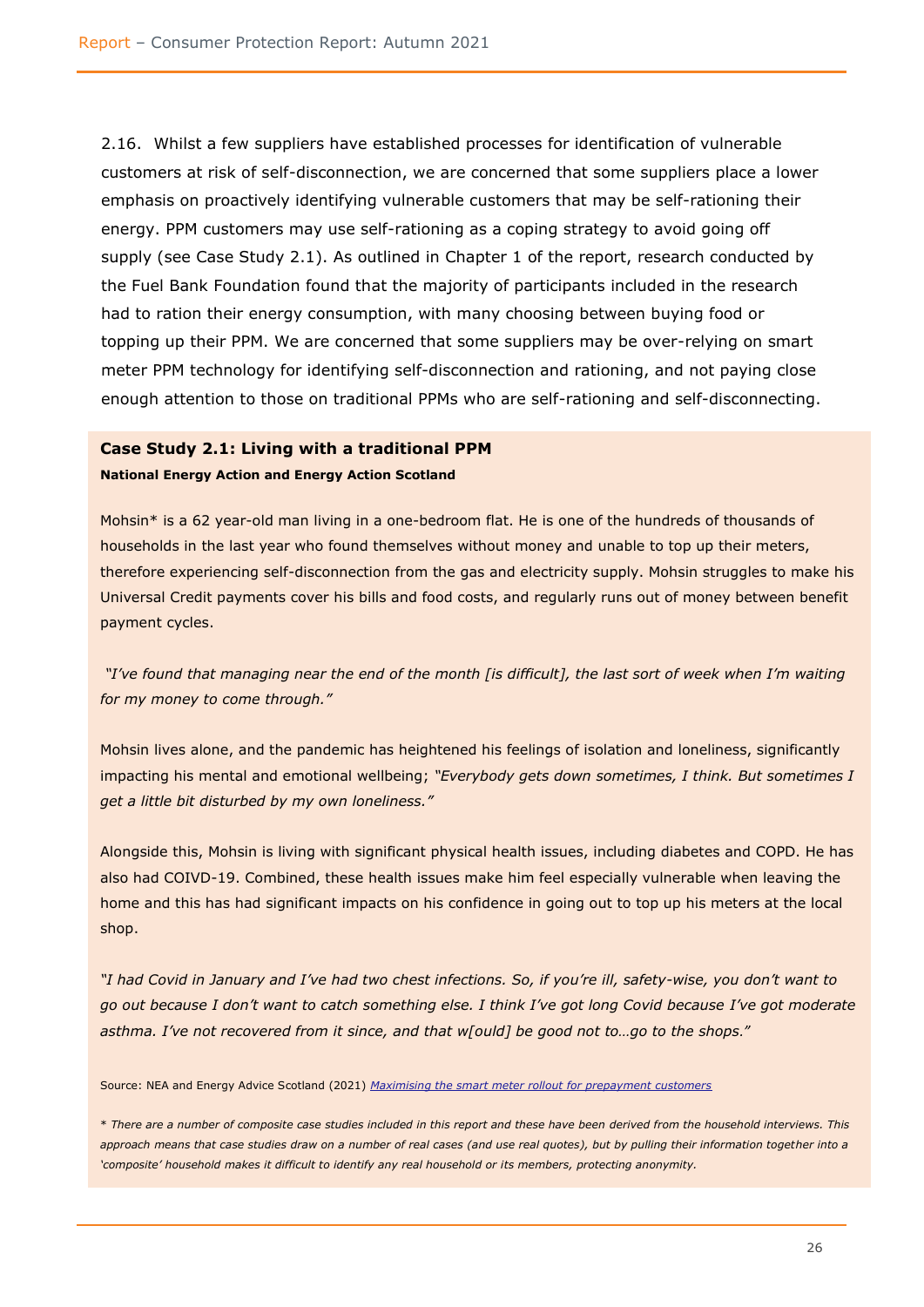2.17. PPM self-rationing and self-disconnection are closely linked and customers who selfration are more likely to do so because they are already in financial difficulty. We recognise the current technical difficulties in the accurate measurement of self-rationing in different domestic households. However, in accordance with our licence conditions, **we expect suppliers to identify and support vulnerable customers, including when customers are identified as self-rationing their energy use.**

2.18. We have also seen issues relating to phone contact and identifying vulnerability. For example, some suppliers do not operate an inbound call centre, which can result in some vulnerable customers not being identified or contacted through such means, which may put them at risk as not all customers are able to operate digital channels. Whilst we acknowledge the move towards more digital-based technology, as we note in the first chapter of this report, some of the UK population remain digitally excluded and cannot rely solely on digital channels to contact their supplier. **We expect suppliers' customer service offering, communications, and all other customer facing aspects to be accessible and inclusive to all types of consumers, and we encourage suppliers to always consider their offline customers and have alternative methods of contact in place.**

2.19. We have seen a disappointing reduction in communication provided in accessible formats to customers, which is an area we would expect to have increased in line with increased innovation in this area. We have also observed a decline in take up for accessibility services, including talking bills, bills in Braille or large print, and minicom or textphone services. **It is important that all suppliers take steps to ensure they are aware of customers' communication preferences and any accessibility requirements for both new and existing customers**, to make it easier for customers to contact their supplier, which some suppliers may be failing to do.

2.20. For example, Ofgem were contacted by a deaf consumer who had struggled to get their supplier to put in reasonable adjustments that would ensure they had the ability to communicate with them directly. The consumer did not have a landline or internet access, and needed all communication to be in writing. However, they continued to attempt contact via phone, and used software that was only available with a working internet connection. This forced the consumer to travel to a public library to email them. **We expect suppliers to be inclusive, and treat all their customers fairly, and reflect this in their communication methods, as outlined in the Standards of Conduct.**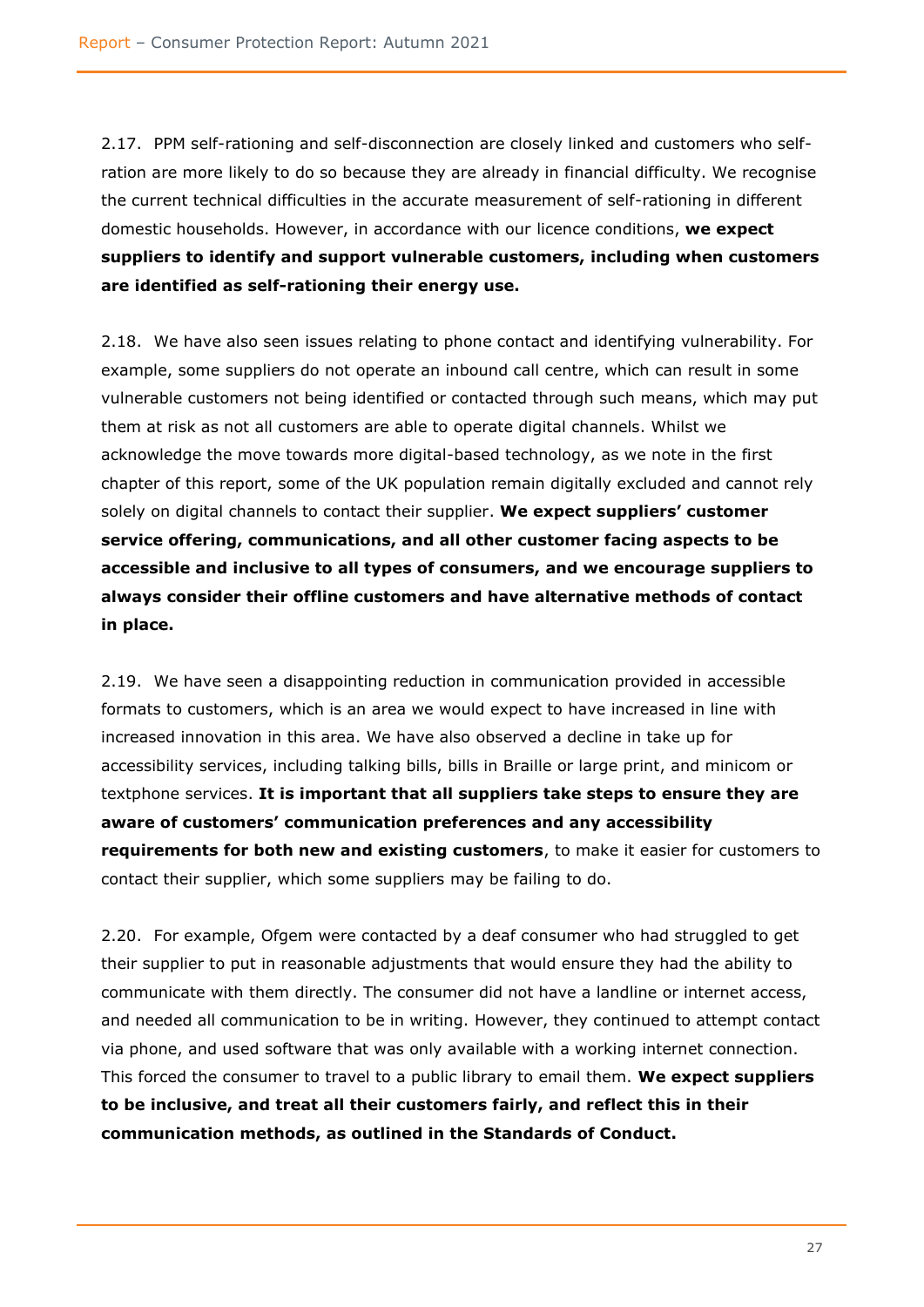## <span id="page-29-0"></span>**More support needed for customers who are struggling to pay**

2.21. We have found that improvements are needed to some supplier processes, including setting tailored payment levels and repayment time periods and signposting to help and advice including to third parties.

2.22. We are concerned to see that some customers are building up debt and larger unpaid bills before suppliers are assisting and offering manageable repayment plans. We found that small and medium suppliers have a lower proportion of customers in debt on a repayment plan compared to large suppliers (see figure 2.2). 34% of electricity customers in debt with small and medium suppliers have a repayment plan set up compared to 55% of electricity customers in debt with large suppliers (the trend is similar for gas). These numbers are lower than we would expect, and **we expect all suppliers to make arranging manageable repayment plans with their customers in debt a priority**. **We will be monitoring this area closely and intend to provide an update in our next edition of this report.**

2.23. We are also concerned to see both the number of customers in arrears and without repayment plans rising in light of the impact of COVID-19. Our SOR data shows that the number of people in arrears in 2020 increased from 694,191 in 2019 to 701,517 for electricity (a 1% increase) and from 539,605 to 554,698 for gas (a 2.8% increase). Furthermore, the proportion of customers in arrears with no repayment plan set up increased among medium and small suppliers from 3% to 4% for both gas and electricity. We are also concerned to see some large suppliers had significantly high arrears for electricity, averaging at £1,052 per customer in 2020.

2.24. We consider that suppliers could be more proactive in getting customers onto repayment plans, and **we expect suppliers to be proactively identifying those customers struggling to pay and agreeing appropriate and manageable repayment plans as per their obligations**.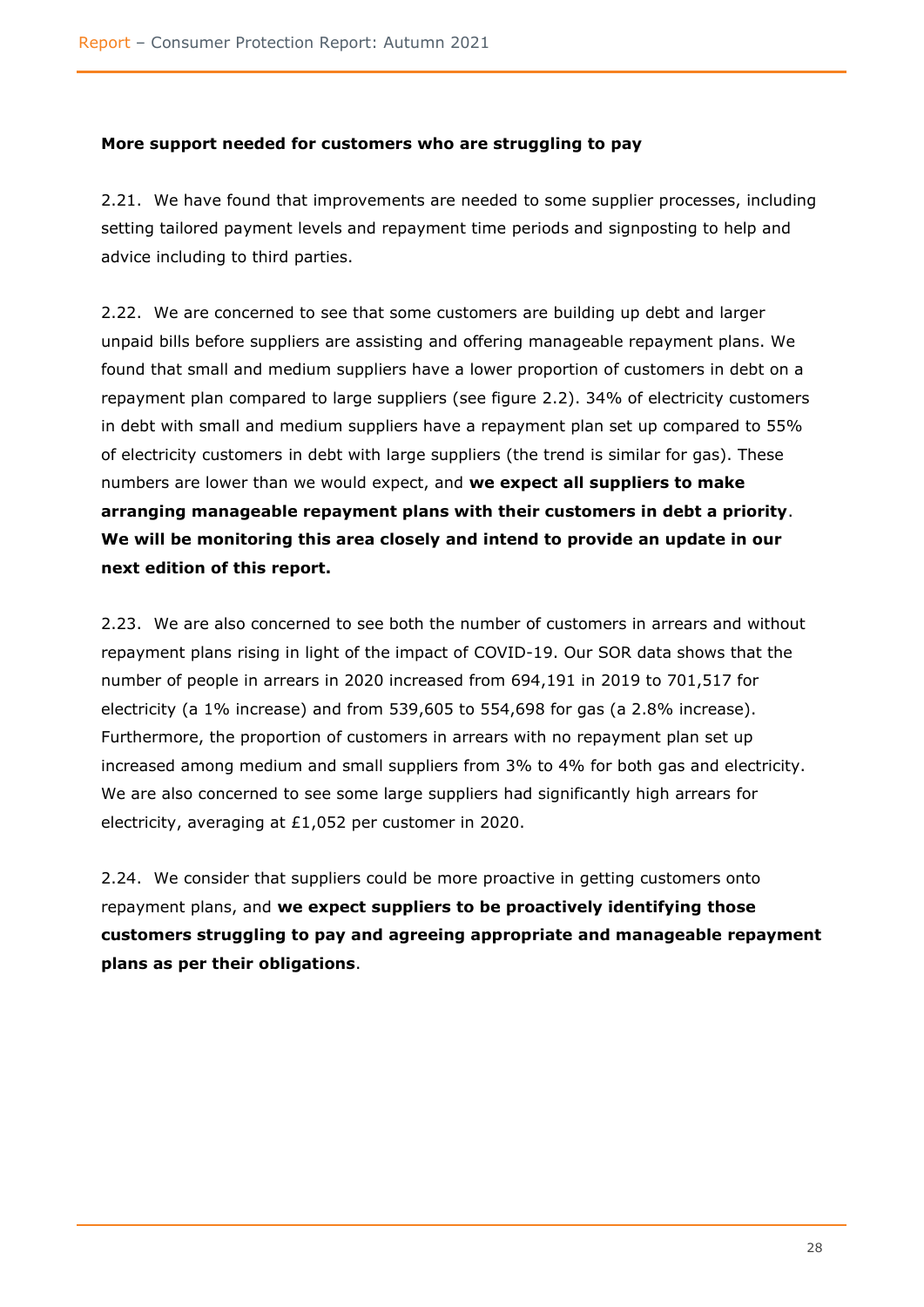

**Figure 2.2: Proportion of customers who are in debt and have a repayment plan – gas and electricity for large, small and medium suppliers**

2.25. In our previous report, we identified a potential downward trend in levels of take-on debt (the average level of debt owed at the point customers start repaying it).<sup>69</sup> However, this is no longer the case. After a fall in take-on debt from 2017 up until 2019, this increased again in 2020 (see Figure 2.3). The number of electricity customers with take-on debts of over £600 spiked in 2020, reaching 183,183 customers, the largest amount since we started recording the data in 2006, an increase of 9% since 2019. The number of gas customers with take-on debt of over £600 also increased in 2020, albeit more gradually. This number now sits at 117,839 customers, an increase of 4.8% from the year before.

2.26. We note that average take-on debt as an indicator over short periods of time has some limitations, as higher debts typically take longer to clear than lower debts. The average can be pushed up as lower debt customers clear their debts and come out of the average calculation. However, in our previous report, we suggested that with proper debt management practices the longer-term trend should continue to be downwards as take-on debt levels decrease and historic higher debt customers fall out of the average.<sup>70</sup> As take-

<sup>69</sup> Ofgem (2019) [Vulnerable consumers in the energy market: 2019](https://www.ofgem.gov.uk/publications/vulnerable-consumers-energy-market-2019) <sup>70</sup> Ibid.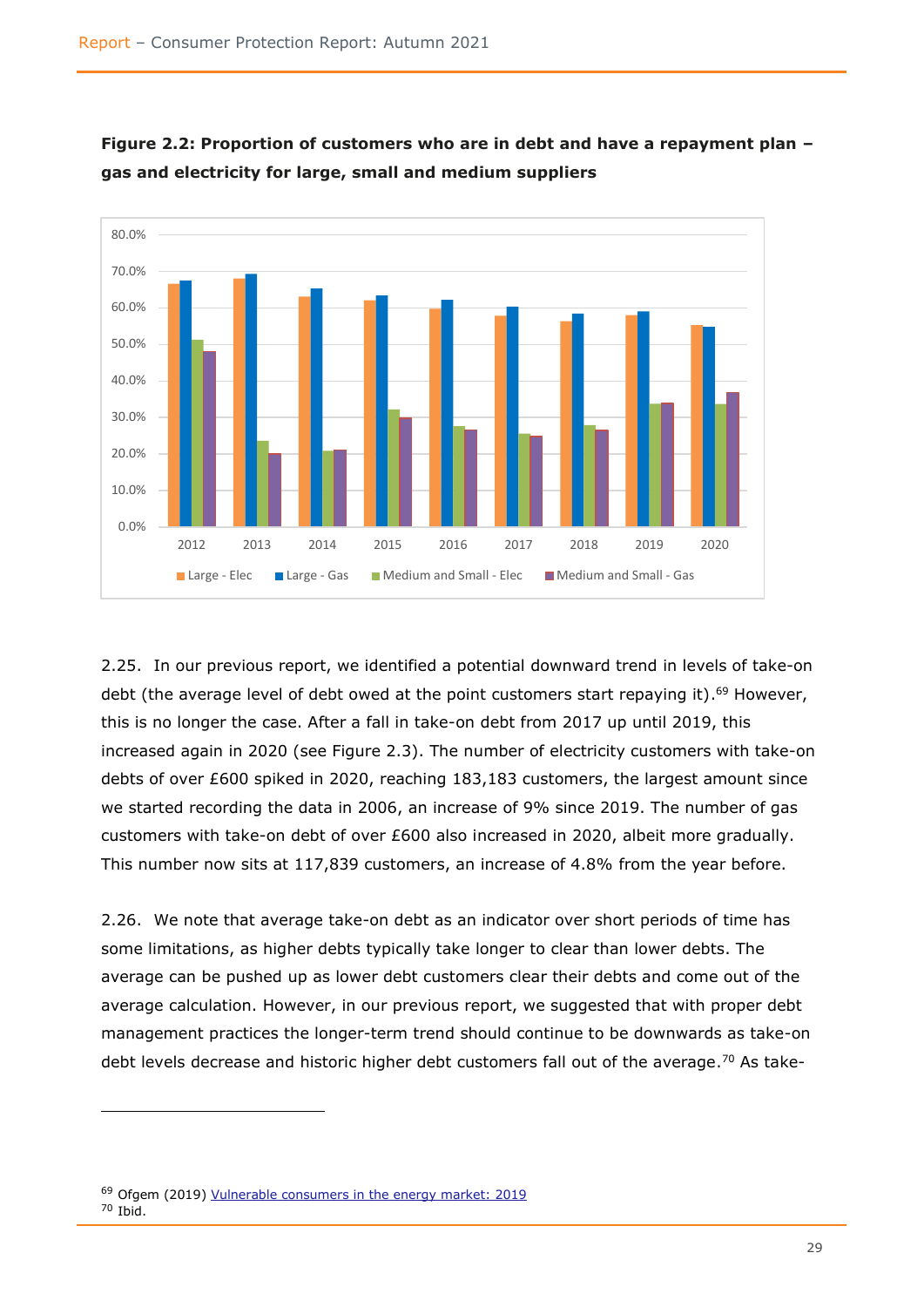on debt has increased in 2020, this suggests that some suppliers may not be exercising proper debt management practices.



**Figure 2.3: Average arrears and average debt at the start of repayment for gas customers**

2.27. We have also seen some wide variances in how suppliers provide support to customers for managing short-term debt (eg for customers waiting for Universal Credit payments) as well their ability to provide customers with relevant advice.

2.28. **We would like to see average arrears decreasing, in line with an increase in the number of customers in debt being put on to repayment plans. We expect suppliers to be investigating failed payments and engaging with customers to understand their circumstances and set up appropriate support.**

#### <span id="page-31-0"></span>**Poor debt recovery communications**

2.29. We noted some areas in suppliers' communications with customers which could be improved upon in relation to debt recovery, including via findings from of our own debt communications research outlined in 2.32 below. We have seen a small number of suppliers use what in our view is a disproportionately strong or threatening tone in communications with customers during the debt recovery process, which did not demonstrate appropriate levels of empathy relative to the stage in the process. Some instances of communications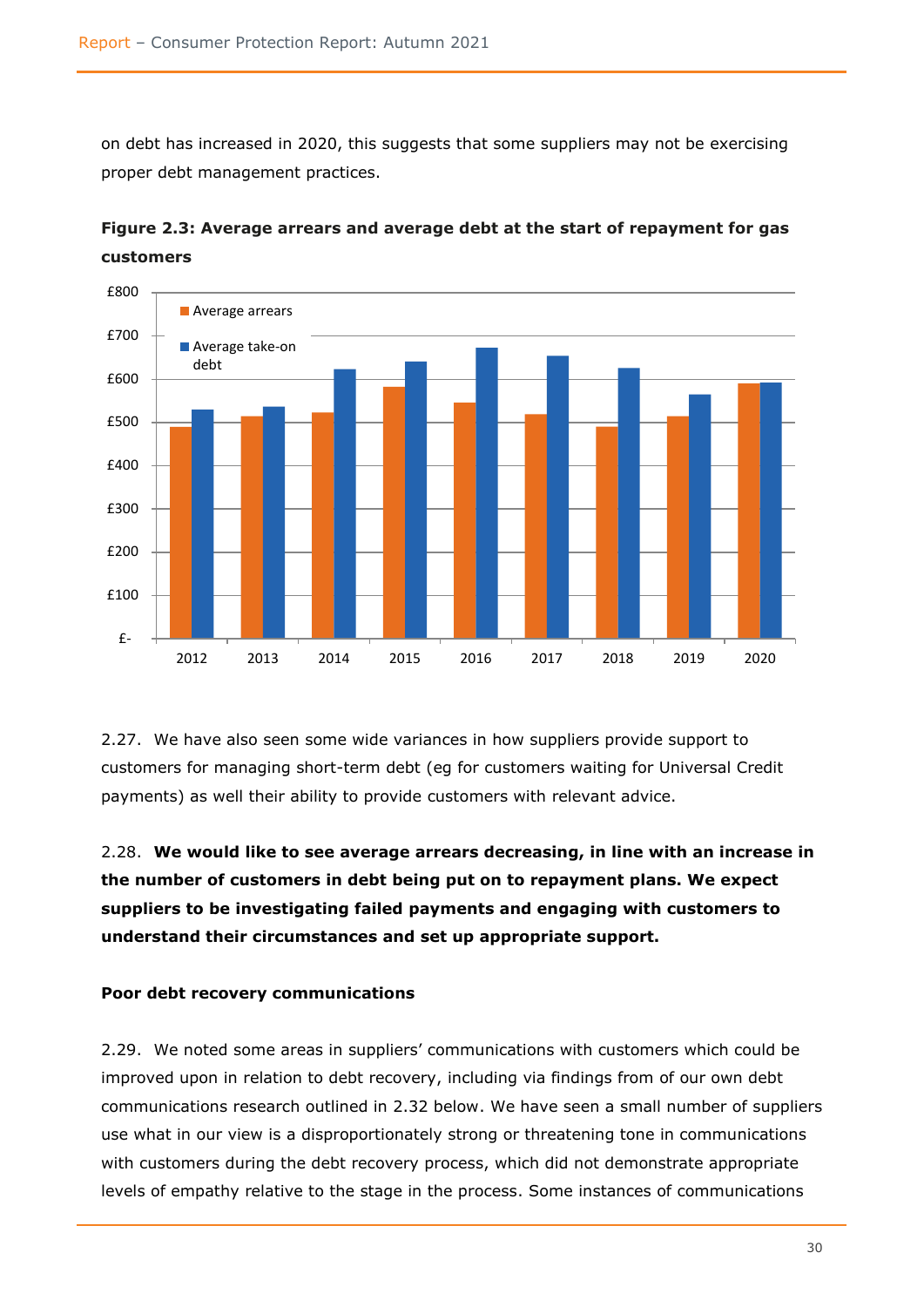also referenced court action at an inappropriate stage in the debt recovery process, further administration charges and negative impacts on credit ratings.

2.30. We are also concerned about some suppliers' practices relating to the escalation of debt recovery to debt collection agencies and County Court Judgments (CCJ). There was some indication of suppliers incorrectly or prematurely involving debt collection agencies. We have also seen some evidence of a CCJ being threatened or issued early in the debt process, in some instances before identifying whether the customer could be vulnerable or contacting to offer the customer a manageable repayment plan. This is an extremely poor outcome which could cause the customer unwarranted stress and anxiety. We have engaged with a number of suppliers in relation to these practices. Where we have seen this behaviour occur, our compliance team have engaged with individual suppliers to investigate and taken formal action where appropriate, taking into account the circumstances.

2.31. One example saw Ofgem contacted by a customer who had debt collectors sent by their supplier despite not having been sent a bill. The customer was given little, if any, time to contact their supplier and set a repayment plan and had no opportunity to contact their supplier to resolve the debt once the CCJ was issued prior to the court hearing. We are concerned to see a supplier utilising a CCJ in order to resolve an issue involving relatively small amounts of debt, and not giving the customer an opportunity to contact or resolve the matter prior to escalating the debt recovery process.

2.32. When undertaking debt recovery action, all suppliers are required to follow the relevant pre-action protocol for debt claims set out by Government (for England and Wales; the court process is different for Scotland and Northern Ireland). <sup>71</sup> **We expect suppliers to treat customers fairly, and offer support accordingly. In the first instance, we expect suppliers to communicate the matter clearly to the customer, and attempt to resolve it before escalating the debt recovery process.**

<sup>&</sup>lt;sup>71</sup> Ministry of Justice, [CPR Pre-Action Protocols](https://www.justice.gov.uk/courts/procedure-rules/civil/protocol)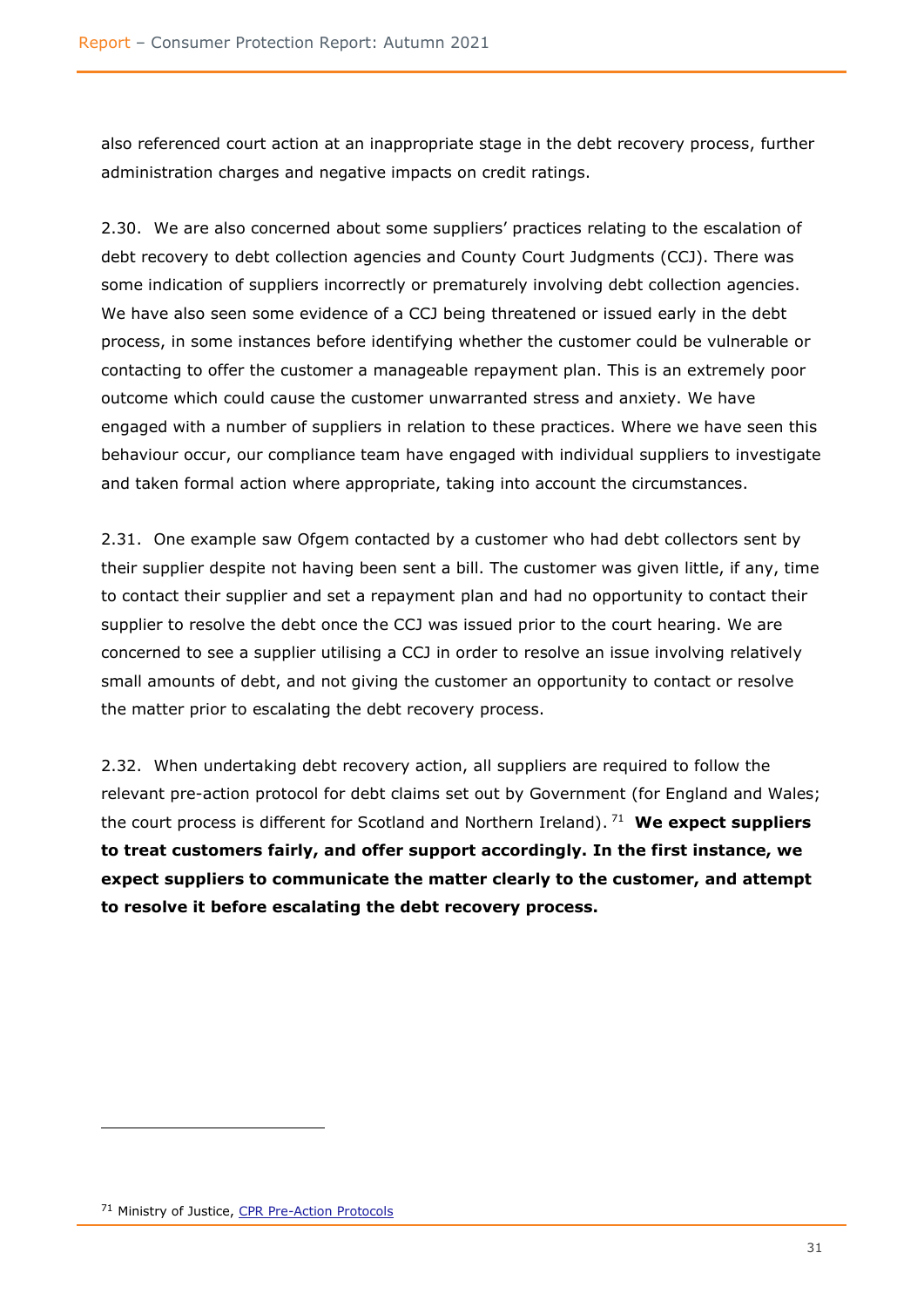# **Debt communications messaging: Evidence from customer and behavioural insights** *(Source: Ofgem, 2021)*

In 2021, Ofgem's Customer and Behavioural Insights team conducted a two-phased research study to understand what consumers need from debt communications from their energy supplier. The first phase was a series of qualitative interviews with 30 GB domestic energy customers. The second phase was an online behavioural experiment with over 1,500 GB domestic energy customers. The research found that debt communications which use a 'harsh' tone (as described by participants), and focus on immediate repayment reduced positive emotional reactions, leaving customers feeling 'threatened' or scared, and resulted in reduced customer comprehension of the key information included.

Some customers reported that using a disproportionately strong or threatening tone would cause them to either leave the communications until 'they felt brave enough to deal with the consequences' or disregard it all together. Nevertheless, most stated that they would contact the supplier after receiving any communication, regardless of tone. There was some evidence that friendlier, solution-based communications increased the likelihood of customers making contact.

These findings suggest that using a disproportionately strong or threatening tone is not conducive to increasing customer engagement, rather, it is more likely to cause a negative emotional impact, such as worry or feeling threatened needlessly. We expect all suppliers to treat domestic energy consumers in a fair, honest, transparent and professional manner, as outlined in the Standards of Conduct.

The research has also highlighted some actions and practices which suppliers could take to improve consumer outcomes. Communicating in empathic language was suggested to alter how the respondent felt they would be treated by their supplier once they made contact, which could also increase the likelihood of customer engagement with the debt process.

Including acknowledgement that the customers debt could be due to something outside of their control, such as financial difficulties resulting from the COVID-19 pandemic, was well received by respondents. Almost half of consumers in the online experiment felt that if they did contact their supplier, the main priority would be to 'find a suitable outcome that works for me'. Taking into account the external factors of a customers' individual circumstances can increase customer engagement in the debt recovery process, rather than focusing on 'one-size-fits-all' approach and solutions.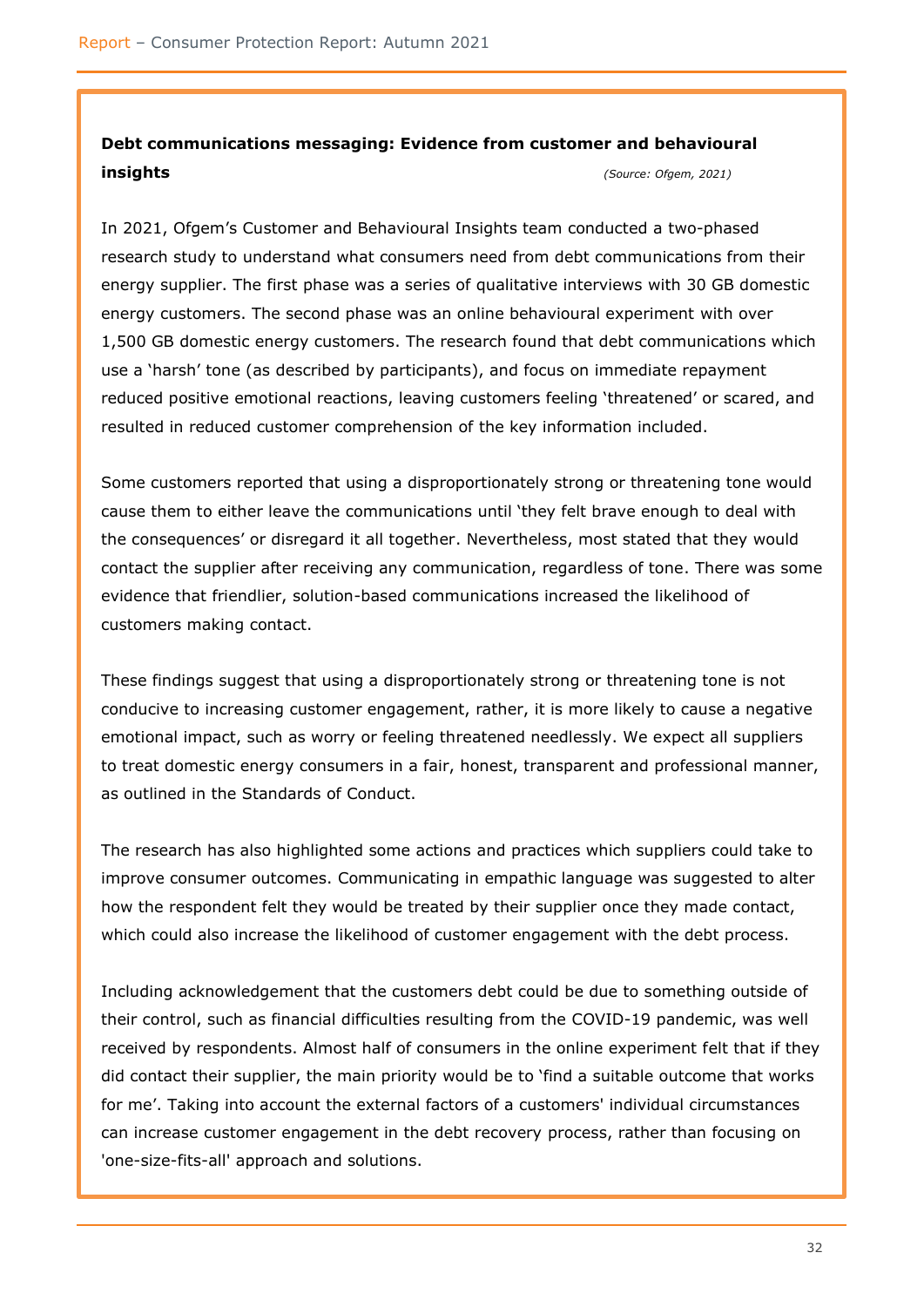# <span id="page-34-0"></span>**3. Good Practice**

### <span id="page-34-1"></span>**Section summary**

This chapter highlights areas and initiatives where energy suppliers are performing well, in order to enable wider industry to learn from this best practice. We encourage all suppliers to consider whether similar approaches would help improve their performance.

## <span id="page-34-2"></span>**Proactively engaging consumers to avoid bill shock**

3.1. We identified some good practice examples where suppliers regularly contact customers through all available or preferred contact methods to request readings in line with their payment method and frequency. This approach seems to have a direct impact in driving higher percentage success rates for obtaining readings from customers. This, in turn, helps to ensure bills are accurate and customers are not over or under charged, preventing bill shock and debt build-up due to customers needing to pay a larger amount than their estimated bill back to their supplier. **We would like to see this good practice adopted more widely across the market.**

3.2. Most suppliers have processes in place to validate readings and update bills accordingly. Where readings fall outside of tolerance levels, suppliers have escalation processes in place to resolve and communicate clearly with the customer when required. Such processes seem to result in these suppliers recording extremely low volumes of bills that were sent with inaccuracies that were not caused by the customer. Some suppliers have multi-tiered best estimation processes to calculate bills based on the most accurate information held. This ranged from using historical usage patterns from the same period the previous year, extrapolating readings based on previous reads and factoring in seasonality using published industry algorithms. **We would encourage all suppliers to consider how they can utilise these good practices to minimise inaccurate bills.** 

#### <span id="page-34-3"></span>**Ensuring customers are on the most suitable payment methods**

3.3. The total amount of customers using prepayment meters (PPMs) decreased in 2020. There were around 4.1 million electricity and 3.3 million gas customers on a PPM in 2020. This number, as well as the proportion of customers paying via PPM, has continued to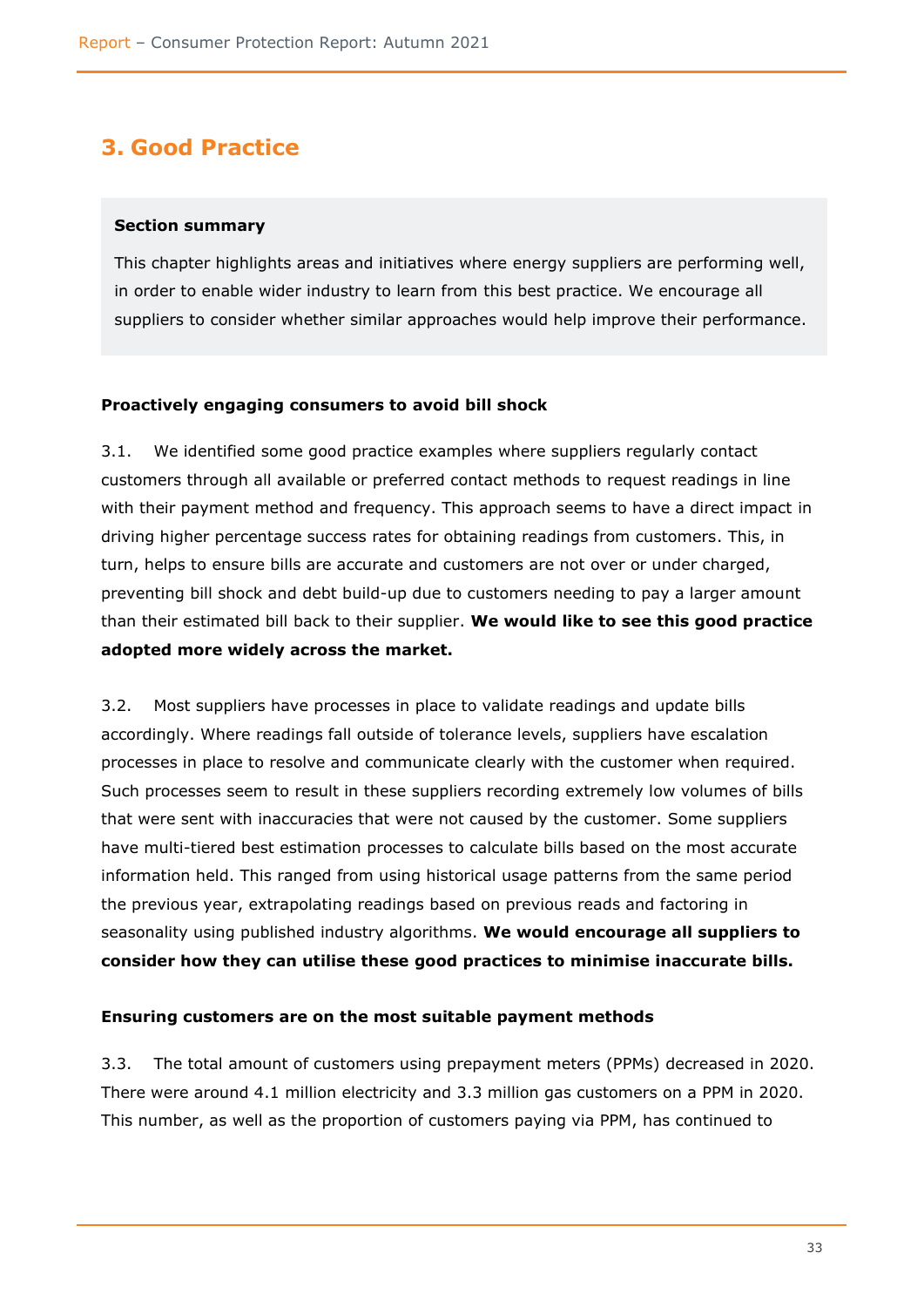steadily decrease since our last report in 2019 (as shown in Figure 3.1). <sup>72</sup> The use of PPM as a whole has continued to decrease for both gas and electricity customers, representing the lowest recorded proportions since 2012 for electricity customers and a steady decline for gas customers since 2017. This indicates that fewer customers are paying for their energy before they use it, which can reduce the risk of disconnecting and going off-supply due to not topping up. **We note that PPMs are the most suitable payment method for some consumers such as helping to avoid significant build-up of debt or to help with budgeting. Where appropriate, we would like to see the number of customers on PPMs continue to decrease in instances where it is not in the customer's best interest, to help reduce the off-supply risk.**

3.4. It is encouraging to see that the use of smart meter PPMs continued to increase in 2020, coinciding with the decline in the use of traditional PPMs. As displayed in Figure 3,1, around 40% of all PPMs are now in smart mode. This suggests that more customers are being switched away from traditional PPM meters, which provides better outcomes for customers who are in vulnerable circumstances, including the ability to top up remotely and track credit and usage.

3.5. The proportion of customers paying for their energy by direct debit has continued to increase steadily, with numbers of customers paying this way now the highest it has been for both gas and electricity customers. This suggests more customers are able to reliably and regularly pay for their energy. **We welcome these developments and encourage all suppliers to consider the most appropriate payment method for the customer, particularly where a PPM may not, or may no longer be, the most suitable payment method.**

<sup>72</sup> Ofgem (2019) [Vulnerable consumers in the energy market: 2019](https://www.ofgem.gov.uk/publications/vulnerable-consumers-energy-market-2019)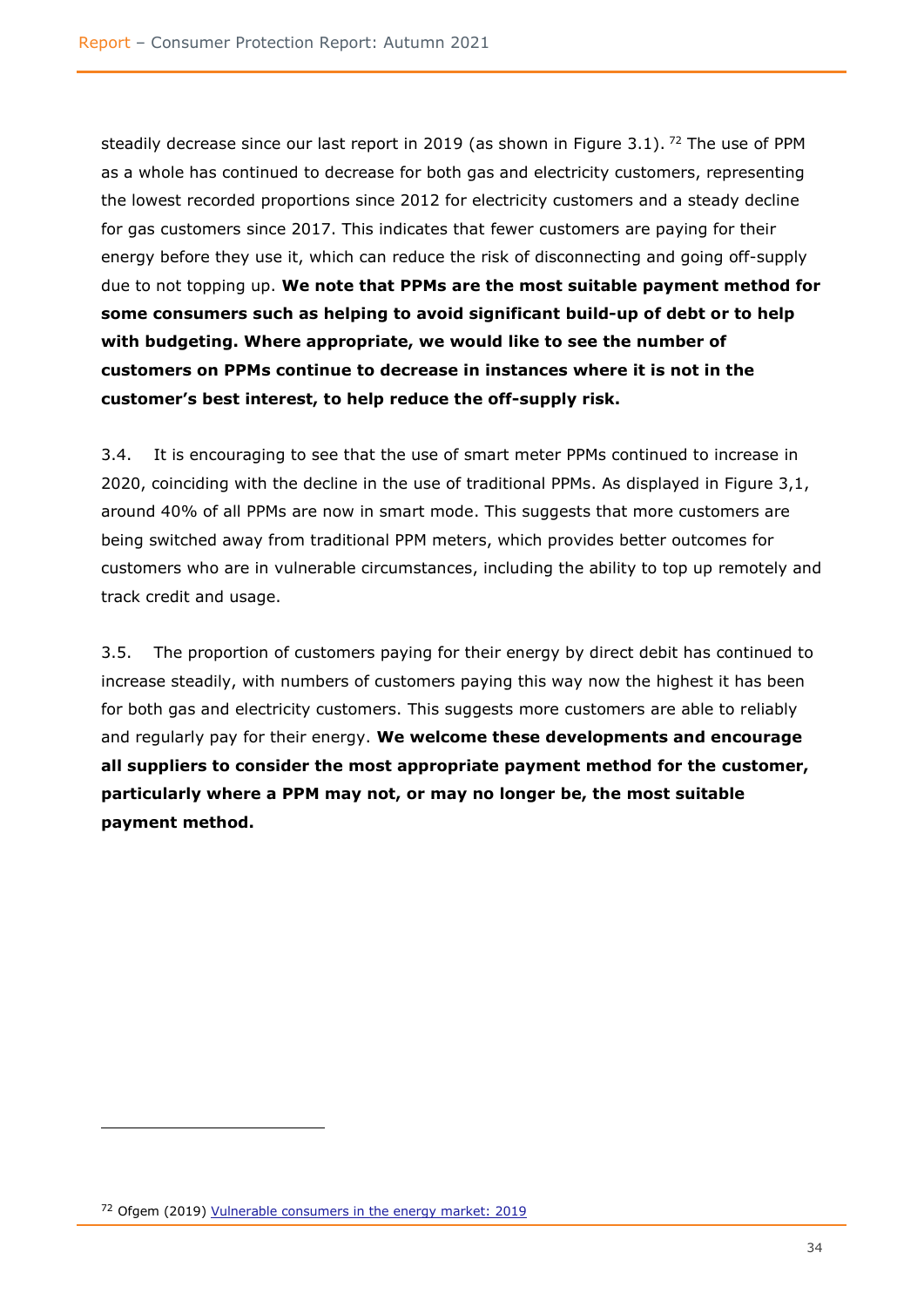

**Figure 3.1: Number of PPM customers**

#### <span id="page-36-0"></span>**Customer service going the extra mile to support consumers**

3.6. We have seen a few examples of good practice where suppliers have a freephone number and dedicated team set up to support customers in payment difficulty. Some suppliers also have a dedicated freephone line for PPM and PSR customers who are at risk of going off-supply. We also found that some suppliers have good availability due to friendly-hours credit support and contact centres being open between 8am-8pm weekdays and open 9am-5pm on weekends for PPM customer support. **We believe that customers could greatly benefit if these examples were universal practice, particularly freephone lines as vulnerable customers who need support may currently be deterred from calling their supplier due to the cost involved, as outlined in the Energy UK Vulnerability Commitment. 73**

3.7. We were pleased to find that some suppliers have invested in additional resource for dedicated financial support teams, have rolled out 'ability to pay' training and enhanced customer contact monitoring to allow them to act quickly and make changes to cope with any potential increase in contact. We have also seen suppliers invest in relationships with debt charities to further support their customers. **Customers in debt can greatly benefit by support from debt charities, and we would like to see all suppliers investing in** 

<sup>73</sup> Signatories to Energy UK's [Vulnerability Commitment](https://www.energy-uk.org.uk/publication.html?task=file.download&id=7584) agreed to an accessibility principle which to provide a customer service phoneline that all customers can call without incurring a premium rate charge, and ensure a free phone number can be given to customers in financial hardship where appropriate.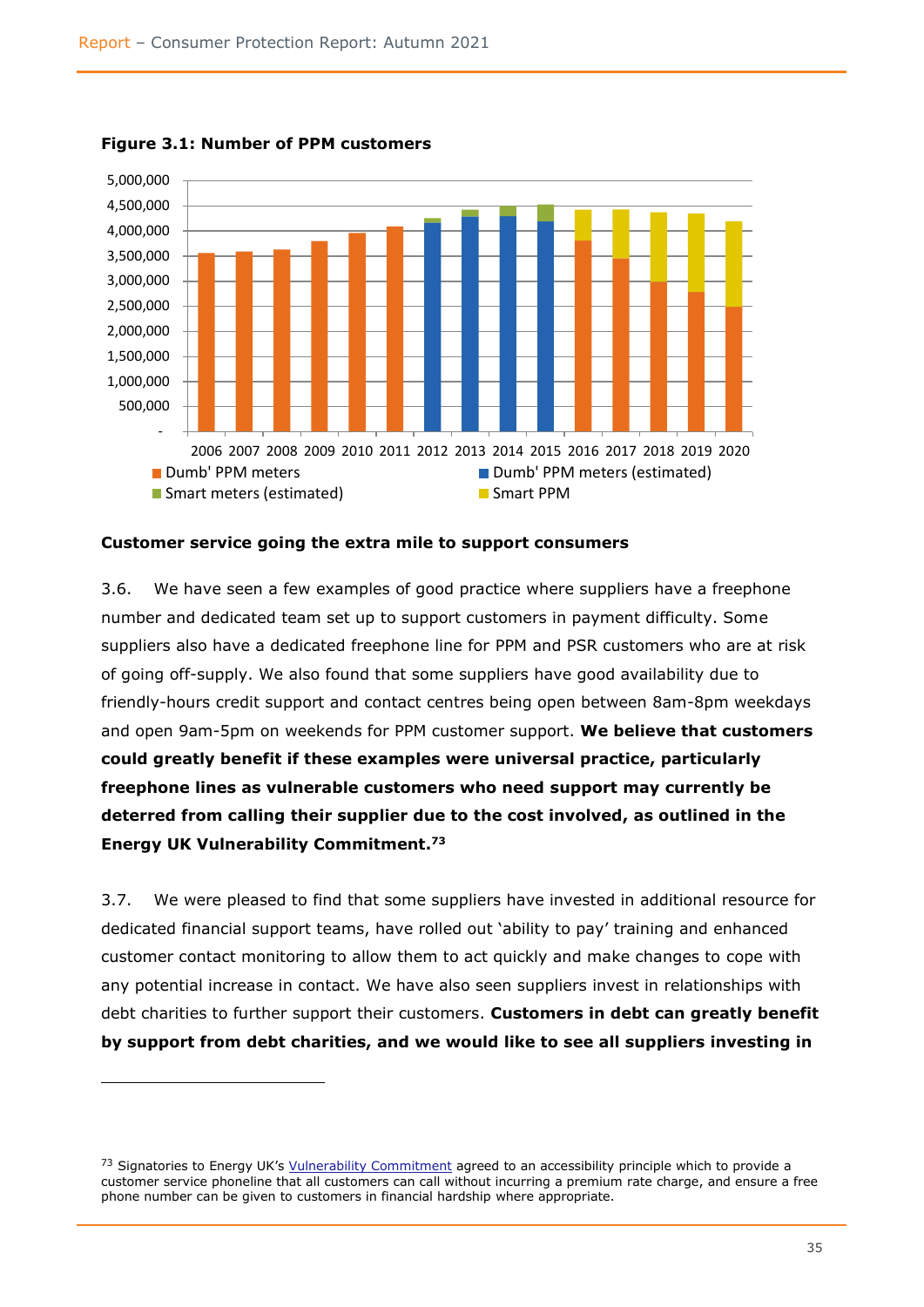# **and strengthening relationships with debt charities to ensure more customers in debt are signposted to, and receive this support.**

One supplier aims to support disengaged customers with their outstanding energy debt. They engage with the customer to understand their circumstances and reasons for nonpayment. This means the supplier can help customers access free support and advice from a range of charities able to make a difference. The supplier raises awareness of initiatives available to its customers – and can transfer them to the to a relevant debt advice charity so they can work together to resolve debts. This helps the supplier rebuild its relationships with its customers and means they get the support they need specific to their circumstances, improving their ability to manage all debts. When analysed two weeks on from placement, the supplier found that on average 45% of the balances placed were resolved (either paid or in a paying plan). We would encourage other suppliers to adopt a similar practice in order to improve consumer outcomes.

3.8. Some suppliers collect a range of quantitative and qualitative data relating to interactions with their customers from a range of sources and use this to improve performance. Sources ranged from internal customer satisfaction survey data, Trust Pilot, social media, the Ombudsman, Citizens Advice, and the Extra Help Unit. In addition, some suppliers had robust root cause analysis tools and quality assurance processes in place to identify poor customer satisfaction scores stemming from calls related to financial difficulty. They used this to provide feedback to staff and to improve services, including updating billing communications to include clearer signposting to third parties and useful additional resources as standard.

<span id="page-37-0"></span>3.9. **It is good practice that some suppliers are using a range of data and tools to monitor customer satisfaction and improve processes, and we would like to see this way of engaging with customer feedback used more widely across the market.**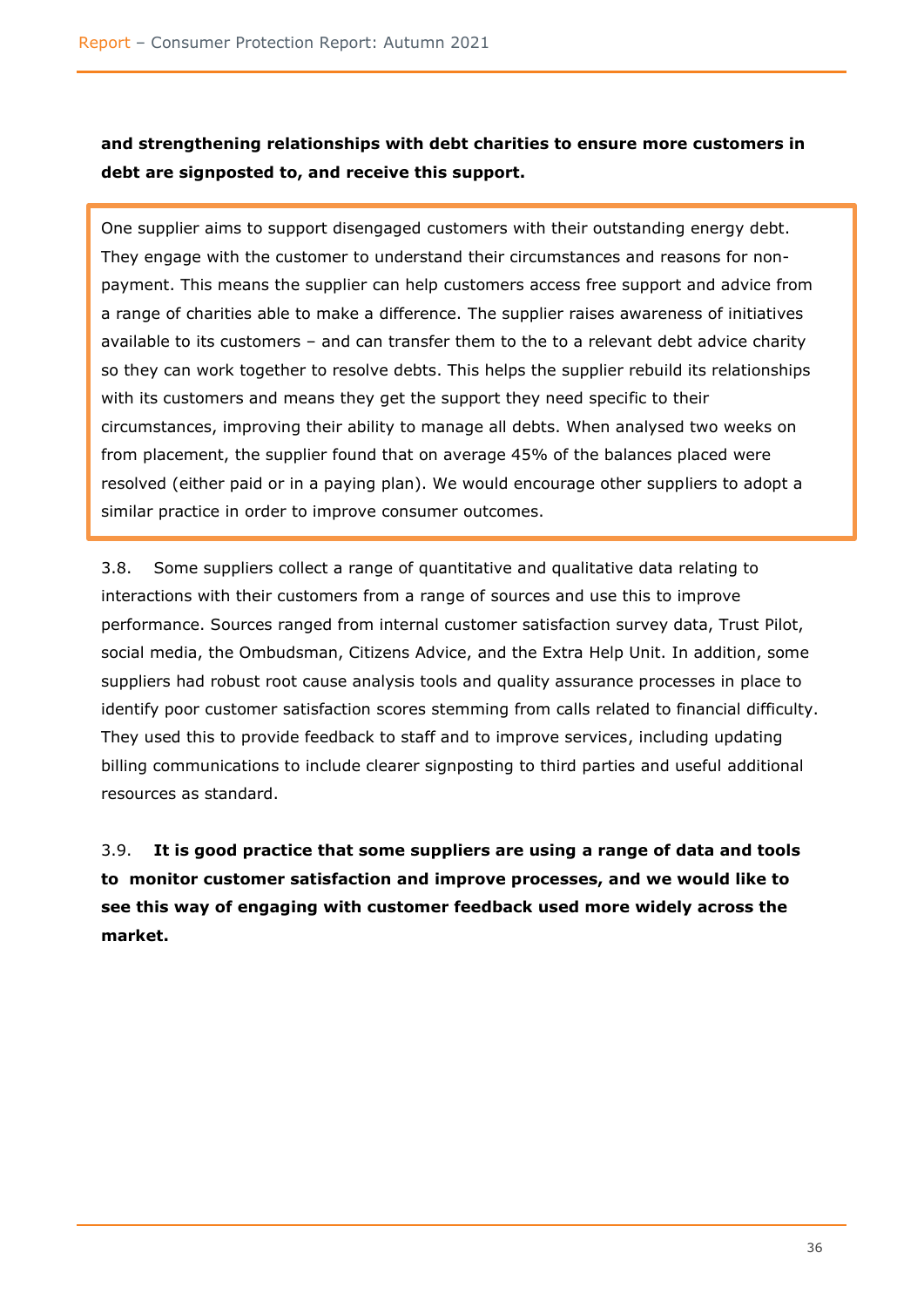#### **More accessible and inclusive design**

One supplier enhanced the quality of online communications on its website with the addition of assistive technology, to drive improvements in customer service for vulnerable groups. This innovative technology was implemented to support those with disabilities, learning difficulties, visual impairments and for those who speak English as a second language. The assistive technology provides customers with a suite of online tools, all available in one location, to allow engagement with the supplier's products and services. Features include:

- A screen reader to help visually impaired customers perceive and understand digital content by reading aloud website text.
- A ruler, screen mask, magnifier, margins, and a dictionary.
- Styling options to allow people to change the way the website looks.
- Translation of web content into over 100 languages, including 35 text to speech voices.

We welcome this example and would like to see other suppliers adopting more inclusive design in their technologies and communication methods to better reflect the complex and diverse needs of their customers and in turn, increase customer engagement.

3.10. **We encourage suppliers to look beyond energy to identify good practice and are focused on ensuring the quick uptake of inclusive design principles, as has been the case in the financial services sector.** For example, some financial firms have developed best practice on accessible and inclusive design. One firm offers access to British Sign Language interpreters in-branch, via an app on branch tablets, and on its website, giving consumers access from the comfort of their own home. This service increases accessibility and effectively meets the communication needs of certain consumer groups in the firm's target market. Another firm provides tone of voice guidance to make sure the language used by staff reflects the language used by audiences, ensuring that technical information is as clear as possible.

3.11. This maximises engagement with customers, ensuring they can understand and therefore benefit from their services. Additionally, in the telecommunications sector, one firm has amended key correspondence to all customers, such as welcome letters, price increase notifications, end-of-contract, and annual best tariff notifications, to include reminders about the services offered for customers with accessibility and vulnerability needs.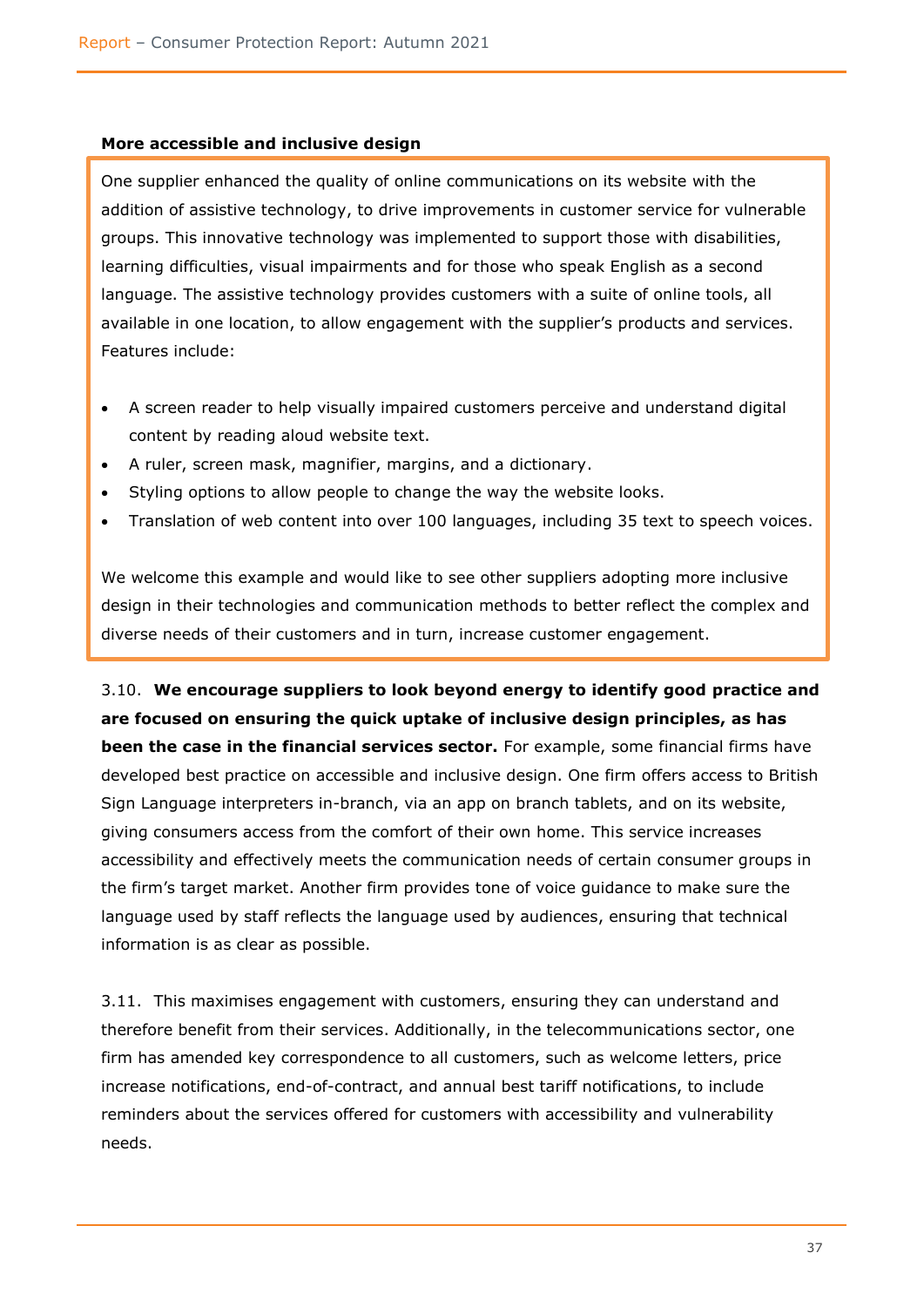#### <span id="page-39-0"></span>**Better identification of customers who need support**

3.12. There are now more people signed up to the PSR and eligible for support than ever before, as the total number of consumers on suppliers' PSRs increased in 2020. There are now just over 7 million electricity consumers and 5.9 million gas consumers on a PSR. This has been driven by medium and small suppliers, which have both increased the proportion of their customers signed up to their PSR; in particular, it is positive to see the amount of recent PSR sign-ups amongst medium suppliers. We note though, that the increase of total number of customers on the PSR in 2020 is only very gradual, which may not be consistent with the number of customers in newly vulnerable circumstances as a result of the pandemic, including many experiencing transient vulnerability. **We expect suppliers to prioritise identification of vulnerable customers and promotion of the PSR (in line with (SLC 0 and SLC 26)<sup>74</sup>, and for the number of PSR sign-ups to increase significantly over the coming months.** 

We have observed good practice by an electricity distribution operator in its use of positive innovation to improve identification and support to vulnerable customers. An electricity distribution operator uses AI 'bots' to manage its PSR. The virtual workers (bots) detect and deactivate duplicate PSR data and retain the most up-to-date contact information for vulnerable customers. Duplicates are caused by data sharing processes and reduce the quality of data held. The bots release capacity of welfare advisors so they can provide more support to priority customers, particularly during emergencies. We encourage suppliers to investigate whether similar pilots could support the prioritisation of resource to better assist those most in need.

3.13. Some suppliers have indicated that they have specialised training which helps agents identify and support customers in vulnerable circumstances. We have also seen some good practices of suppliers using the PSR to help identify and support customers who may also be in financial difficulty**. It is positive to see several suppliers invest in training staff to better detect, and subsequently support, customers living in vulnerable circumstances. We believe customer outcomes would be significantly improved if more suppliers adopted this approach.** 

<sup>&</sup>lt;sup>74</sup> See Ofgem [Standard conditions of electricity supply licence](https://epr.ofgem.gov.uk/Content/Documents/Electricity%20Supply%20Standard%20Licence%20Conditions%20Consolidated%20-%20Current%20Version.pdf) (SLC 26 - Priority Services Register)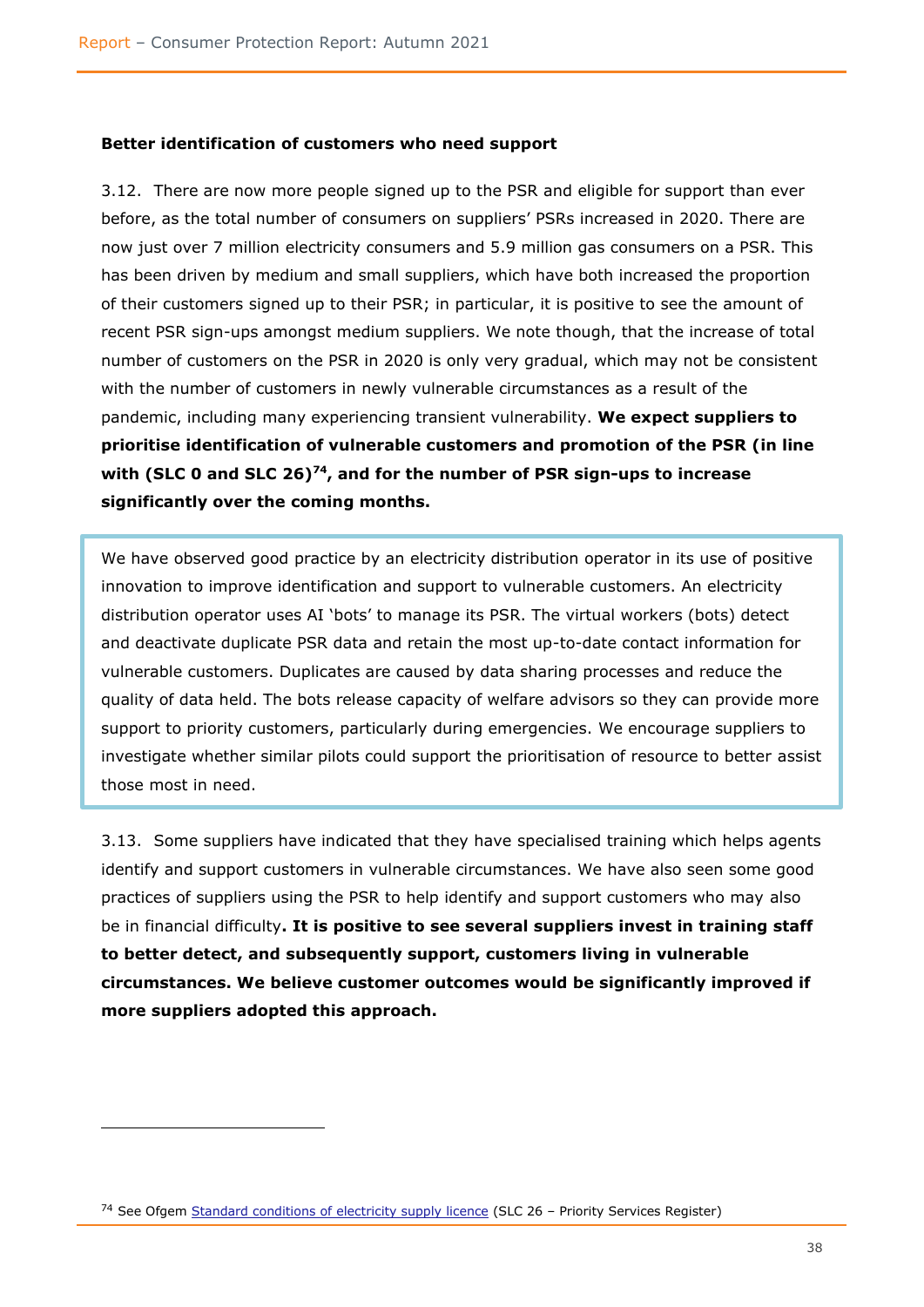We have seen good practice from a supplier in regard to using the PSR to identify and support customers who may be in financial difficulty. The supplier redesigned their PSR sign-up form, focusing on design and user accessibility research in order to provide more accessible channels for vulnerable consumers to register for support services. This included breaking the form into a larger number of smaller questions and making sure the language was as clear and inclusive as possible. Since the updated form launched, the proportion of people who completed it went up 140%, nearly doubling the number of customers on the PSR. The supplier has trained their customer service team in how to best use the form to make sure that customers can access and benefit from the extra services on offer. We would welcome other suppliers reviewing their PSR sign up processes, ensuring they are fit for purpose and are able to reach as many customers who could benefit from PSR services as possible.

## <span id="page-40-0"></span>**Collaborating with other sectors**

3.14. **We encourage suppliers to look beyond the energy sector and be innovative in their approach to identifying vulnerable customers, making it as easy as possible to reach them as well as for individuals to disclose their vulnerable circumstances and receive support.** For example, in the telecommunications sector, many firms are using different technologies to help increase identification of vulnerability and offer a broad range of ways for customers to disclose their vulnerable circumstances, such as email, webchat, video relay and instore.

3.15. We also continue to urge further progress between the energy and water sectors on PSR data sharing. Ofgem has recently collaborated with Ofwat and the Information Commissioner's Office (ICO) to publish a letter to companies on the preferred way forward to share PSR data between the sectors. This should take away barriers and allow both industries to progress work to develop practical solutions to make this a reality for consumers. **We particularly encourage suppliers to engage with DNOs and water companies on the practical aspects of PSR data sharing, as suppliers are the primary way consumers sign-up to the PSR.**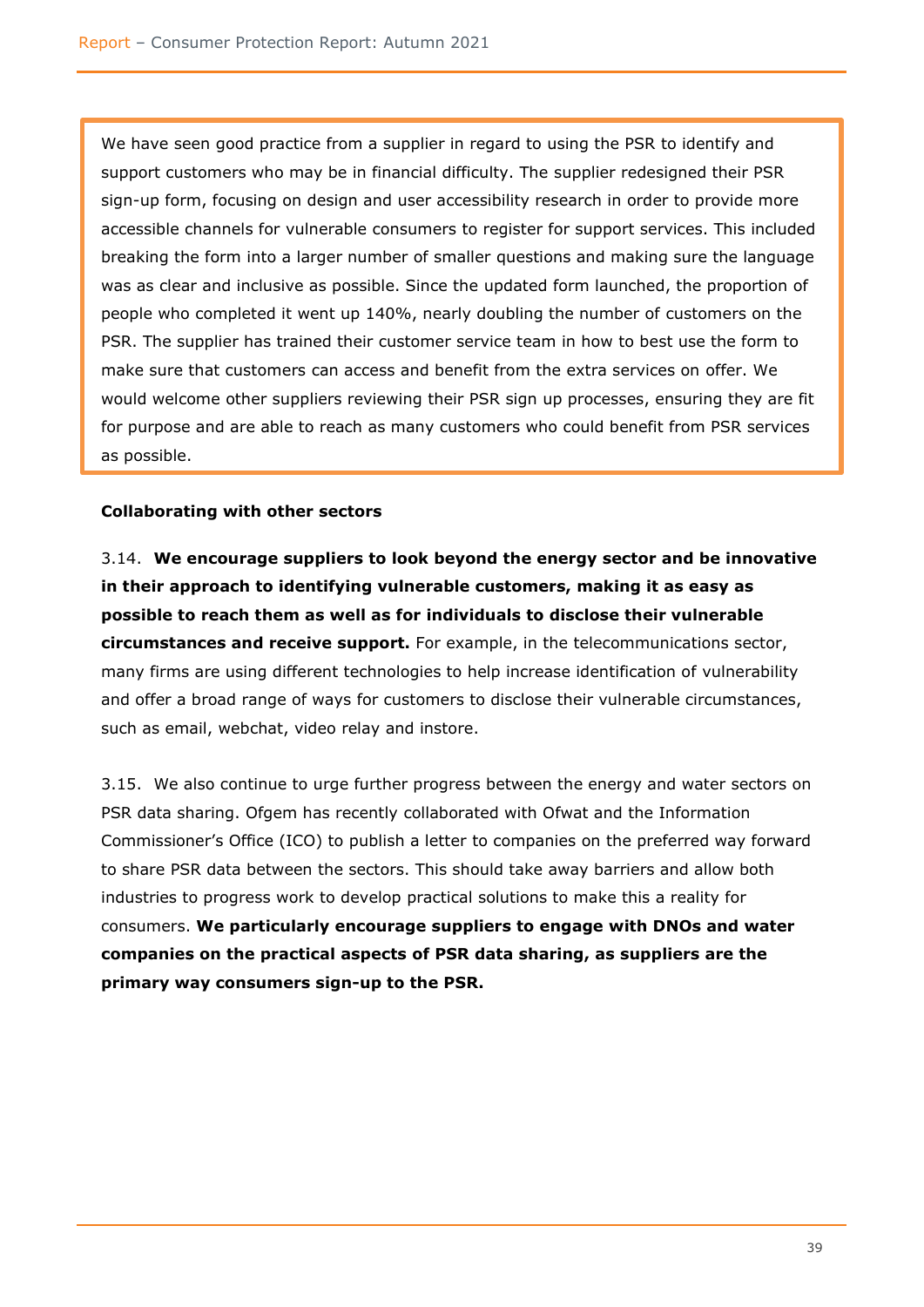#### <span id="page-41-0"></span>**More support for customers struggling to pay**

#### *Customers in debt*

3.16. In 2020, we saw the total number of customers in debt decrease, reversing an upward trend since 2017. The total number of customers in debt in 2020 was 1,427,331 for electricity and 1,123,069 for gas compared to 1,434,138 for electricity and 1,127,826 for gas in 2019. This represents a slight reduction of 0.5% in electricity and 0.4% in gas. The number of customers repaying a debt to their supplier also dropped slightly in 2020, to 725,814 electricity and 568,371 gas customers. During 2020, intra-year changes displayed a sharp increase in the number of customers in debt due to the impact of COVID-19, followed by a rapid fall again. This demonstrates how well suppliers responded to the COVID-19 crisis in the short-term and supported their vulnerable customers affected financially by the pandemic, ensuring that they were not falling deeper into debt.

## *Repaying debt*

3.17. It was also encouraging to see that repayment amounts decreased in 2020 for credit and PPM customers with small and medium suppliers (see Figure 3.2). These amounts were £5.12 for PPM electricity customers and £4.91 for credit electricity customers (with the trend being similar for gas). This indicates that these customers may be on more realistic repayment plans and/or owe less debt, both of which are positive outcomes**. We would expect to see all suppliers regularly reviewing repayment plans, in line with a customer's ability to pay.**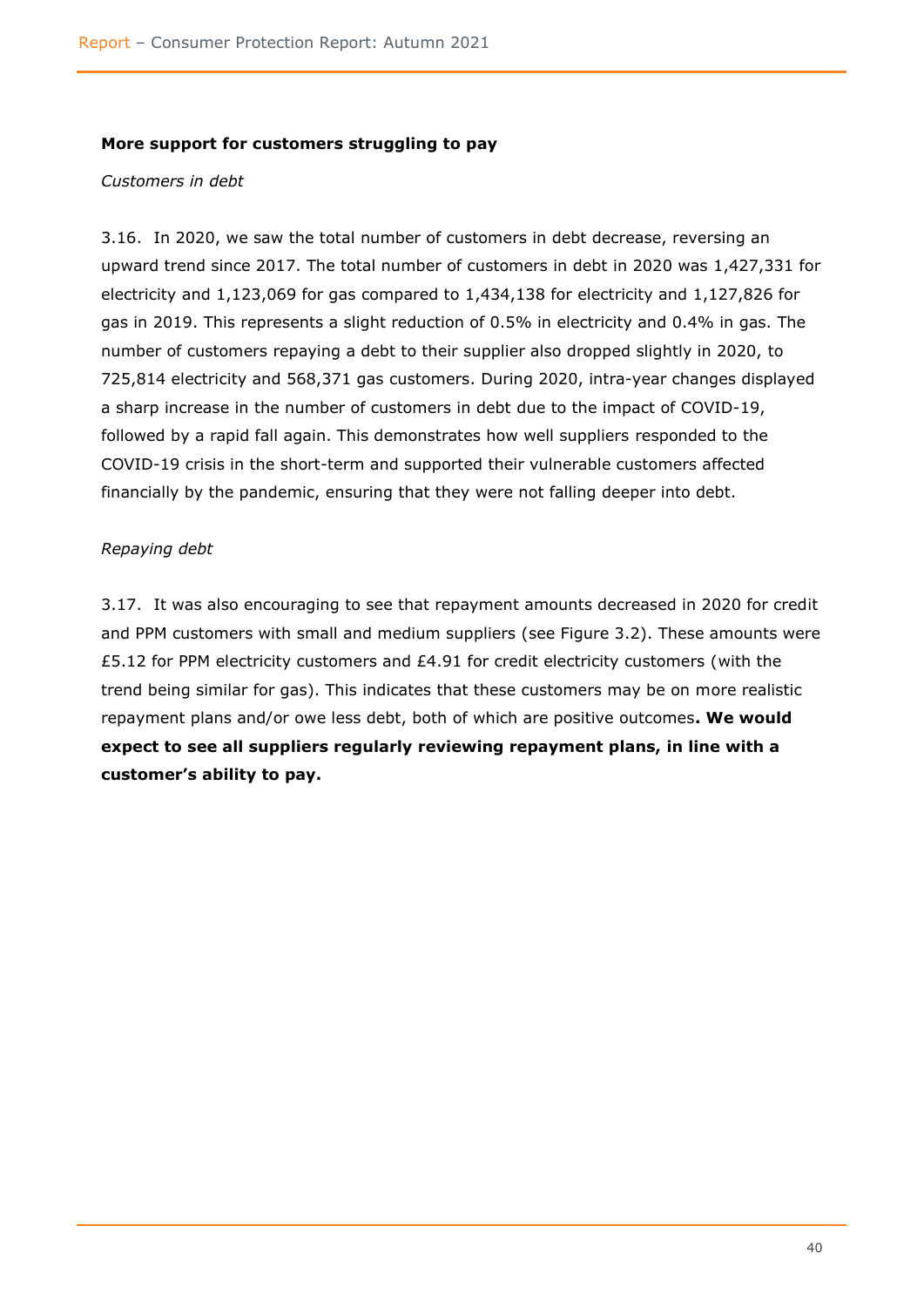



3.18. In addition, it is positive to see that the number of customers on Third Party Deductions (TPD), previously known as Fuel Direct, for gas and electricity increased in 2020. This continued an upward trend since 2018. TPD can be a useful tool offered to enable some domestic customers who are on social security benefits and struggling to pay for their energy bills an alternative payment option, in the form of direct deductions from these benefits. This increase may be a correlation in the reduced use of PPM and the rise in people claiming Universal Credit in 2020, as a result of the COVID-19 pandemic.

3.19. In 2020, 24,944 gas customers and 30,928 electricity customers were using TPD (an increase from 21,985 gas customers and 26,106 in our last report). **We acknowledge the importance of Third Party Deductions for customers who are struggling to pay their energy bills and would like to see this support continue increasing in line with rising Universal Credit claimant levels.**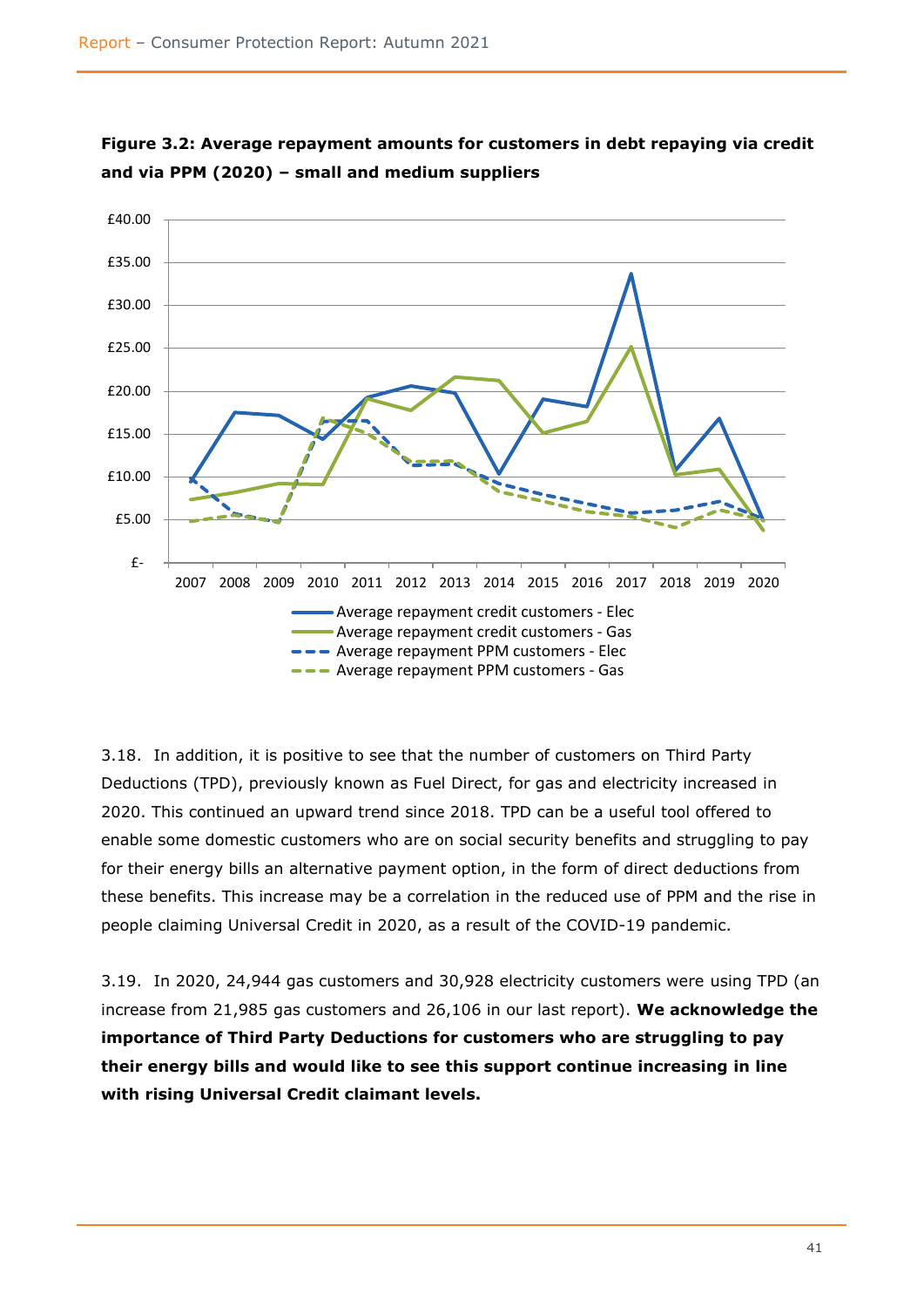Many suppliers created a COVID-19 related financial vulnerability needs code for customers to signal that the pandemic may impair their ability to pay their bill. This enabled suppliers to keep track of customers facing these concerns, understand their circumstances, and design a journey to support them. Many customers reached out to their supplier to advise that they were, or might expect to be, financially impacted by COVID-19. These customers were given 'breathing space' and removed from BAU collections process. We are pleased to see that several suppliers reacted in this way during the COVID-19 pandemic to support and protect customers who were struggling to pay their energy bill, taking into account individual circumstances, and setting up tailored solutions.

## *Failed Debt*

3.20. The proportion of customers with failed debt repayments decreased overall in 2020 and was lower on average amongst medium and small suppliers (see Figure 3.3). Given the financial impact that the COVID-19 pandemic has had on many customers, this is positive to see and is an improvement from trends seen in our last report, where we stated concern that customers with small and medium suppliers had a high proportion of customers in the highest payment bracket ( $>$ £15) compared to larger suppliers (8% higher than those with larger suppliers).<sup>75</sup>

3.21. The decrease overall in the proportion of customers with failed debt repayments also suggests that our proposals outlined in our previous report, where we encouraged suppliers to review their standard repayment rates, ensuring that ability to pay is taken into account, have begun to be effective.<sup>76</sup> However, we do note that these results may also be in response to COVID-19, with suppliers taking into consideration the financial impacts of the pandemic. We encourage suppliers to maintain this practice, keeping in mind that high repayment amounts may not be affordable for some customers.

<sup>75</sup> Ofgem (2019) [Vulnerable consumers in the energy market: 2019](https://www.ofgem.gov.uk/publications/vulnerable-consumers-energy-market-2019) <sup>76</sup> Ibid.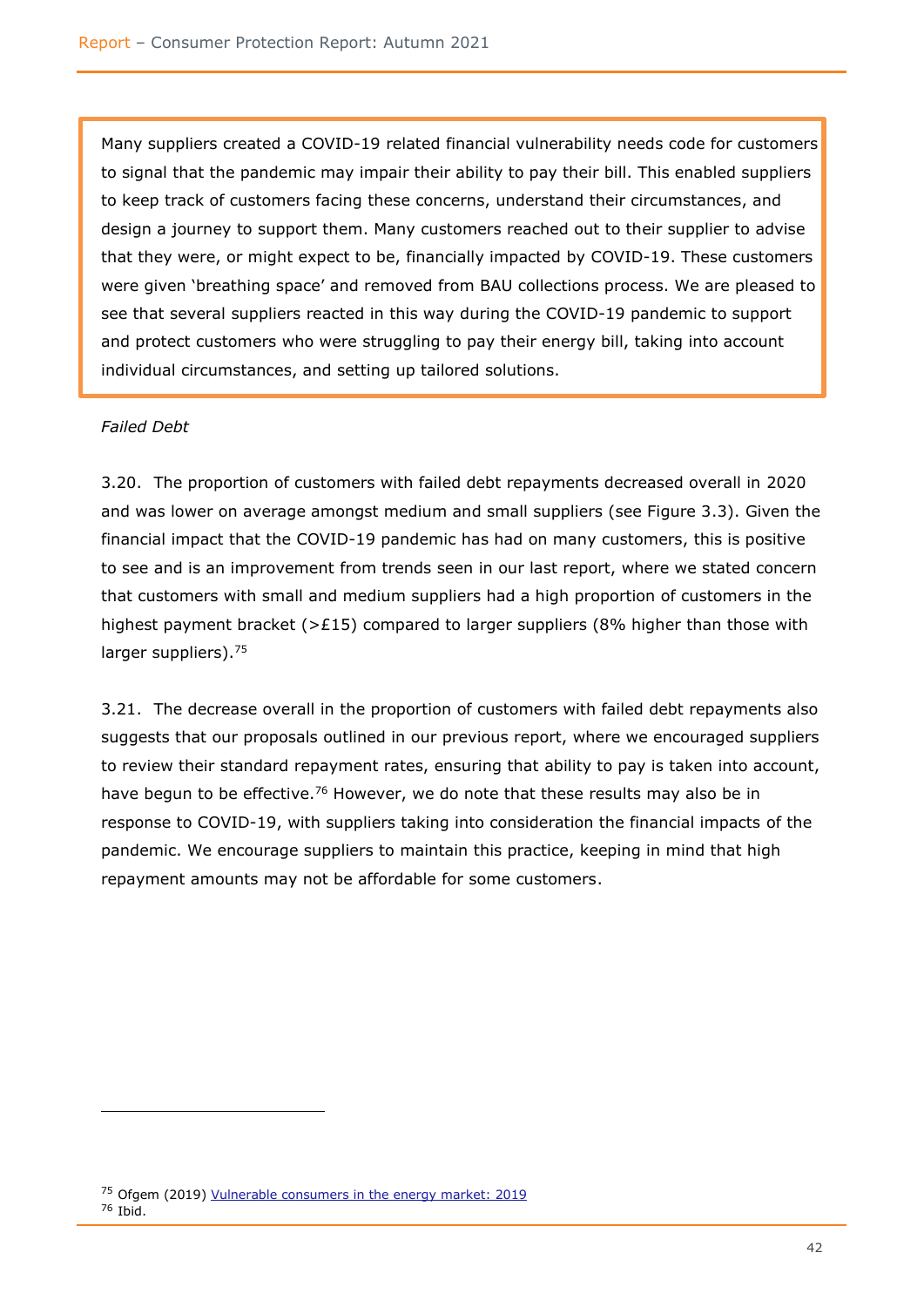

**Figure 3.3: Proportion of credit customers with failed repayments – electricity – small and medium suppliers**

3.22. Large and medium size suppliers generally indicated that they had embedded the rules we introduced last year on Ability to Pay, building on existing practices.<sup>77</sup> We are pleased to see that many had specialist teams to help customers in payment difficulty and a tailored training approach for customer service agents. **We are pleased to see suppliers invest in specialised vulnerability related training for their customer service agents and believe customer outcomes would significantly improve if this was widespread practice.**

One supplier has a specialist team dedicated to providing assistance to customers showing early indications of struggling to manage their energy costs in order to establish early intervention and prevent escalated problems. The team is made up of experienced agents who receive training to become highly skilled in sensitively exploring a customer's personal circumstances, including identifying any vulnerabilities. Agents are also specifically trained on debt processes, providing them with knowledge of the information customers will have received to be able to explain this further, and guide them through the next steps. Customers facing these types of difficulties are not always forthcoming in disclosing information about their circumstances, and this approach allows the supplier to sensitively broach this conversation with customers to offer support earlier in their journey.

<sup>77</sup> Ofgem (2020) [Self-disconnection and self-rationing: decision](https://www.ofgem.gov.uk/publications/self-disconnection-and-self-rationing-decision)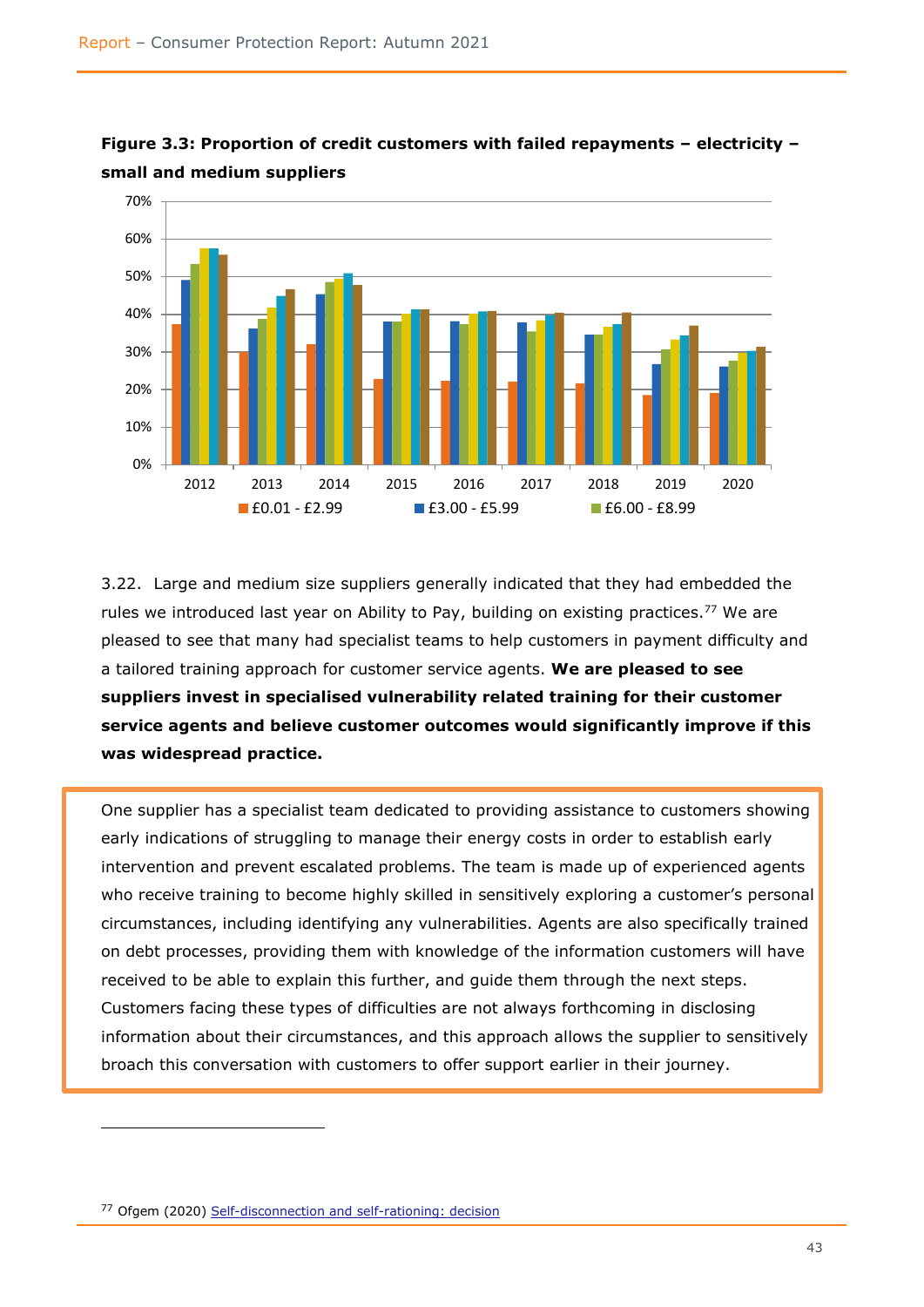3.23. Some suppliers have mechanisms to proactively contact and continually review payment levels. We noted that an increasing number of suppliers also have, or are developing, links with third party debt support to help their customers and prominently publicise this. **Third party debt support providers play an important role in helping customers who are struggling to afford their energy, and we would like to see more suppliers building relationships with them to improve outcomes for vulnerable customers**.

3.24. Throughout the COVID-19 pandemic, several suppliers set aside funding to support their vulnerable customers struggling to pay their bills, many of which were unable to top up their PPM and were at risk of self-disconnecting. Several suppliers awarded payments to customers through Hardship Funds in order to help customers pay off their bills. **We are pleased to see suppliers support their customers in this way to help reduce their debt during the pandemic, or in some cases write it off completely.** 

## *Disconnection for debt*

3.25. The number of disconnections for debt declined in 2020. The number of disconnections for debt dropped to 1 disconnection for gas. For the first time since we started recording SOR data, there have been no disconnections for debt of a customers' electricity supply, continuing a declining trend since 2016.<sup>78</sup>

#### <span id="page-45-0"></span>**Better identification and support for PPM customers at risk**

3.26. We welcome the decline in the proportion of PPMs installed for debt, a trend which was increasing before 2020 (7% decrease for electricity and 12% decrease for gas in 2020), as shown in Figure 3.4. PPMs collecting debt also decreased amongst large and small suppliers, dropping to 0% for small suppliers.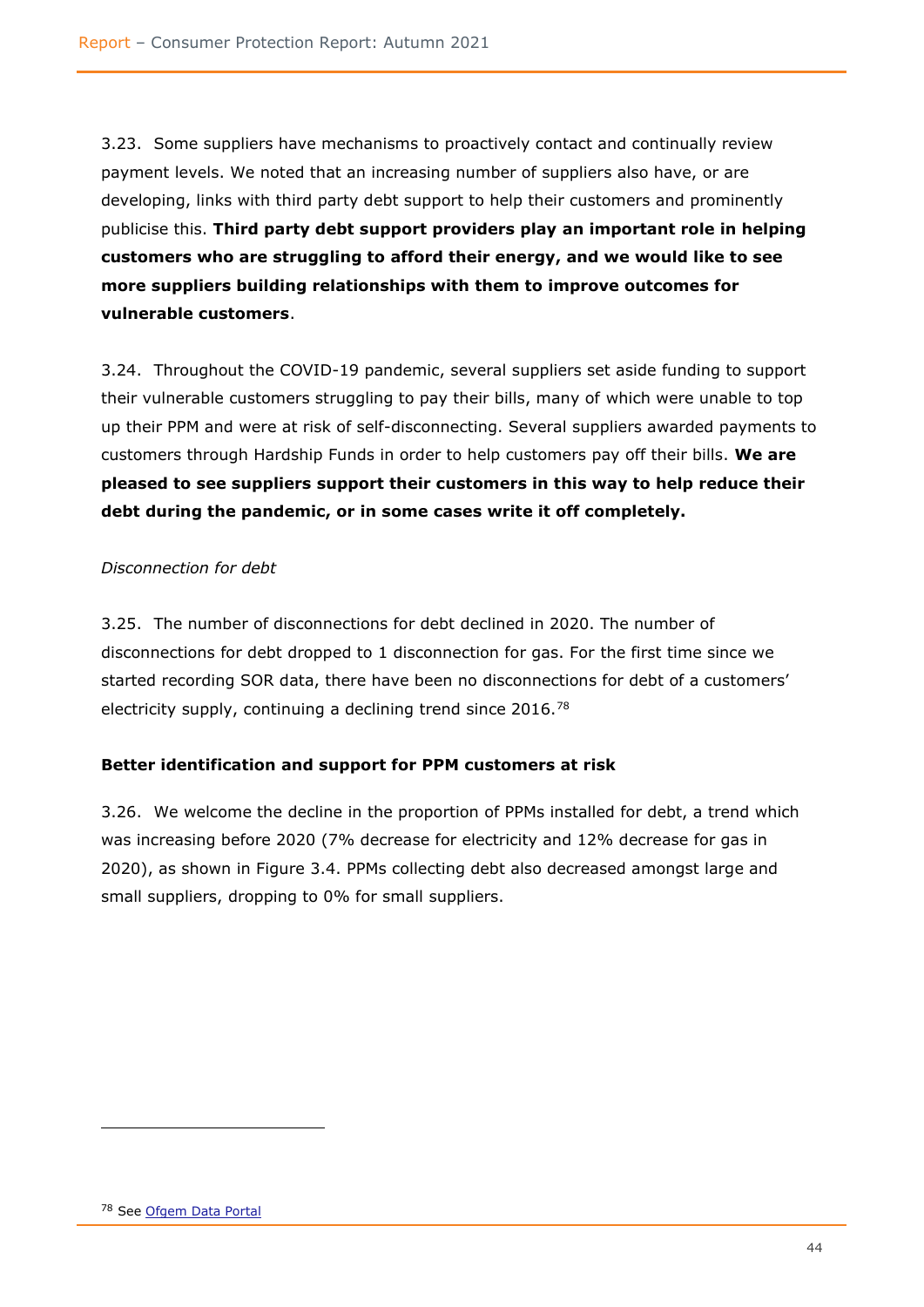

**Figure 3.4: Proportion of PPMs installed which were installed for debt**

3.27. We are pleased to see the total number of PPMs force-fitted under warrant to recover debt decreased in 2020, in line with the protections we introduced in 2018 and subsequently extended in 2020 and an individual customers ability to pay.<sup>79</sup> However, we acknowledge the significant role of COVID-19 containment measures for this decrease. **We will therefore pay close attention to this figure next year in order to ascertain whether the significant decline in PPMs installed under warrant represents a permanent shift in supplier practices.**

3.28. We are pleased to note that the data also shows that the proportion of smart meters remotely switched from credit to prepayment in order to repay debt has decreased slightly since 2018, from 70,000 to 67,239. However, this is still significantly higher than previous years and we hope to see this continue to decline at a greater rate. We note that the number of remote switches for smart meters may in part be due to the increased numbers of smart meters now installed and capable of being remotely switched. This may have replaced some traditional PPMs that previously would have been installed to repay a debt.

3.29. We are pleased to see that fears raised by consumer groups and charities of a potential sharp increase in traditional and smart PPMs being fitted to recover debt due to COVID-19 have not been realised, and that suppliers have considered ability to pay and the

<sup>&</sup>lt;sup>79</sup> See (Ofgem 2017) Decision to modify gas and electricity supply licences for installation of prepayment meters [under warrant](thttps://www.ofgem.gov.uk/publications/decision-modify-gas-and-electricity-supply-licences-installation-prepayment-meters-under-warrant) and Ofgem (2020) [Extending protections on prepayment meters installed under warrant: decision.](https://www.ofgem.gov.uk/publications/extending-protections-prepayment-meters-installed-under-warrant-decision)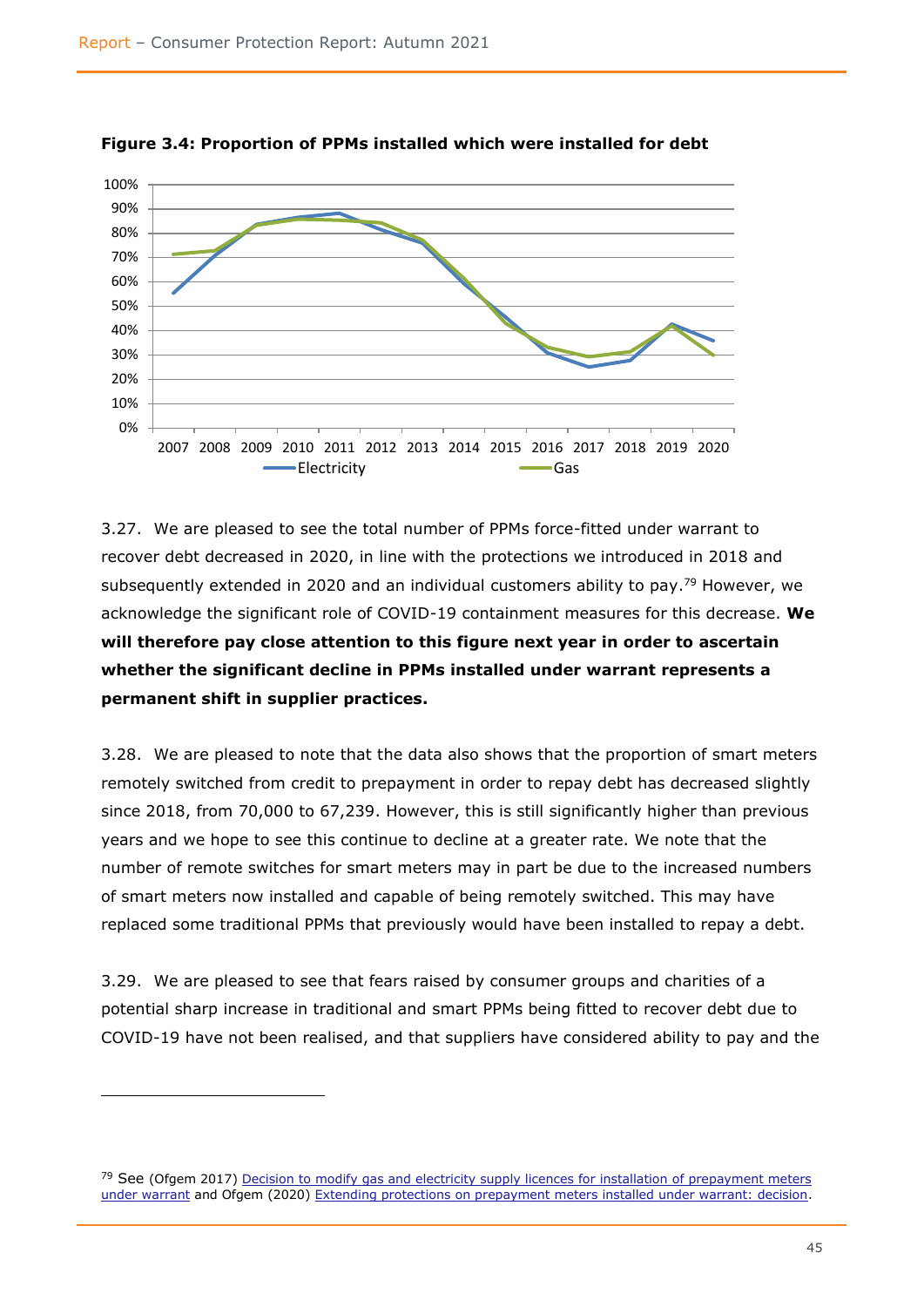financial impact that COVID-19 has caused for many consumers when arranging repayment plans.

3.30. We are encouraged to see that the proportion of customers remotely switched from PPM to credit increased for both gas and electricity in 2020 (a 53% increase for electricity and 16% increase for gas since 2018). We note that these results may be in response to the COVID-19 pandemic, for instance due to the difficulties of physically topping up and the risk of going off-supply. **We hope to see the number of customers being switched from PPM to credit mode continue to rise, when this is in the best interest of the customer.**

3.31. A few suppliers stated that they had well established processes for proactive identification of vulnerable customers at risk of self-rationing based on known top-up behaviour, historic and frequent use of emergency or friendly-hours credit. In some cases, regular reports on 'vending' history of all PPM customers (both traditional and smart) are administered in order to identify those who had not topped up within certain period of time, depending on seasonal variations and where the value of vends have also reduced relative to the same period in a previous year.

3.32. Where self-rationing is identified, suppliers can use a variety of different contact methods to proactively contact customers to offer additional support, as they may be at risk of self-disconnection. This is good practice which could prevent customers from purposefully going without gas and electricity, in turn reducing the risk of negative impacts associated with this such as their health and wellbeing**. We encourage all suppliers to adopt these practices, particularly due to the difficulties of detecting selfrationing.**

We have seen good practice from a gas distribution network who have developed a referral app, which is now being used as industry best practice. This gives staff immediate access to the tools needed to support vulnerable customers. Customers are able to select the service they need, and their details are sent to the relevant partner for that area. Services include: safe and well visits, energy advice, accessing the Energy Help Hub, Appliance Repair Scheme, PSR, essential food delivery in partnership with supermarkets, Fuel Voucher Scheme, and a Covid Careline. As a result of these enhanced services, 1,443 partner referrals have been made. We would encourage suppliers to consider embedding similar practices to enhance their capability to provide immediate and tailored support to vulnerable customers, utilising partnerships where appropriate.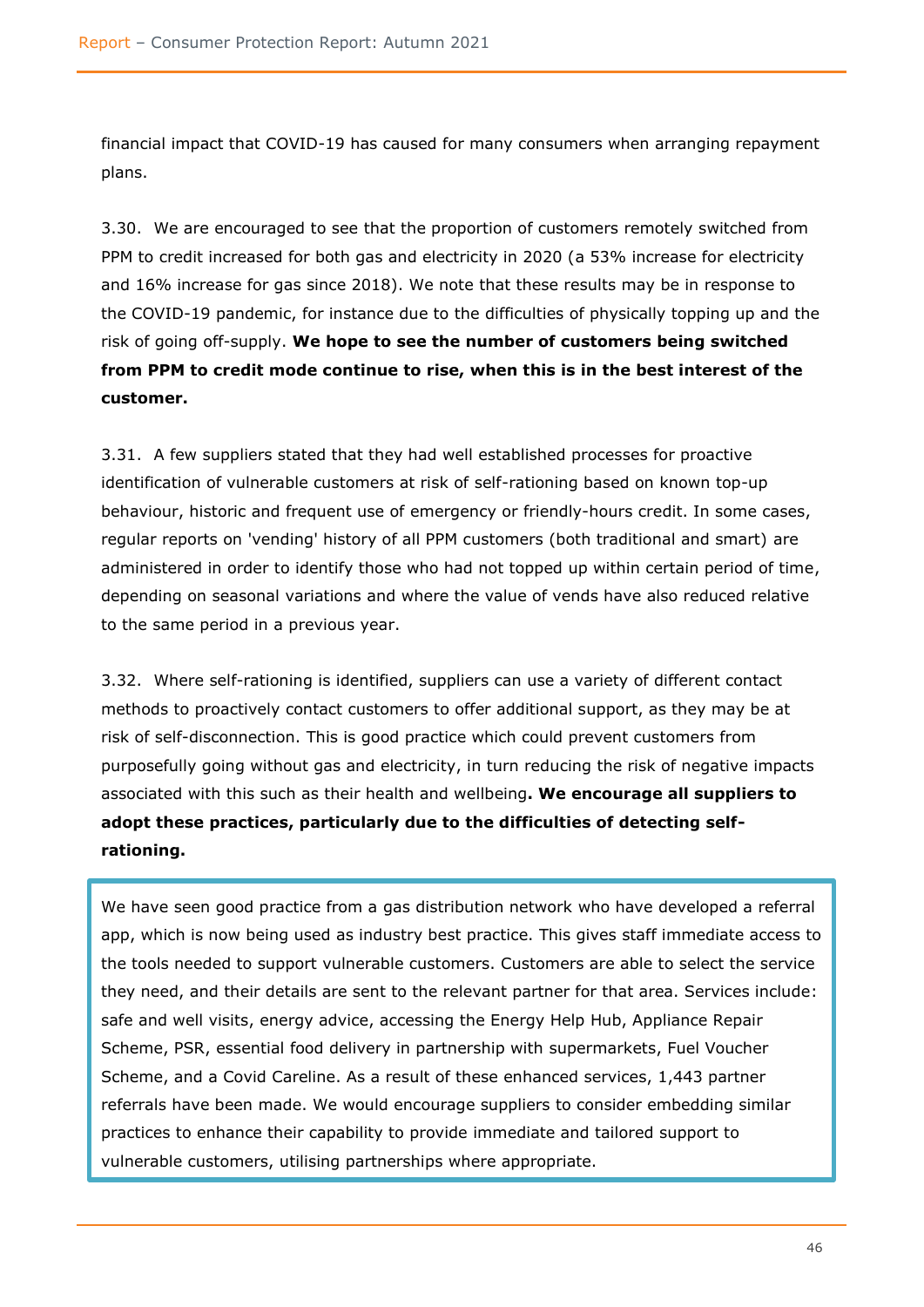3.33. Some suppliers indicated good use of smart PPM data monitoring to enable the sending of low balance, emergency credit use or disablement alerts to smart PPM customers. In some cases, they also conduct regular reviews of smart PPM alerts to indicate those at frequent risk of self-rationing/disconnection, which is positive to see.

One supplier used smart meter data and data from the PSR to proactively contact vulnerable customers to see if they needed assistance. This included 1,323 PPM customers on the PSR, 1,540 customers on the PSR where their smart meter data showed their electricity consumption had increased by more than  $£25$  a month, and  $1,300$  customers whom the supplier had concerns about potentially self-disconnecting based on their vending history. Help provided included additional discretionary credits, additional PPM top-ups and access to financial grants. Between March and May 2021, the supplier issued over 100,000 discretionary credits to customers, totalling £3.3 million. We welcome this and encourage suppliers to use their existing data to provide support to vulnerable customers where appropriate, but also continue to proactively seek out and support vulnerable customers who are not already on a PSR or on a PPM.

3.34. Some suppliers offered their PPM customers non-disablement 'calendar' services for smart meters in PPM mode to ensure customers are not disconnected during periods when they are unable to top-up (eg evenings and bank holidays). Furthermore, bespoke PPM non-disablement is considered for vulnerable customers with specific requirements**. It is positive to see suppliers protecting their PPM customers in this way, and we would like to see more suppliers doing the same.**

3.35. In line with relevant standard licence conditions, support is provided to PPM customers to enable switching to cheaper tariffs with other suppliers, in accordance with Debt Assignment Protocol (DAP) criteria.<sup>80</sup> According to our SOR data, the number of PPM customers who applied to transfer their debt to a new supplier under DAP rose by 37% for gas and 27% for electricity in 2020, continuing an upward trend since 2019 (see Figure 3.5). We note that these are only slight increases which we would like to see grow further, but are still positive developments.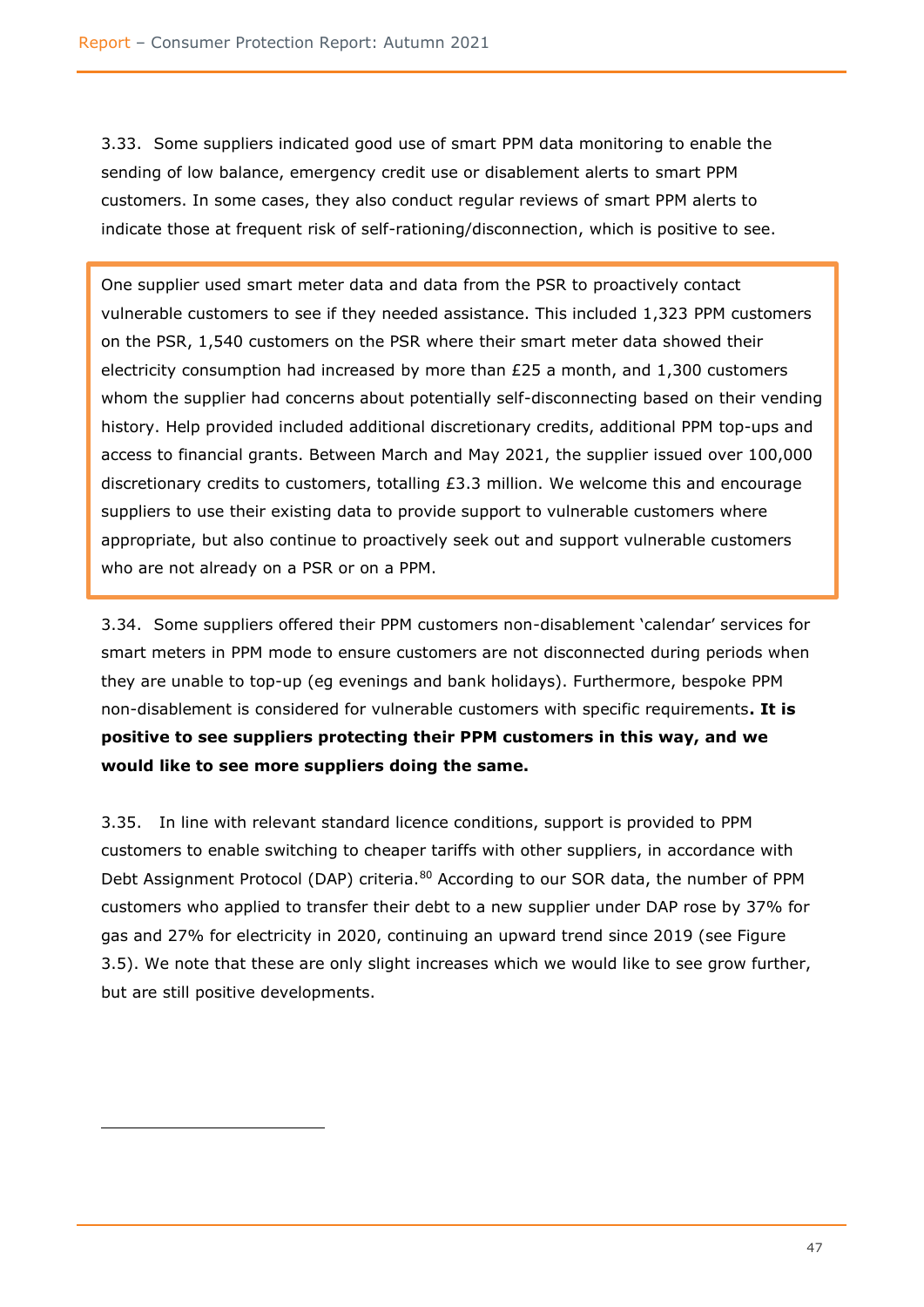

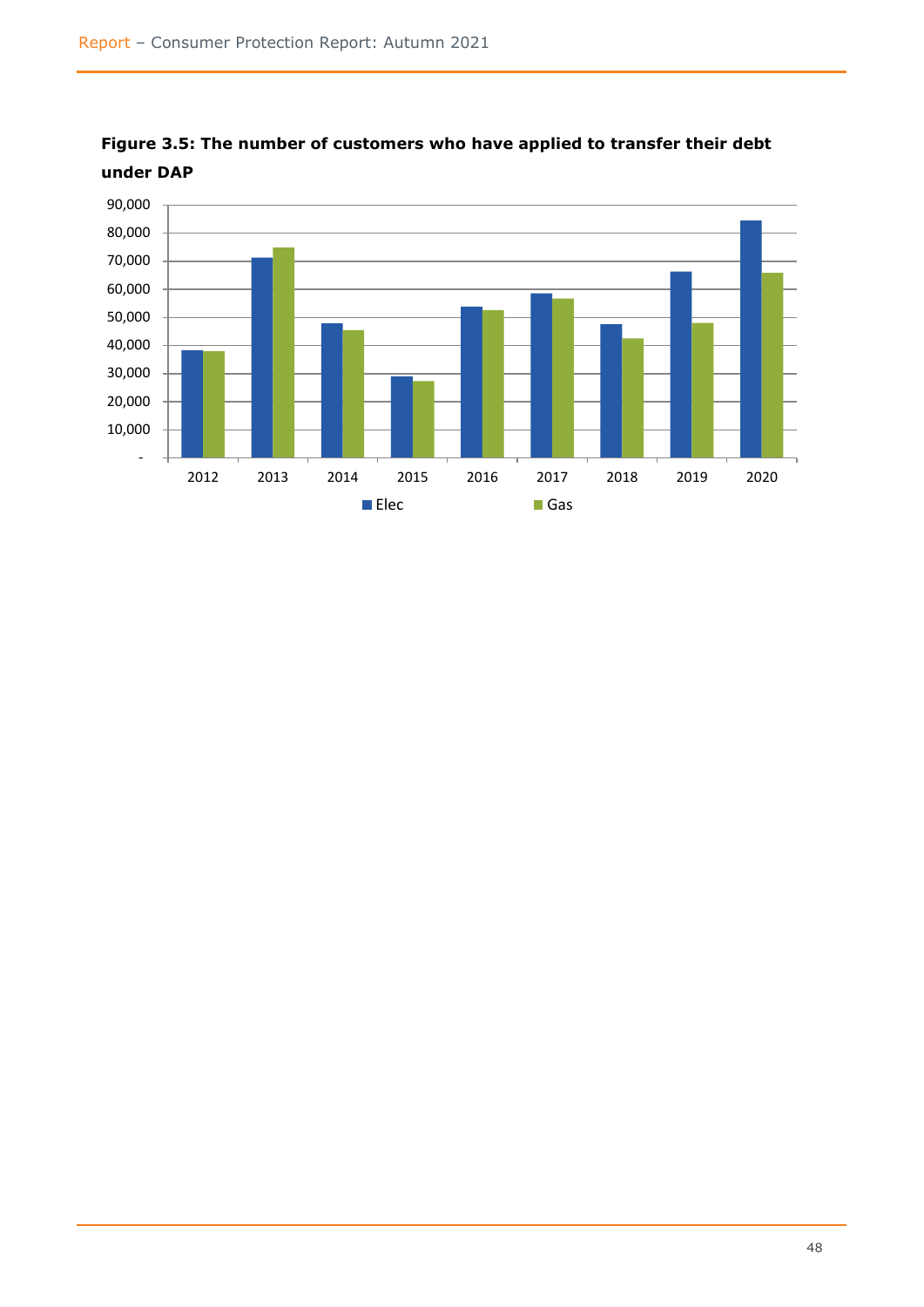# <span id="page-50-0"></span>**4. Conclusion**

4.1. In the past 18 months we have witnessed profound changes across society and within the energy industry. Ofgem and industry are continuing to protect customers, particularly those in vulnerable situations. We call on the whole energy sector to keep demonstrating this spirit of collaboration as we move forward, to ensure consumers stay protected this winter and beyond, while recognising the challenges for a number of energy suppliers as a result of recent developments in the retail energy market. We summarise some of the positive outcomes for consumers and areas where we think energy suppliers can go further below.

#### *Identifying customers at risk and providing support*

4.2. We have seen some positive steps taken by suppliers to identify potential customers at risk of experiencing consumer detriment. For example, it is positive to see some suppliers investing in training staff to better detect and support customers living in vulnerable circumstances. We would encourage other suppliers to adopt this approach, which we believe would significantly improve outcomes for customers.

4.3. Energy suppliers need to ensure that they have the resources in place to respond to this increased level of consumer need as a result of the pandemic. With rises in energy prices and the removal of the Universal Credit uplift, there is potential for some customers to experience financial difficulty and potentially for the first time. We expect suppliers to ensure customers are able to contact their supplier and receive appropriate engagement and support. Customer service, communications, and all other customer facing aspects should be accessible and inclusive to all types of consumers.

4.4. We encourage suppliers to always consider their offline customers and have alternative methods of contact in place. It is important that all suppliers take steps to ensure they are aware of customers' communication preferences and any accessibility requirements, which some suppliers are failing to do. We are already engaging with a number of suppliers where we consider that their customer service offering falls short of regulatory requirements and leads to poor consumer outcomes. We see significantly improved outcomes when freephone telephone numbers are available and accessible and would encourage wider uptake of this practice.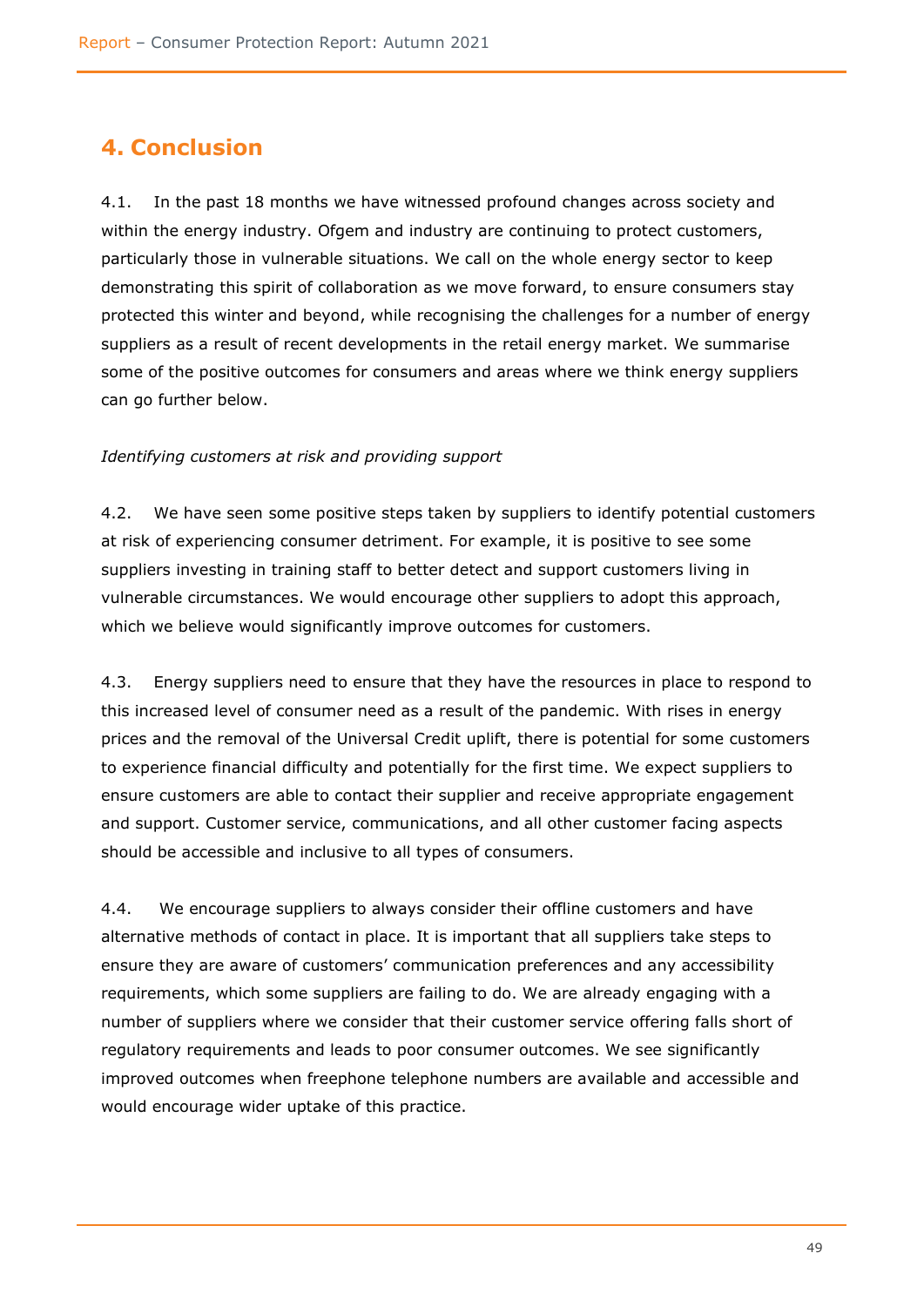4.5. We welcome the commitment by signatories to the Energy UK Vulnerability Commitment to adopt a fully omni-channel approach to customer communications and we would encourage the rest of the market to follow this approach. It also is pleasing to see some suppliers are using different ways of monitoring customer satisfaction to improve processes, and we would like to see this way of engaging with customer feedback used more widely across the industry.

4.6. We believe that it is integral customers know that they can contact their supplier easily and be treated fairly when they do. In order for this to be effective, consumers must be aware that energy suppliers will directly provide support where appropriate, or signpost to a relevant organisation who can provide tailored advice and support.

# *Customers in financial difficulty*

4.7. There have been positive improvements with regards to supporting customers in payment difficulty observed during 2021 but there are still areas for improvement in supplier performance, such as customers in arrears. All suppliers should be engaging with customers early to understand their circumstances and set up appropriate support, such as manageable repayment plans for customers in debt as a priority.

4.8. Suppliers should be regularly reviewing these repayment plans, in line with a customer's ability to pay and we want to see that consumers understand that energy suppliers must take this into account. We expect to see the number of customers on a debt repayment plan with their supplier increase before the publication of our next report.

4.9. Suppliers should consistently investigate failed repayment plans and consider the most appropriate payment method for the customer, particularly where a PPM may not be the most suitable payment method. We also acknowledge the importance of Third Party Deductions (sometimes referred to as Fuel Direct) for customers who are struggling to pay their energy bills and would like to see use of this payment method continue to increase, in line with rising Universal Credit claimant levels.

4.10. We have seen good practice examples of suppliers using a variety of methods to ascertain accurate bills reducing the risk and impact of 'bill shocks', such as multi-tiered best estimation processes which factor in historical consumption and seasonality using published industry algorithms. We would encourage all suppliers to consider how they can utilise these to minimise inaccurate bills as much as possible.